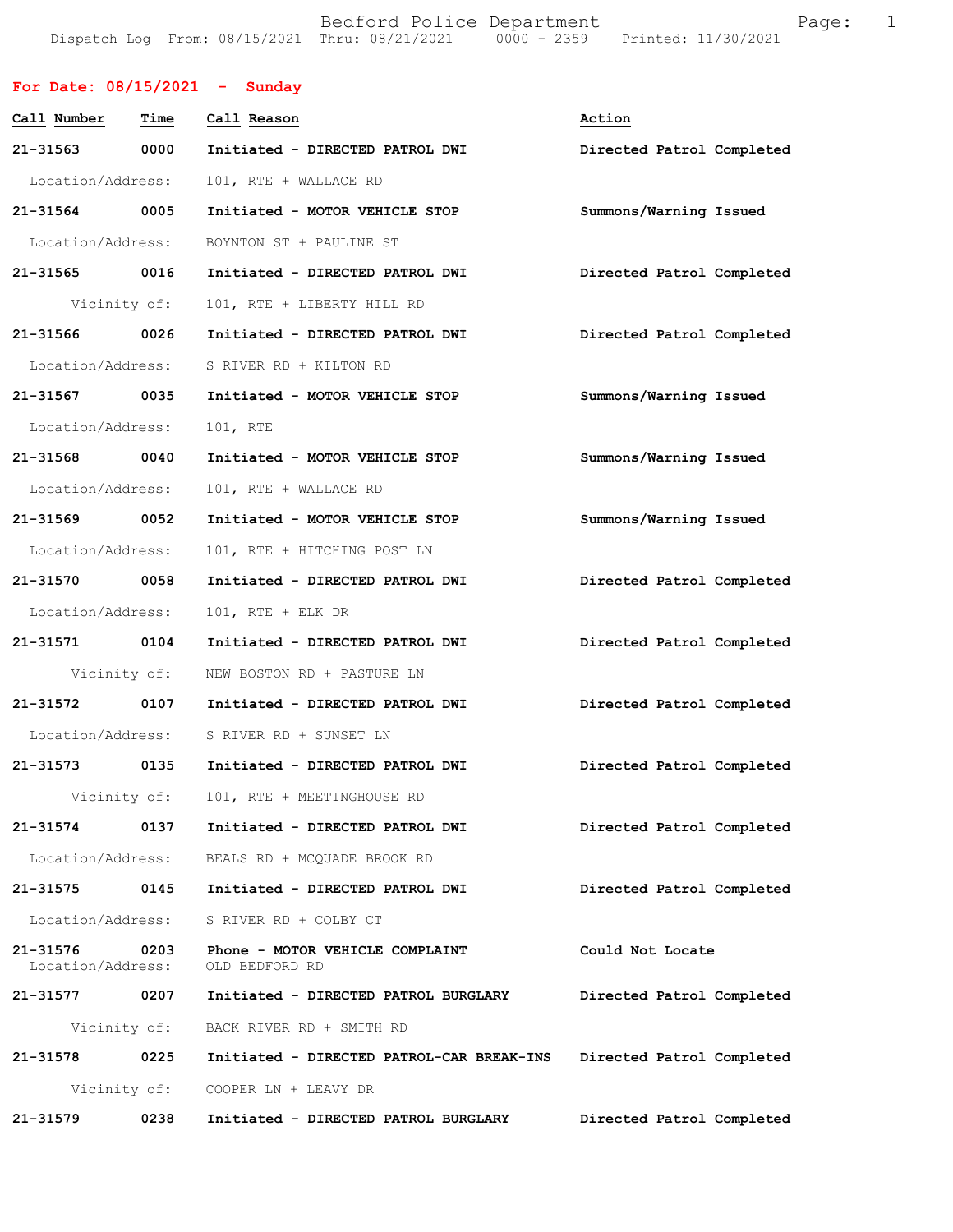|                   |      | Bedford Police Department<br>Dispatch Log From: 08/15/2021 Thru: 08/21/2021 0000 - 2359 Printed: 11/30/2021 |                           | Page: | 2 |
|-------------------|------|-------------------------------------------------------------------------------------------------------------|---------------------------|-------|---|
| Location/Address: |      | PALOMINO LN + PLUMMER RD                                                                                    |                           |       |   |
|                   |      | 21-31580 0250 Phone - S-FIRE ALARM<br>Location/Address: [01 L1803] S RIVER RD                               | Services Rendered         |       |   |
| 21-31581 0253     |      | Initiated - DIRECTED PATROL BURGLARY                                                                        | Directed Patrol Completed |       |   |
| Vicinity of:      |      | MCINTOSH LN + CAMPBELL RD                                                                                   |                           |       |   |
| 21-31582 0316     |      | Initiated - BUILDING CHECK                                                                                  | Building Checked/Secured  |       |   |
| Location/Address: |      | [01 L848] TECHNOLOGY DR                                                                                     |                           |       |   |
| 21-31583 0324     |      | Initiated - BUILDING CHECK                                                                                  | Building Checked/Secured  |       |   |
| Location/Address: |      | [01 192] NEW BOSTON RD                                                                                      |                           |       |   |
| 21-31584 0324     |      | Initiated - BUILDING CHECK                                                                                  | Building Checked/Secured  |       |   |
| Location/Address: |      | [01 L1823] BOYNTON ST                                                                                       |                           |       |   |
| 21-31585 0325     |      | Initiated - DIRECTED PATROL-CAR BREAK-INS                                                                   | Directed Patrol Completed |       |   |
| Vicinity of:      |      | HAWTHORNE DR + S RIVER RD                                                                                   |                           |       |   |
| 21-31586 0328     |      | Initiated - DIRECTED PATROL BURGLARY                                                                        | Directed Patrol Completed |       |   |
| Location/Address: |      | WALLACE RD + NASHUA RD                                                                                      |                           |       |   |
| 21-31587          | 0333 | Initiated - BUILDING CHECK                                                                                  | Building Checked/Secured  |       |   |
| Location/Address: |      | [01 L2447] 101, RTE                                                                                         |                           |       |   |
| 21-31588 0340     |      | Initiated - BUILDING CHECK                                                                                  | Building Checked/Secured  |       |   |
| Location/Address: |      | $[01  L0000587] 101$ , RTE                                                                                  |                           |       |   |
| 21-31589 0344     |      | Initiated - BUILDING CHECK                                                                                  | Building Checked/Secured  |       |   |
|                   |      | Location/Address: [01 L653] OLD BEDFORD RD                                                                  |                           |       |   |
| 21-31590          | 0345 | Initiated - BUILDING CHECK                                                                                  | Building Checked/Secured  |       |   |
| Location/Address: |      | [01 463] NASHUA RD                                                                                          |                           |       |   |
| 21-31591          | 0405 | Initiated - DIRECTED PATROL-CAR BREAK-INS                                                                   | Directed Patrol Completed |       |   |
| Location/Address: |      | [01 L0000794] OLDE BEDFORD WAY                                                                              |                           |       |   |
| 21-31592          | 0405 | Initiated - BUILDING CHECK                                                                                  | Building Checked/Secured  |       |   |
| Location/Address: |      | [01 1033] COUNTY RD                                                                                         |                           |       |   |
| 21-31593          | 0417 | Initiated - DIRECTED PATROL BURGLARY                                                                        | Directed Patrol Completed |       |   |
| Vicinity of:      |      | OAK DR + BLUEBERRY LN                                                                                       |                           |       |   |
| 21-31594          | 0517 | Initiated - DIRECTED PATROL TRAFFIC ENF                                                                     | Directed Patrol Completed |       |   |
| Vicinity of:      |      | 101, RTE + MEETINGHOUSE RD                                                                                  |                           |       |   |
| 21-31595          | 0522 | Initiated - DIRECTED PATROL TRAFFIC ENF                                                                     | Directed Patrol Completed |       |   |
| Location/Address: |      | 101, RTE + WALLACE RD                                                                                       |                           |       |   |
| 21-31596          | 0522 | Initiated - DIRECTED PATROL TRAFFIC ENF                                                                     | Directed Patrol Completed |       |   |
| Location/Address: |      | S RIVER RD + MOORES CROSSING RD                                                                             |                           |       |   |
| 21-31597          | 0600 | Initiated - DIRECTED PATROL TRAFFIC ENF                                                                     | Directed Patrol Completed |       |   |
|                   |      |                                                                                                             |                           |       |   |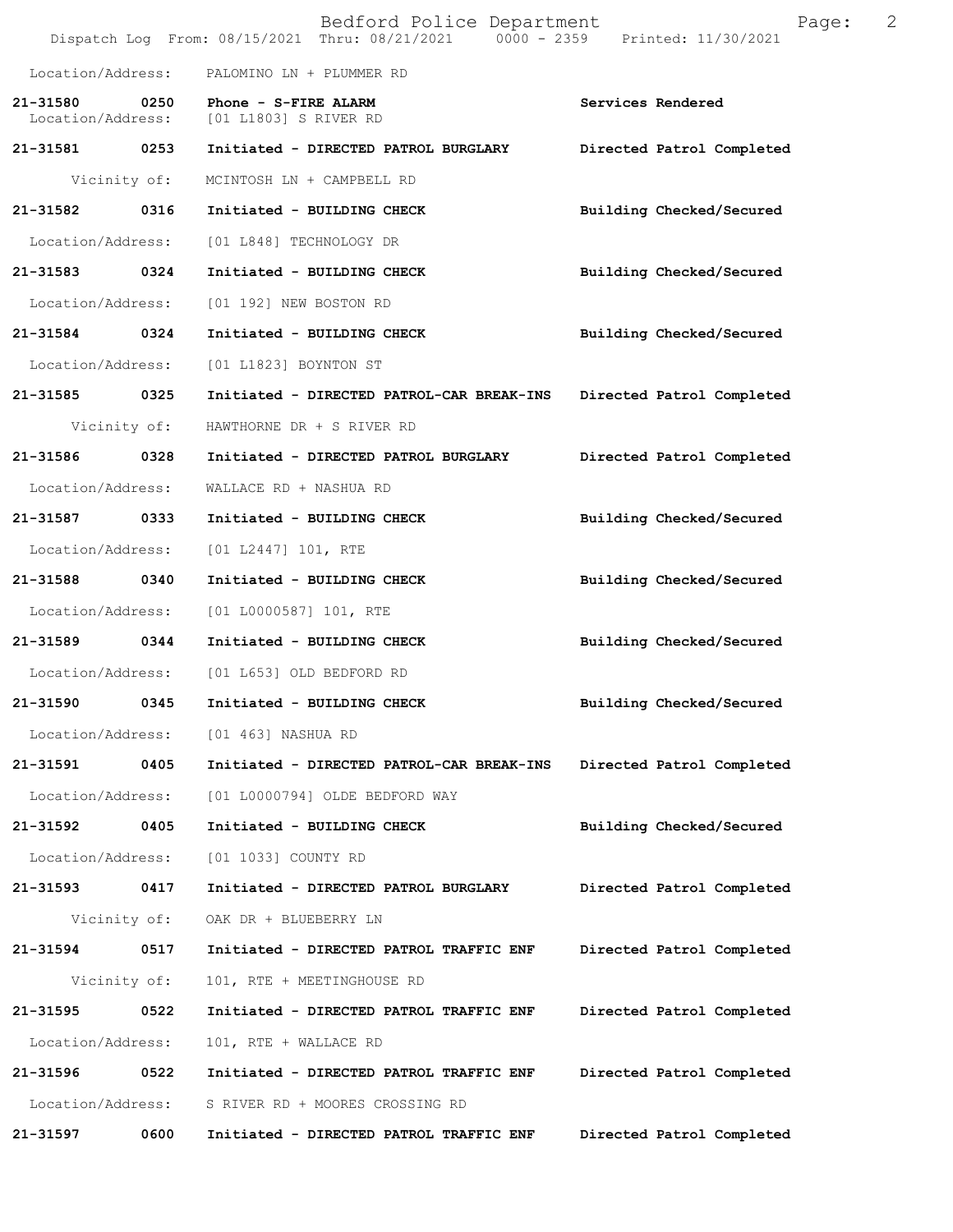|                                    |                                          | Bedford Police Department<br>Dispatch Log From: 08/15/2021 Thru: 08/21/2021 0000 - 2359 Printed: 11/30/2021                                                                                         | Page:                     | 3 |
|------------------------------------|------------------------------------------|-----------------------------------------------------------------------------------------------------------------------------------------------------------------------------------------------------|---------------------------|---|
|                                    |                                          | Location/Address: 101, RTE + JENKINS RD                                                                                                                                                             |                           |   |
| 21-31598 0818                      |                                          | Initiated - DIRECTED PATROL TRAFFIC ENF Directed Patrol Completed                                                                                                                                   |                           |   |
| Location/Address:                  |                                          | 101, RTE + COVENANT WAY                                                                                                                                                                             |                           |   |
| 21-31599 0827                      |                                          | Initiated - DIRECTED PATROL TRAFFIC ENF                                                                                                                                                             | Directed Patrol Completed |   |
| Location/Address:                  |                                          | S RIVER RD + MEETINGHOUSE RD                                                                                                                                                                        |                           |   |
| 21-31600 0845                      |                                          | Initiated - DIRECTED PATROL TRAFFIC ENF                                                                                                                                                             | Directed Patrol Completed |   |
| Location/Address:                  |                                          | IRON HORSE DR + S RIVER RD                                                                                                                                                                          |                           |   |
| 21-31601 0850                      |                                          | Initiated - DIRECTED PATROL TRAFFIC ENF                                                                                                                                                             | Directed Patrol Completed |   |
| Location/Address:                  |                                          | 101, RTE + JENKINS RD                                                                                                                                                                               |                           |   |
| 21-31602 0852                      |                                          | Initiated - MOTOR VEHICLE STOP                                                                                                                                                                      | Summons/Warning Issued    |   |
| Location/Address:                  |                                          | BIXBY FARM LN                                                                                                                                                                                       |                           |   |
|                                    |                                          | 21-31603 0905 Initiated - MOTOR VEHICLE STOP                                                                                                                                                        | Summons/Warning Issued    |   |
| Location/Address:                  |                                          | S RIVER RD                                                                                                                                                                                          |                           |   |
| 21-31604 0909                      |                                          | Initiated - DIRECTED PATROL TRAFFIC ENF                                                                                                                                                             | Directed Patrol Completed |   |
| Location/Address:                  |                                          | 114 RTE + DONALD ST                                                                                                                                                                                 |                           |   |
| 21-31605 0924                      |                                          | Initiated - MOTOR VEHICLE STOP                                                                                                                                                                      | Summons/Warning Issued    |   |
| Location/Address:                  |                                          | 101, RTE + GREY ROCK RD                                                                                                                                                                             |                           |   |
| 21-31606 0927                      |                                          | Initiated - MOTOR VEHICLE STOP                                                                                                                                                                      | Summons/Warning Issued    |   |
|                                    |                                          | Location/Address: S RIVER RD + MEETINGHOUSE RD                                                                                                                                                      |                           |   |
| 21-31607 0927<br>Location/Address: | Summons:<br>Address:<br>Age:<br>Charges: | Initiated - MOTOR VEHICLE STOP<br>114 RTE + WHITE AVE<br>Refer To Summons: 21-449-AR<br>GENDRON, DAVID ROGER<br>WEARE, NH<br>54<br>Suspension of Vehicle Registration<br>Drive after Rev/Suspension | Arrest(s) Made            |   |
| 21-31608                           | 0938                                     | Initiated - MOTOR VEHICLE STOP                                                                                                                                                                      | Summons/Warning Issued    |   |
| Location/Address:                  |                                          | 101, RTE + HARDY RD                                                                                                                                                                                 |                           |   |
| 21-31609                           | 0942                                     | Initiated - MOTOR VEHICLE STOP                                                                                                                                                                      | Summons/Warning Issued    |   |
| Location/Address:                  |                                          | S RIVER RD + MEETINGHOUSE RD                                                                                                                                                                        |                           |   |
| 21-31610                           | 0946                                     | Initiated - DIRECTED PATROL ACCIDENTS                                                                                                                                                               | Directed Patrol Completed |   |
| Location/Address:                  |                                          | 101, RTE + JENKINS RD                                                                                                                                                                               |                           |   |
| 21–31611                           | 0954                                     | Initiated - MOTOR VEHICLE STOP                                                                                                                                                                      | Summons/Warning Issued    |   |
| Location/Address:                  |                                          | S RIVER RD + TECHNOLOGY DR                                                                                                                                                                          |                           |   |
| 21-31612                           | 1000                                     | Initiated - MOTOR VEHICLE STOP                                                                                                                                                                      | Summons/Warning Issued    |   |
| Location/Address:                  |                                          | [01 L819] 101, RTE                                                                                                                                                                                  |                           |   |
| 21-31613                           | 1002                                     | Initiated - DIRECTED PATROL TRAFFIC ENF                                                                                                                                                             | Directed Patrol Completed |   |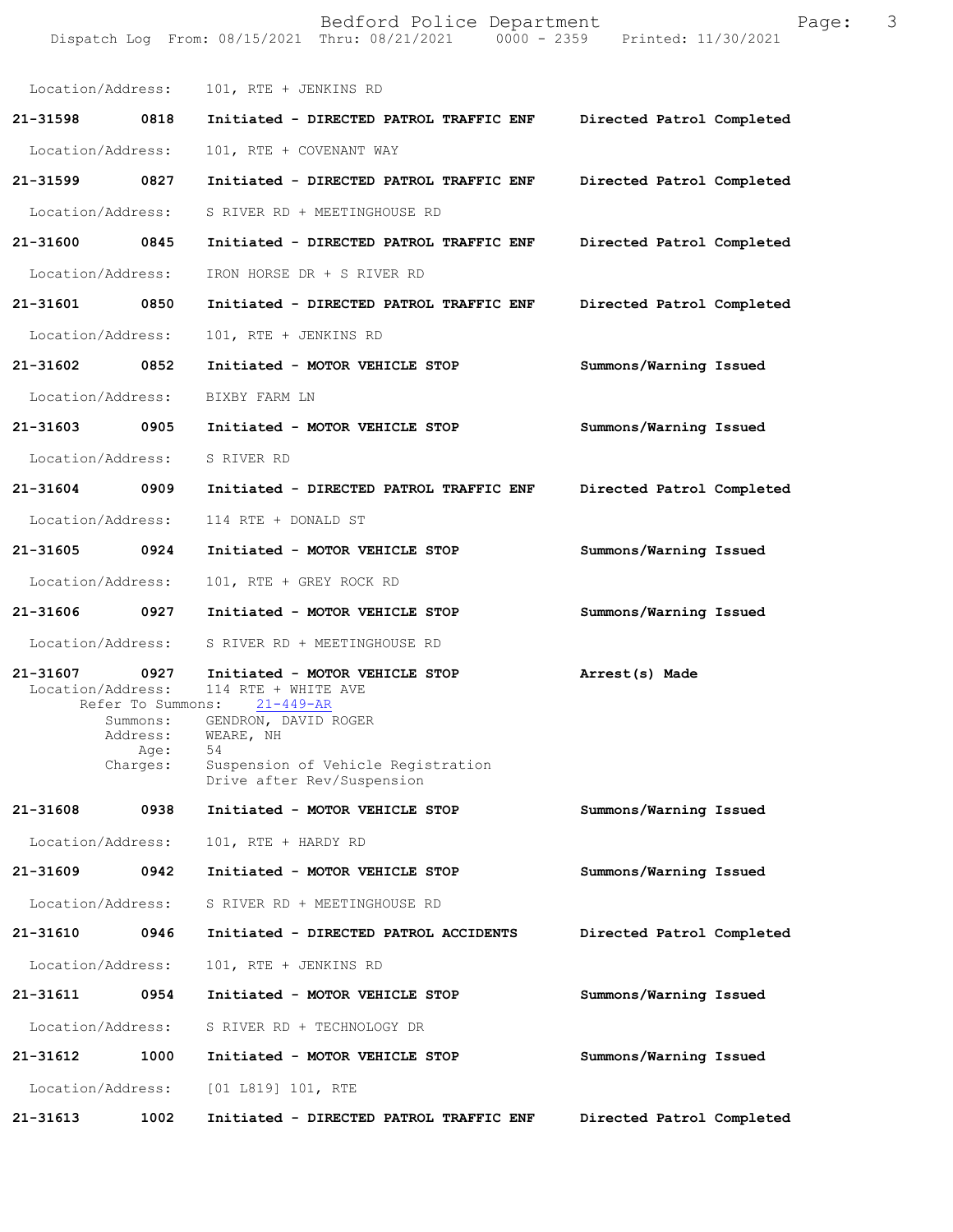|                                       | Bedford Police Department<br>Dispatch Log From: 08/15/2021 Thru: 08/21/2021 0000 - 2359 Printed: 11/30/2021    | Page:                       | 4 |
|---------------------------------------|----------------------------------------------------------------------------------------------------------------|-----------------------------|---|
| Location/Address:                     | NASHUA RD + COUNTY RD                                                                                          |                             |   |
|                                       | 21-31614 1010 Initiated - MOTOR VEHICLE STOP<br>Location/Address: SRIVER RD + MEETINGHOUSE RD                  | NO PAPERWORK                |   |
|                                       | 21-31615 1010 911 - ASSIST-WALK IN                                                                             | Services Rendered           |   |
| Location/Address:                     | 21-31616 1024 911 - S-EMERGENCY MEDICAL CALL-ECHO<br>MAIN ST                                                   | <b>NO TRANSPORT</b>         |   |
|                                       | 21-31617 1030 911 - S-EMERGENCY MEDICAL CALL-ALPHA                                                             | TRANSPORTED TO CMC HOSPITAL |   |
|                                       | Location/Address: [01 435] HAWTHORNE DR                                                                        |                             |   |
| 21-31618 1031                         | Initiated - MOTOR VEHICLE STOP                                                                                 | Summons/Warning Issued      |   |
|                                       | Location/Address: 101, RTE + JENKINS RD                                                                        |                             |   |
|                                       | 21-31619 1041 Initiated - MOTOR VEHICLE STOP                                                                   | Summons/Warning Issued      |   |
| Location/Address:                     | 101, RTE + JENKINS RD                                                                                          |                             |   |
| 21-31620 1049                         | Initiated - MOTOR VEHICLE STOP                                                                                 | Summons/Warning Issued      |   |
|                                       | Location/Address: 114 RTE + OLD BEDFORD ROAD OVERPASS                                                          |                             |   |
|                                       | 21-31621 1116 Initiated - MOTOR VEHICLE STOP<br>Location/Address: S RIVER RD + KILTON RD                       | NO PAPERWORK                |   |
|                                       | 21-31623 1331 Initiated - DIRECTED PATROL TRAFFIC ENF                                                          | Directed Patrol Completed   |   |
|                                       | Vicinity of: BACK RIVER RD + S RIVER RD                                                                        |                             |   |
|                                       | 21-31622 1332 Phone - SUSP ACTIVITIES-IN PROGRESS Services Rendered<br>Location/Address: [01 L2471] S RIVER RD |                             |   |
|                                       | 21-31626   1354   Phone - POLICE INFORMATION                                                                   | No Action Required          |   |
| Location/Address: MAIN ST             |                                                                                                                |                             |   |
| 21-31624 1358                         | Initiated - DIRECTED PATROL TRAFFIC ENF                                                                        | Directed Patrol Completed   |   |
| Location/Address:                     | 101, RTE + KILTON ROAD RAMP                                                                                    |                             |   |
| 21-31625<br>1358                      | Initiated - DIRECTED PATROL TRAFFIC ENF                                                                        | Directed Patrol Completed   |   |
| Location/Address:                     | 101, RTE + HITCHING POST LN                                                                                    |                             |   |
| 21-31627<br>1452<br>Location/Address: | Phone - ALARM, BURGLAR<br>[01 515] S RIVER RD                                                                  | Alarm - False               |   |
| 21-31628<br>1522                      | Initiated - DIRECTED PATROL TRAFFIC ENF                                                                        | Directed Patrol Completed   |   |
| Location/Address:                     | 101, RTE + KAHLIKO LN                                                                                          |                             |   |
| 21-31629<br>1525                      | Initiated - DIRECTED PATROL TRAFFIC ENF                                                                        | Directed Patrol Completed   |   |
| Vicinity of:                          | S RIVER RD + KILTON RD                                                                                         |                             |   |
| 21-31630<br>1531<br>Location/Address: | Phone - ALARM, BURGLAR<br>[01 515] S RIVER RD                                                                  | Alarm - False               |   |
| 21-31631<br>1539                      | Initiated - MOTOR VEHICLE STOP                                                                                 | Summons/Warning Issued      |   |
| Location/Address:                     | [01 1819] 101, RTE                                                                                             |                             |   |
| 21-31632<br>1540                      | Initiated - DIRECTED PATROL TRAFFIC ENF                                                                        | Directed Patrol Completed   |   |
| Location/Address:                     | NEW BOSTON RD                                                                                                  |                             |   |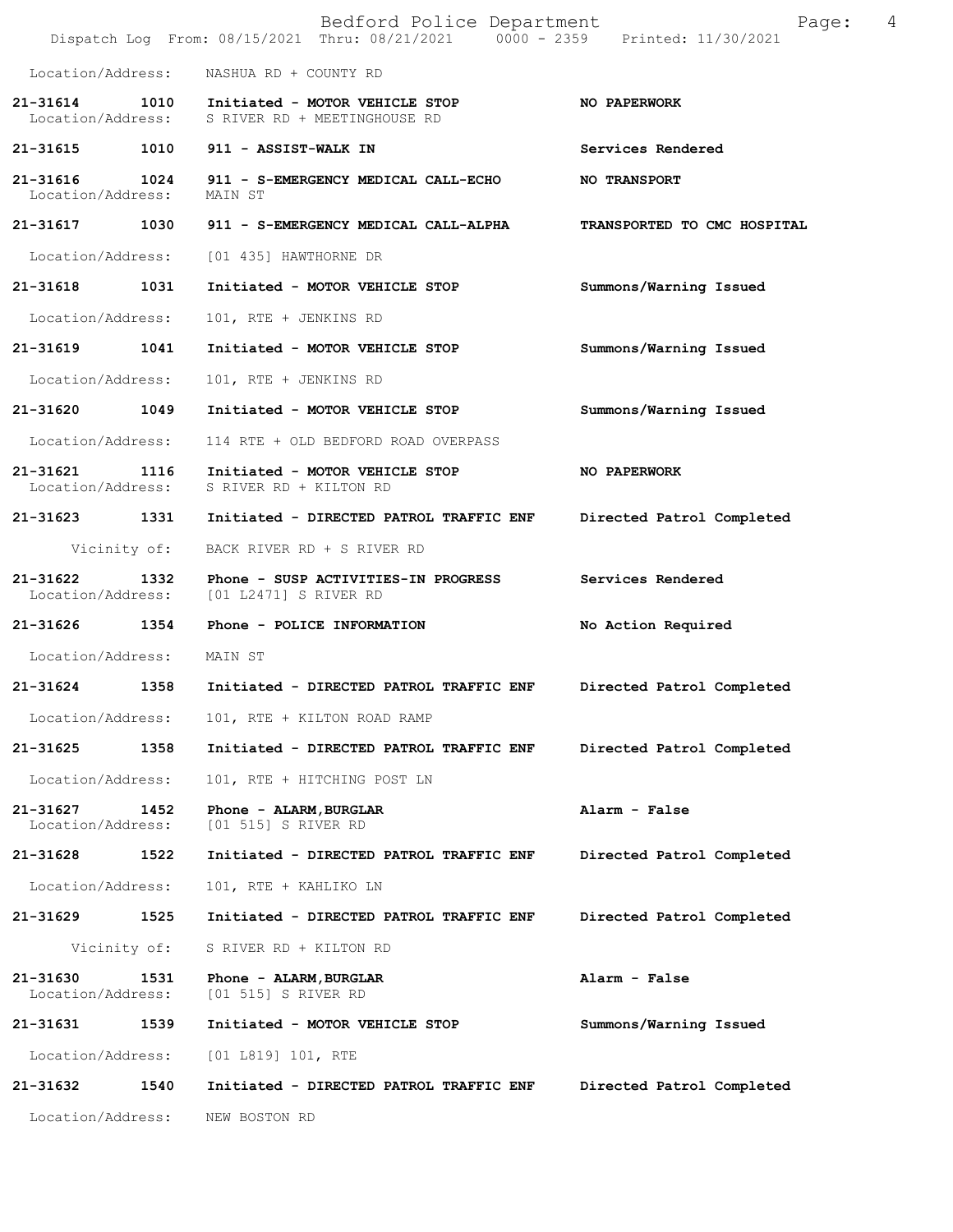|                                    |                    | Bedford Police Department<br>Dispatch Log From: 08/15/2021 Thru: 08/21/2021   0000 - 2359   Printed: 11/30/2021 | Page:                     | 5 |
|------------------------------------|--------------------|-----------------------------------------------------------------------------------------------------------------|---------------------------|---|
| 21-31633 1543                      |                    | Initiated - MOTOR VEHICLE STOP                                                                                  | Summons/Warning Issued    |   |
| Location/Address:                  |                    | [01 L800] COLBY CT                                                                                              |                           |   |
| 21-31634 1559                      |                    | Initiated - SUSP ACTIVITIES                                                                                     | Summons/Warning Issued    |   |
| Location/Address:                  |                    | [01 1822] COLBY CT                                                                                              |                           |   |
| 21-31635 1604                      |                    | Initiated - DIRECTED PATROL TRAFFIC ENF                                                                         | Directed Patrol Completed |   |
| Location/Address:                  |                    | [01 L2447] 101, RTE                                                                                             |                           |   |
| 21-31636 1608                      |                    | Initiated - MOTOR VEHICLE STOP                                                                                  | Summons/Warning Issued    |   |
| Location/Address:                  |                    | 101, RTE + NASHUA RD                                                                                            |                           |   |
| 21-31637 1611                      |                    | Initiated - DIRECTED PATROL TRAFFIC ENF                                                                         | Directed Patrol Completed |   |
|                                    |                    | Location/Address: S RIVER RD + BACK RIVER RD                                                                    |                           |   |
|                                    |                    | 21-31638 1614 Initiated - MOTOR VEHICLE STOP                                                                    | Summons/Warning Issued    |   |
| Location/Address:                  |                    | S RIVER RD                                                                                                      |                           |   |
| 21-31639 1620                      |                    | Initiated - DIRECTED PATROL MOUNTAIN BIKE                                                                       | Directed Patrol Completed |   |
|                                    | Vicinity of:       | [01 1235] S RIVER RD                                                                                            |                           |   |
| 21-31640                           | 1622               | Initiated - ASSIST CITIZEN<br>Location/Address: [01 515] S RIVER RD                                             | Services Rendered         |   |
| 21-31641 1631                      |                    | Initiated - MOTOR VEHICLE STOP                                                                                  | Summons/Warning Issued    |   |
| Location/Address:                  |                    | 101, RTE + HITCHING POST LN                                                                                     |                           |   |
| 21-31642<br>Location/Address:      | 1640               | Phone - S-MUTUAL AID-MEDICAL<br>[04] LONGAR RD                                                                  | <b>NO TRANSPORT</b>       |   |
|                                    |                    |                                                                                                                 | Directed Patrol Completed |   |
| Location/Address:                  |                    | JOPPA HILL RD + N AMHERST RD                                                                                    |                           |   |
| 21-31644                           | 1657               | Initiated - DIRECTED PATROL TRAFFIC ENF                                                                         | Directed Patrol Completed |   |
| Location/Address:                  |                    | 101, RTE + COVENANT WAY                                                                                         |                           |   |
| 21-31645                           | 1711               | Initiated - DIRECTED PATROL TRAFFIC ENF                                                                         | Directed Patrol Completed |   |
| Location/Address:                  |                    | S RIVER RD + SOMERVILLE DR                                                                                      |                           |   |
| 21-31646 1716                      | Refer To Incident: | Initiated - MOTOR VEHICLE STOP<br>Location/Address: [01 L2066] 101, RTE<br>$21 - 787 - OF$                      | Investigated              |   |
|                                    |                    | 21-31647 1729 Initiated - MOTOR VEHICLE STOP                                                                    | Summons/Warning Issued    |   |
| Location/Address:                  |                    | S RIVER RD + HARVEY RD                                                                                          |                           |   |
| 21-31648<br>Location/Address:      | 1732               | Phone - CHECK THE WELFARE<br>[01 L2400] RIDGEWOOD RD                                                            | Services Rendered         |   |
| 21-31649 1733<br>Location/Address: |                    | 911 - 911 Abandoned<br>[01 335] COLBY CT                                                                        | Services Rendered         |   |
| 21-31650                           | 1734               | Initiated - DIRECTED PATROL-CAR BREAK-INS                                                                       | Directed Patrol Completed |   |
| Location/Address:                  |                    | [01 1050] DONALD ST                                                                                             |                           |   |
| 21-31651                           | 1751               | Initiated - MOTOR VEHICLE STOP                                                                                  | Summons/Warning Issued    |   |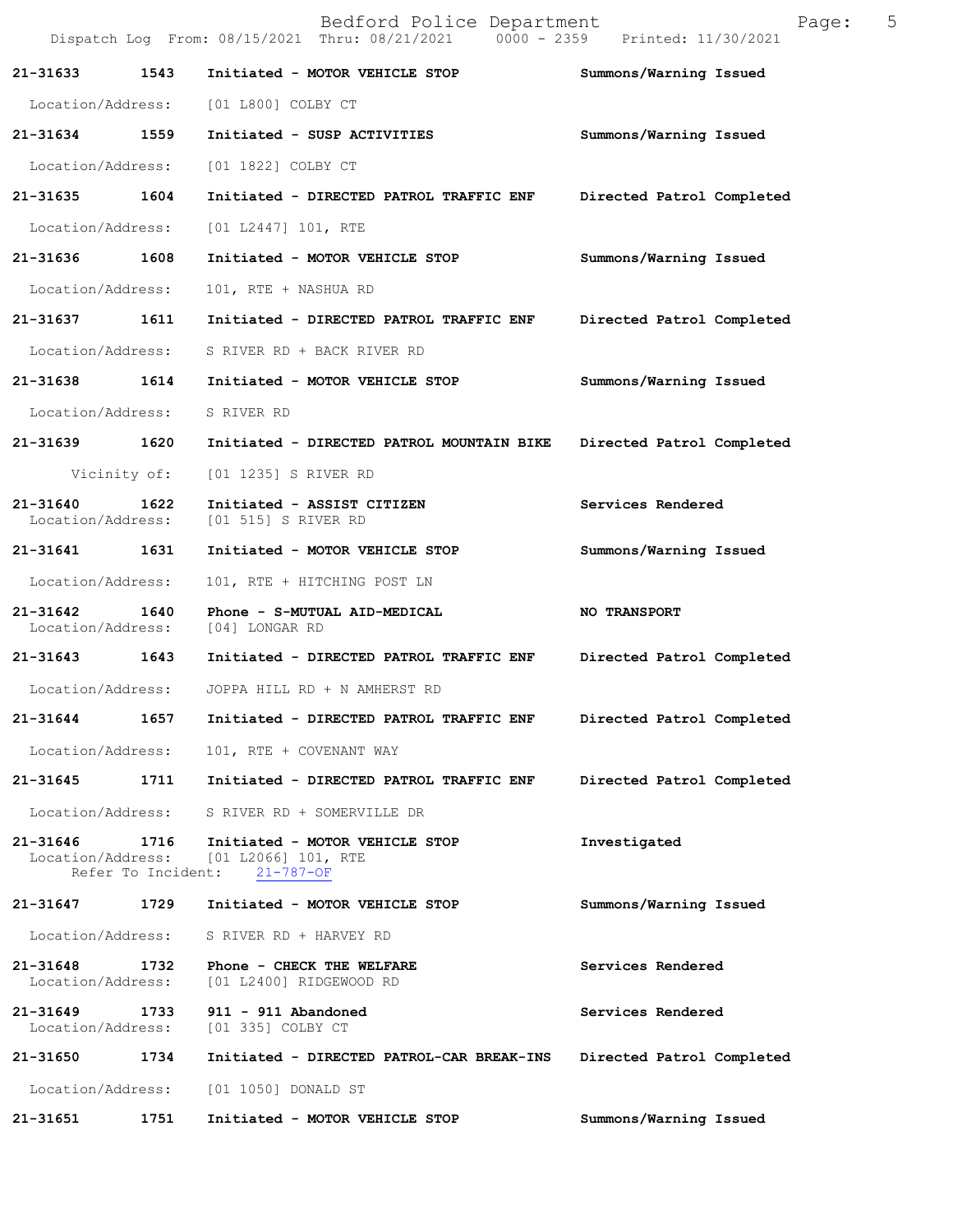|                               |                            | Bedford Police Department<br>Dispatch Log From: 08/15/2021 Thru: 08/21/2021 0000 - 2359 Printed: 11/30/2021 | 6<br>Page:                     |
|-------------------------------|----------------------------|-------------------------------------------------------------------------------------------------------------|--------------------------------|
|                               |                            | Location/Address: S RIVER RD + EXECUTIVE PARK DR                                                            |                                |
|                               |                            | 21-31652 1759 Initiated - DIRECTED PATROL TRAFFIC ENF                                                       | Directed Patrol Completed      |
|                               |                            | Vicinity of: S RIVER RD + RIDGEWOOD RD                                                                      |                                |
| 21-31653                      | 1759                       | Phone - DISABLED MOTOR VEHICLE                                                                              | Directed Patrol Completed      |
| Location/Address:             |                            | S RIVER RD + EAST POINT DR                                                                                  |                                |
|                               |                            | 21-31654 1818 911 - S-EMERGENCY MEDICAL CALL-ALPHA                                                          | Transported to Elliot Hospital |
| Location/Address:             |                            | [01 335] COLBY CT                                                                                           |                                |
| 21-31655                      | 1837                       | Phone - MOTOR VEHICLE ACCIDENT<br>Location/Address: [01 474] CONSTITUTION DR                                | Services Rendered              |
| 21-31656                      | 1842                       | Initiated - DIRECTED PATROL-CAR BREAK-INS                                                                   | Directed Patrol Completed      |
| Location/Address:             |                            | [01 L1562] KILTON RD                                                                                        |                                |
| 21-31657 1857                 |                            | Initiated - DIRECTED PATROL-CAR BREAK-INS                                                                   | Directed Patrol Completed      |
| Location/Address:             |                            | [01 L2252] JENKINS RD                                                                                       |                                |
| 21-31658<br>Location/Address: | 1902                       | Phone - DISORDERLY CONDUCT-IN PROGRESS<br>MINISTERIAL RD                                                    | Could Not Locate               |
| 21-31659                      | 1916                       | Initiated - MOTOR VEHICLE STOP                                                                              | Summons/Warning Issued         |
| Location/Address:             |                            | S RIVER RD + MEETINGHOUSE RD                                                                                |                                |
| 21-31660<br>Location/Address: | 1934                       | Phone - MOTOR VEHICLE COMP-IN PROGRESS<br>NEW BOSTON RD                                                     | Could Not Locate               |
| 21-31661                      | 1940                       | Initiated - MOTOR VEHICLE STOP                                                                              | Summons/Warning Issued         |
| Location/Address:             |                            | [01 L904] 101, RTE                                                                                          |                                |
| 21-31662                      | 1947<br>Refer To Incident: | Initiated - INVESTIGATION-FOLLOW UP<br>Location/Address: [01 1312] S RIVER RD<br>$21 - 786 - OF$            | Services Rendered              |
| 21-31663<br>Location/Address: | 2006                       | Phone - S-ALARM-MEDICAL AID/LIFT ASST<br>COUNTY RD                                                          | <b>NO TRANSPORT</b>            |
| 21-31664                      | 2013                       | Initiated - MOTOR VEHICLE STOP                                                                              | Summons/Warning Issued         |
| Location/Address:             |                            | 101, RTE + JENKINS RD                                                                                       |                                |
| 21-31665                      | 2023                       | Initiated - DIRECTED PATROL BURGLARY                                                                        | Directed Patrol Completed      |
|                               | Vicinity of:               | [01 1235] S RIVER RD                                                                                        |                                |
| 21-31666                      | 2033                       | Initiated - DIRECTED PATROL-CAR BREAK-INS                                                                   | Directed Patrol Completed      |
| Location/Address:             |                            | [01 L1804] S RIVER RD                                                                                       |                                |
| 21-31667                      | 2038                       | Initiated - BUILDING CHECK                                                                                  | Directed Patrol Completed      |
| Location/Address:             |                            | [01 463] NASHUA RD                                                                                          |                                |
| 21-31668                      | 2057                       | Initiated - DIRECTED PATROL BURGLARY                                                                        | Directed Patrol Completed      |
| Location/Address:             |                            | N AMHERST RD + GRANT DR                                                                                     |                                |
| 21-31669                      | 2101                       | Initiated - DIRECTED PATROL BURGLARY                                                                        | Directed Patrol Completed      |
| Location/Address:             |                            | WORTHLEY RD                                                                                                 |                                |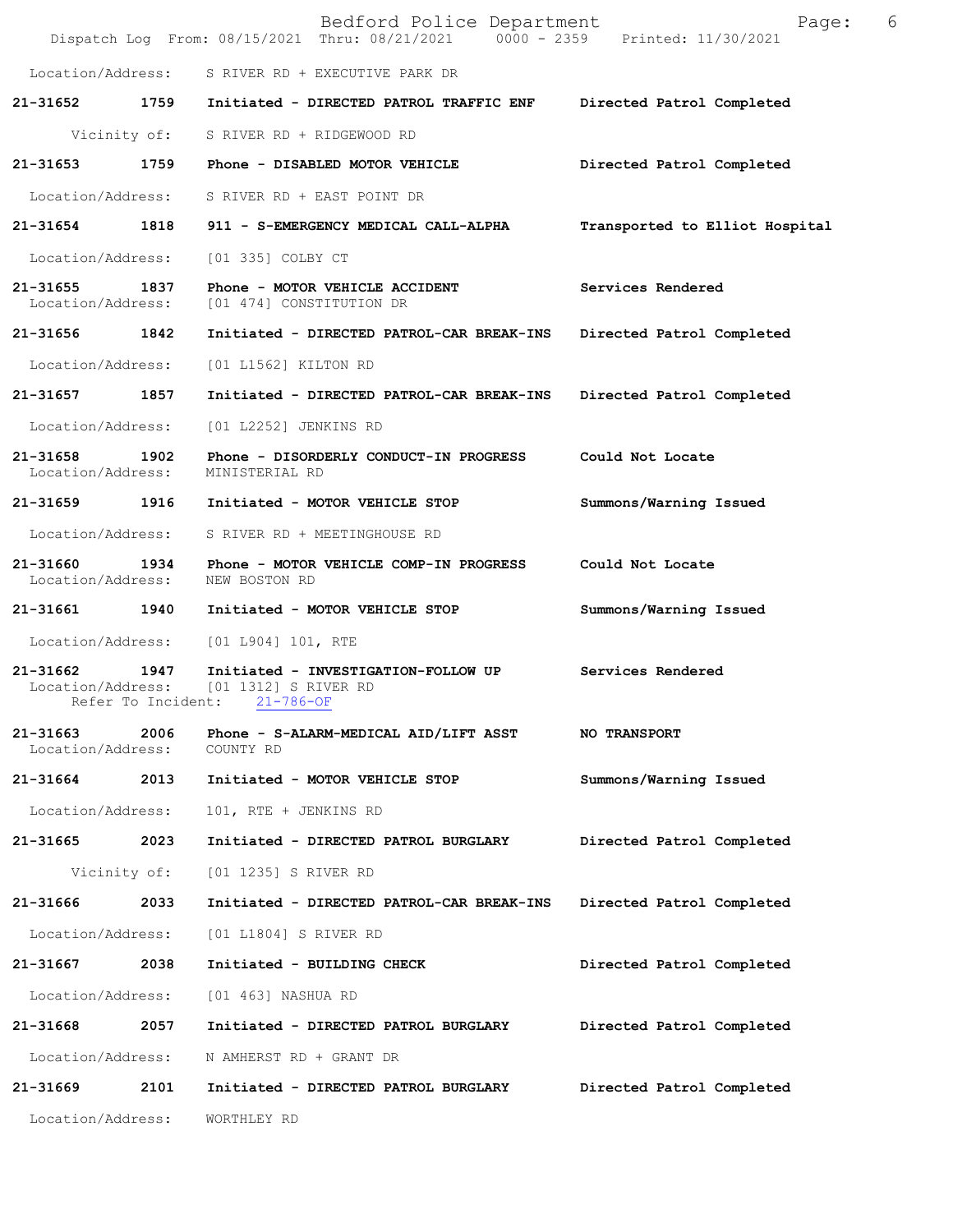|                                 |      | Bedford Police Department<br>Dispatch Log From: 08/15/2021 Thru: 08/21/2021 0000 - 2359 Printed: 11/30/2021 | 7<br>Page:                |
|---------------------------------|------|-------------------------------------------------------------------------------------------------------------|---------------------------|
| 21-31670 2106                   |      | Initiated - DIRECTED PATROL DWI                                                                             | Directed Patrol Completed |
|                                 |      | Location/Address: S RIVER RD + HAWTHORNE DR                                                                 |                           |
| 21-31671                        | 2112 | Initiated - DIRECTED PATROL DWI                                                                             | Directed Patrol Completed |
|                                 |      | Vicinity of: S RIVER RD + COLBY CT                                                                          |                           |
| 21-31672 2117                   |      | Initiated - BUILDING CHECK                                                                                  | Building Checked/Secured  |
| Location/Address:               |      | [01 L357] WHITE AVE                                                                                         |                           |
| 21-31673 2128                   |      | Initiated - INVESTIGATION-FOLLOW UP<br>Location/Address: [01 763] LEAVY DR                                  | Investigated              |
| 21-31674 2130                   |      | Initiated - DIRECTED PATROL DWI                                                                             | Directed Patrol Completed |
| Location/Address:               |      | 101, RTE                                                                                                    |                           |
| 21-31675 2133                   |      | 911 - MOTOR VEHICLE COMP-IN PROGRESS<br>Location/Address: [01 L241] 101, RTE                                | Could Not Locate          |
|                                 |      | 21-31676 2140 Initiated - DIRECTED PATROL DWI                                                               | Directed Patrol Completed |
|                                 |      | Location/Address: S RIVER RD + AUTUMN LN                                                                    |                           |
| 21-31677 2147                   |      | Initiated - DIRECTED PATROL DWI                                                                             | Directed Patrol Completed |
|                                 |      | Vicinity of: S RIVER RD + KILTON RD                                                                         |                           |
| 21-31678 2158                   |      | Initiated - SUSP ACTIVITIES<br>Location/Address: [01 L562] WALLACE RD                                       | Services Rendered         |
| 21-31679 2229                   |      | Initiated - DIRECTED PATROL BURGLARY                                                                        | Directed Patrol Completed |
| Location/Address:               |      | LEAVY DR                                                                                                    |                           |
| 21-31680 2239                   |      | Phone - MOTOR VEHICLE ACCIDENT<br>Location/Address: [01 L2271] S RIVER RD                                   | Services Rendered         |
| 21-31681 2341                   |      | Initiated - DIRECTED PATROL DWI                                                                             | Directed Patrol Completed |
|                                 |      | Location/Address: S RIVER RD + COLBY CT                                                                     |                           |
| 21-31682 2355                   |      | Initiated - SUSP ACTIVITIES<br>Location/Address: [01 L2271] S RIVER RD                                      | Services Rendered         |
| For Date: $08/16/2021$ - Monday |      |                                                                                                             |                           |
| 21-31683                        | 0014 | Initiated - DIRECTED PATROL DWI                                                                             | Directed Patrol Completed |
| Vicinity of:                    |      | 101, RTE + PINECREST DR                                                                                     |                           |

**21-31684 0035 Initiated - DIRECTED PATROL DWI Directed Patrol Completed** 

Location/Address: S RIVER RD + HARVEY RD

**21-31685 0038 Initiated - DIRECTED PATROL DWI Directed Patrol Completed** 

Location/Address: 114 RTE + WHITE AVE

**21-31686 0043 Initiated - DIRECTED PATROL DWI Directed Patrol Completed** 

Vicinity of: 101, RTE + WALLACE RD

**21-31687 0044 Initiated - MOTOR VEHICLE STOP Arrest(s) Made**  Location/Address: RAY WIEZOREK EAST DR Refer To Arrest: 21-450-AR Arrest: HOUTEN, JOSHUA P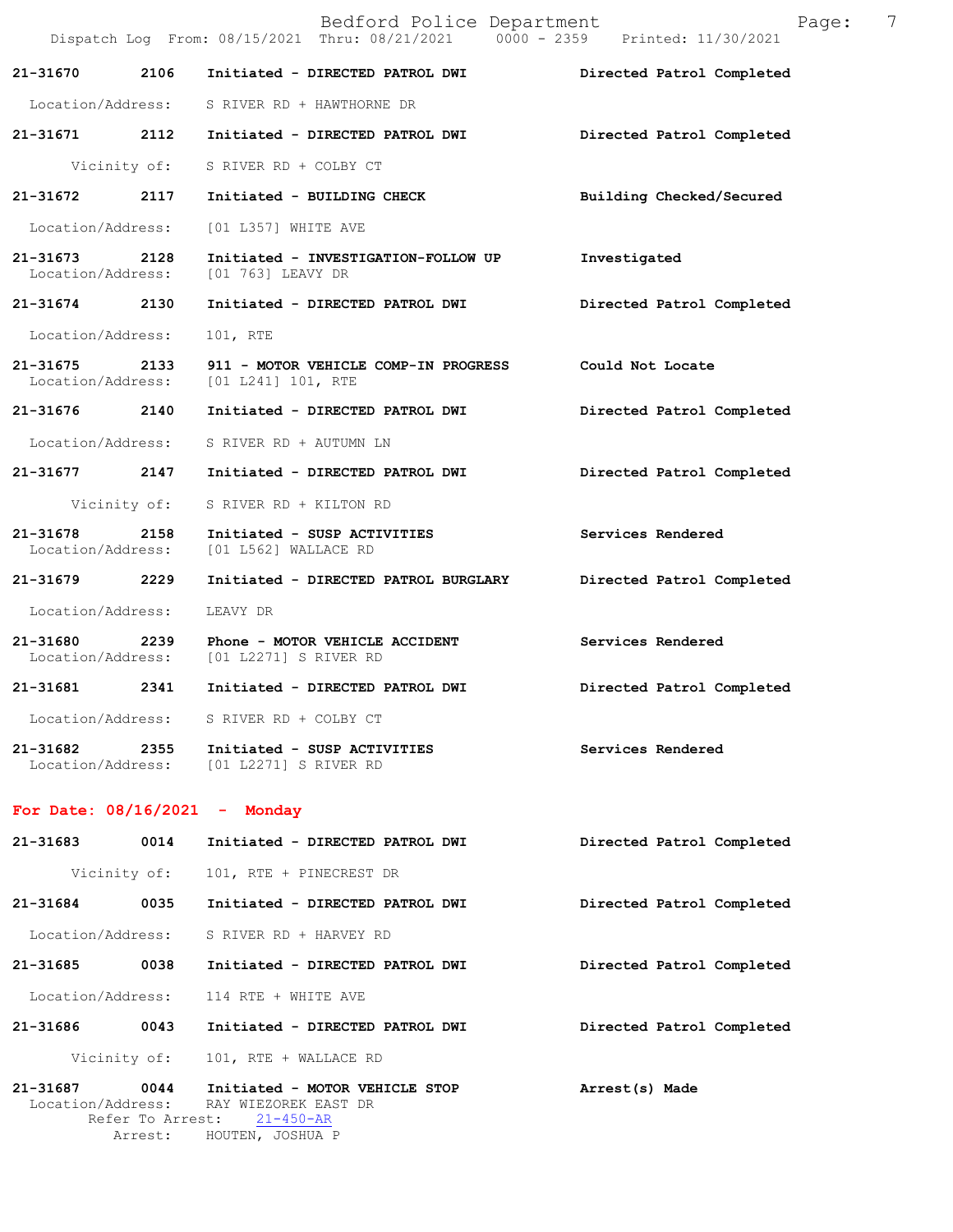|          |                              | Bedford Police Department<br>Dispatch Log From: 08/15/2021 Thru: 08/21/2021 0000 - 2359 Printed: 11/30/2021 | Page:                     | 8 |
|----------|------------------------------|-------------------------------------------------------------------------------------------------------------|---------------------------|---|
|          | Address:<br>Age:<br>Charges: | LACONIA, NH<br>33<br>Drive after Rev/Sus<br>Disobeying an Officer<br>Blue Lights Rest'd to Law Enforcem't   |                           |   |
| 21-31688 | 0140                         | Initiated - DIRECTED PATROL DWI                                                                             | Directed Patrol Completed |   |
|          | Location/Address:            | NEW BOSTON RD + WALLACE RD                                                                                  |                           |   |
|          | 21-31689 0213                | Initiated - DIRECTED PATROL BURGLARY                                                                        | Directed Patrol Completed |   |
|          | Vicinity of:                 | KING RD + NEW BOSTON RD                                                                                     |                           |   |
| 21-31690 | 0416                         | Initiated - BUILDING CHECK                                                                                  | Directed Patrol Completed |   |
|          | Location/Address:            | [01 463] NASHUA RD                                                                                          |                           |   |
|          | 21-31691 0417                | Initiated - DIRECTED PATROL BURGLARY                                                                        | Directed Patrol Completed |   |
|          | Vicinity of:                 | DOGWOOD LN + PONDFIELD RD                                                                                   |                           |   |
| 21-31692 | 0433                         | Initiated - DIRECTED PATROL BURGLARY                                                                        | Directed Patrol Completed |   |
|          | Vicinity of:                 | GAGE GIRLS RD + WENTWORTH DR                                                                                |                           |   |
|          | 21-31693 0438                | Initiated - DIRECTED PATROL BURGLARY                                                                        | Directed Patrol Completed |   |
|          | Vicinity of:                 | DONALD ST + RUNDLETT HILL RD                                                                                |                           |   |
| 21-31694 | 0500                         | Initiated - BUILDING CHECK                                                                                  | Building Checked/Secured  |   |
|          | Location/Address:            | [01 1289] BEDFORD CENTER RD                                                                                 |                           |   |
| 21-31695 | 0520                         | Initiated - DIRECTED PATROL TRAFFIC ENF                                                                     | Directed Patrol Completed |   |
|          | Vicinity of:                 | 101, RTE + HITCHING POST LN                                                                                 |                           |   |
|          | 21-31696 0530                | Initiated - DIRECTED PATROL TRAFFIC ENF                                                                     | Directed Patrol Completed |   |
|          | Location/Address:            | NEW BOSTON RD + CHESTERFIELD PL                                                                             |                           |   |
| 21-31697 | 0534                         | Initiated - MOTOR VEHICLE STOP                                                                              | Summons/Warning Issued    |   |
|          | Location/Address:            | 101, RTE + PINECREST DR                                                                                     |                           |   |
| 21-31698 | 0546                         | Initiated - DIRECTED PATROL TRAFFIC ENF                                                                     | Directed Patrol Completed |   |
|          | Location/Address:            | S RIVER RD + BACK RIVER RD                                                                                  |                           |   |
| 21-31699 | 0604                         | Initiated - MOTOR VEHICLE STOP                                                                              | Summons/Warning Issued    |   |
|          | Location/Address:            | [01 L2271] S RIVER RD                                                                                       |                           |   |
| 21-31700 | 0616                         | Initiated - MOTOR VEHICLE STOP                                                                              | Summons/Warning Issued    |   |
|          | Location/Address:            | S RIVER RD + HARVEY RD                                                                                      |                           |   |
| 21-31701 | 0724                         | Initiated - DIRECTED PATROL TRAFFIC ENF                                                                     | Directed Patrol Completed |   |
|          | Location/Address:            | 101, RTE + 114 RTE                                                                                          |                           |   |
| 21-31702 | 0729                         | Initiated - DIRECTED PATROL TRAFFIC ENF                                                                     | Directed Patrol Completed |   |
|          | Vicinity of:                 | S RIVER RD + MEETINGHOUSE RD                                                                                |                           |   |
| 21-31703 | 0750                         | Initiated - DIRECTED PATROL ACCIDENTS                                                                       | Directed Patrol Completed |   |
|          | Location/Address:            | 101, RTE + NASHUA RD                                                                                        |                           |   |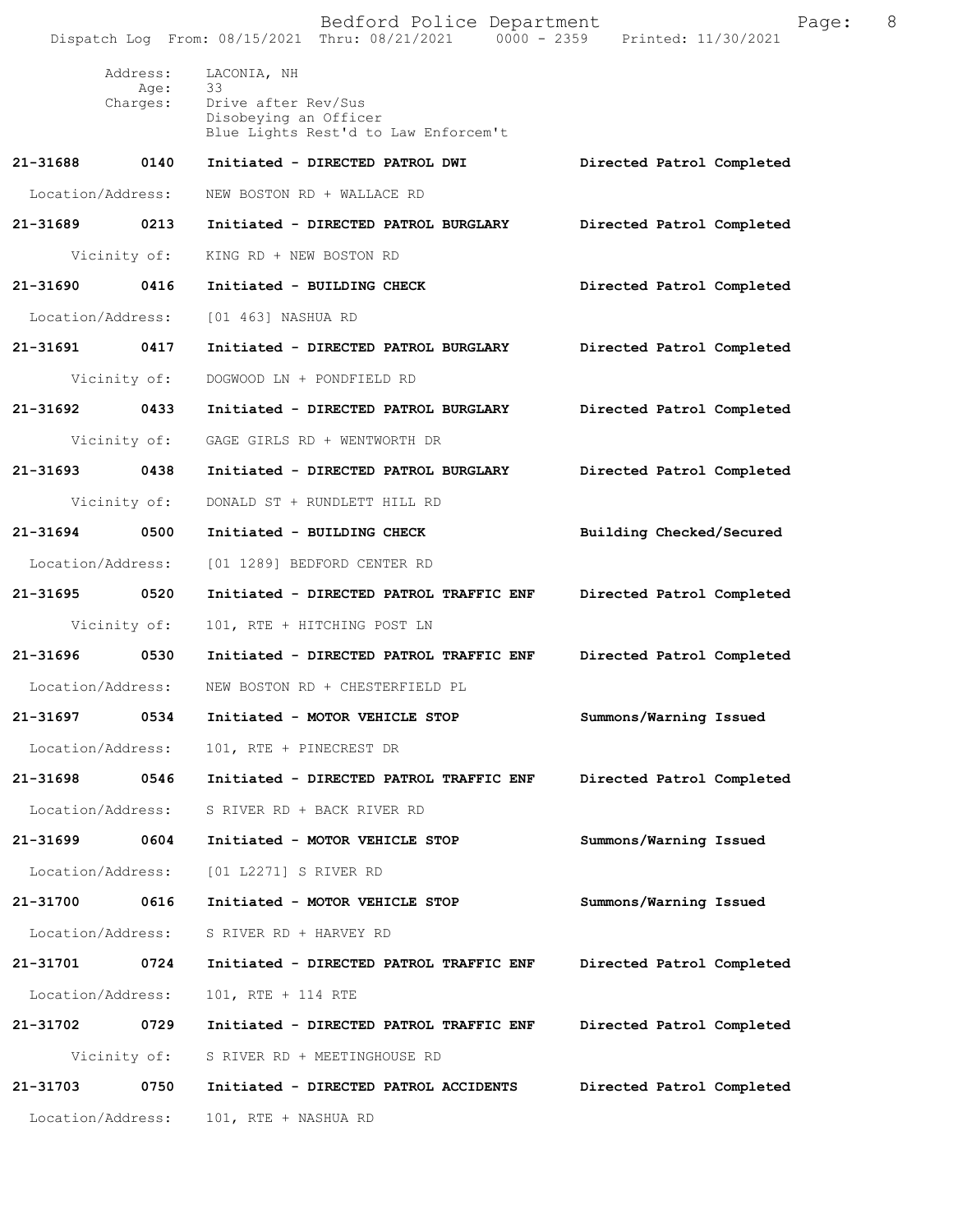|                                    |                                  | Bedford Police Department<br>Dispatch Log From: 08/15/2021 Thru: 08/21/2021 0000 - 2359 Printed: 11/30/2021                                                                | Page:                     | 9 |
|------------------------------------|----------------------------------|----------------------------------------------------------------------------------------------------------------------------------------------------------------------------|---------------------------|---|
| 21-31704 0804                      |                                  | Initiated - DIRECTED PATROL TRAFFIC ENF Directed Patrol Completed                                                                                                          |                           |   |
|                                    | Vicinity of:                     | S RIVER RD + MOORES CROSSING RD                                                                                                                                            |                           |   |
| 21-31705                           | 0804                             | Initiated - DIRECTED PATROL TRAFFIC ENF                                                                                                                                    | Directed Patrol Completed |   |
| Location/Address:                  |                                  | 101, RTE + OLD BEDFORD RD                                                                                                                                                  |                           |   |
| 21-31706 0806                      |                                  | Initiated - MOTOR VEHICLE STOP                                                                                                                                             | Summons/Warning Issued    |   |
| Location/Address:                  |                                  | 101, RTE + PLUMMER ROAD OVERPASS                                                                                                                                           |                           |   |
| 21-31707 0810<br>Location/Address: |                                  | 911 - S-CHECK AN ODOR<br>[01 1395] CEDARWOOD DR                                                                                                                            | Services Rendered         |   |
| 21-31708<br>Location/Address:      | 0814<br>Refer To Arrest:<br>Age: | Initiated - MOTOR VEHICLE STOP<br>COMMERCE DR + S RIVER RD<br>21-451-AR<br>Arrest: FABRIZIO, ALIVIA BELLA<br>Address: MANCHESTER, NH<br>- 20<br>Charges: Arrest on Warrant | Arrest(s) Made            |   |
| 21-31709 0823                      |                                  | Initiated - DIRECTED PATROL-CAR BREAK-INS                                                                                                                                  | Directed Patrol Completed |   |
| Location/Address:                  |                                  | 101, RTE + PINECREST DR                                                                                                                                                    |                           |   |
| 21-31710                           | 0830                             | Initiated - DIRECTED PATROL TRAFFIC ENF                                                                                                                                    | Directed Patrol Completed |   |
| Location/Address:                  |                                  | 101, RTE + MEETINGHOUSE RD OFF RAMP                                                                                                                                        |                           |   |
| 21-31711                           | 0901                             | Initiated - DIRECTED PATROL-CAR BREAK-INS                                                                                                                                  | Directed Patrol Completed |   |
| Location/Address:                  |                                  | 101, RTE + COVENANT WAY                                                                                                                                                    |                           |   |
| 21-31712 0921                      |                                  | Initiated - DIRECTED PATROL ACCIDENTS                                                                                                                                      | Directed Patrol Completed |   |
| Location/Address:                  |                                  | 101, RTE + STOWELL RD                                                                                                                                                      |                           |   |
| 21-31713 0948                      |                                  | Initiated - DIRECTED PATROL TRAFFIC ENF                                                                                                                                    | Directed Patrol Completed |   |
|                                    |                                  | Location/Address: 101, RTE + JENKINS RD                                                                                                                                    |                           |   |
| 21-31714                           | 0957                             | Initiated - DIRECTED PATROL TRAFFIC ENF                                                                                                                                    | Directed Patrol Completed |   |
| Location/Address:                  |                                  | 101, RTE + KILTON ROAD RAMP                                                                                                                                                |                           |   |
| 21-31715                           | 0959                             | 911 - MOTOR VEHICLE COMPLAINT<br>Location/Address: [01 L484] S RIVER RD                                                                                                    | Could Not Locate          |   |
| 21-31716 1010                      |                                  | Initiated - VACANT PROPERTY CHECK                                                                                                                                          | Building Checked/Secured  |   |
| Location/Address:                  |                                  | SOUTH HILLS DR                                                                                                                                                             |                           |   |
| 21-31717 1010<br>Location/Address: |                                  | 911 - DISORDERLY CONDUCT-IN PROGRESS<br>[01 L848] TECHNOLOGY DR                                                                                                            | Could Not Locate          |   |
| 21-31718<br>Location/Address:      | 1024                             | Initiated - ASSIST CITIZEN<br>[01 474] CONSTITUTION DR                                                                                                                     | Services Rendered         |   |
|                                    |                                  | 21-31719 1027 Phone - DOG COMPLAINT                                                                                                                                        | No Action Required        |   |
| Location/Address:                  |                                  | QUINCY DR                                                                                                                                                                  |                           |   |
|                                    |                                  | 21-31720 1029 Initiated - DIRECTED PATROL ACCIDENTS                                                                                                                        | Directed Patrol Completed |   |
|                                    |                                  | Vicinity of: S RIVER RD + RAY WIEZOREK WEST DR                                                                                                                             |                           |   |
| 21-31721<br>Location/Address:      | 1030                             | Initiated - COMMUNITY POLICING/SAFE SCHOOL Services Rendered<br>[01 463] NASHUA RD                                                                                         |                           |   |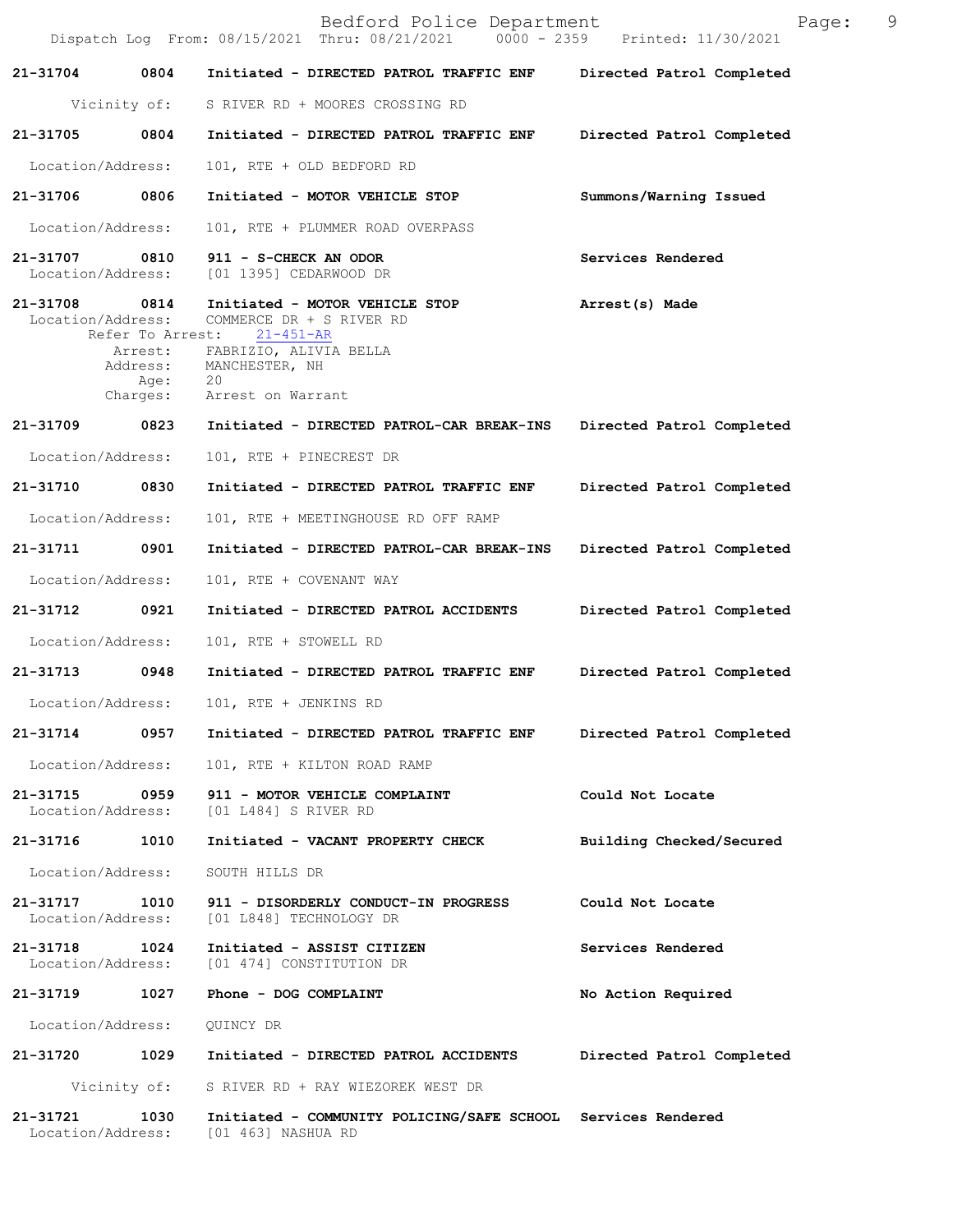Bedford Police Department Form Page: 10 Dispatch Log From: 08/15/2021 Thru: 08/21/2021 0000 - 2359 Printed: 11/30/2021 **21-31722 1046 Phone - THEFT Services Rendered** Services Rendered Location/Address: BEDFORD CENTER RD Location/Address: **21-31723 1047 Initiated - DIRECTED PATROL ACCIDENTS Directed Patrol Completed** Location/Address: WALLACE RD + NASHUA RD **21-31724 1058 Phone - S-MUTUAL AID-MEDICAL TRANSPORTED TO CMC HOSPITAL** Location/Address: [03] ROCHAMBEAU ST **21-31725 1105 911 - S-EMERGENCY MEDICAL CALL-CHARL Transported to Elliot Hospital** Location/Address: [01 1387] TECHNOLOGY DR **21-31726 1110 Initiated - DIRECTED PATROL-CAR BREAK-INS Directed Patrol Completed** Vicinity of: [01 1235] S RIVER RD 21-31727 1111 Phone - THEFT **111 Investigated**  Location/Address: CAMBRIDGE RD Refer To Incident: 21-788-OF **21-31728 1137 Arrest(s) Made 911 - MOTOR VEHICLE ACCIDENT** Location/Address: 101, RTE + 114 RTE Refer To Arrest: 21-452-AR **Directed Patrol Completed 21-31729 1148 Initiated - DIRECTED PATROL ANIMAL CONTROL Directed Patrol Completed Directed Patrol Completed Directed Patrol Completed 21-31732 1305 Initiated - DIRECTED PATROL TRAFFIC ENF Services Rendered Services Rendered 21-31735 1332 Initiated - INVESTIGATION-FOLLOW UP 1nvestigated** Location/Address: [01 L61] CHESTERFIELD PL Location/Address: [01 L61] CHESTERFIELD PL Refer To Incident: 21-584-OF **21-31736 1336 911 - S-EMERGENCY MEDICAL CALL-ALPHA Transported to Elliot Hospital** Location/Address: [01 1132] HAWTHORNE DR **21-31737 1400 Initiated - MOTOR VEHICLE STOP Summons/Warning Issued**  Location/Address: S RIVER RD **21-31738 1401 Phone - ALARM,BURGLAR Alarm - False**  Location/Address: [01 L2373] HOLBROOK RD **21-31739 1407 Initiated - MOTOR VEHICLE STOP Summons/Warning Issued**  Arrest: MOREAU, ROBERT RICHARD Address: MANCHESTER, NH Age: 48 Charges: Arrest on Warrant Location/Address: [01 L562] WALLACE RD **21-31730 1158 Initiated - DIRECTED PATROL BURGLARY** Location/Address: [01 L1804] S RIVER RD **21-31731 1159 Initiated - DIRECTED PATROL TRAFFIC ENF** Location/Address: 101, RTE + KAHLIKO LN Vicinity of: S RIVER RD + MEETINGHOUSE RD **21-31733 1310 Phone - PLATES, LOST/STOLEN** Location/Address: [01 276] BRICK MILL RD **21-31734 1315 Phone - CHECK THE WELFARE** [01 521] HAWTHORNE DR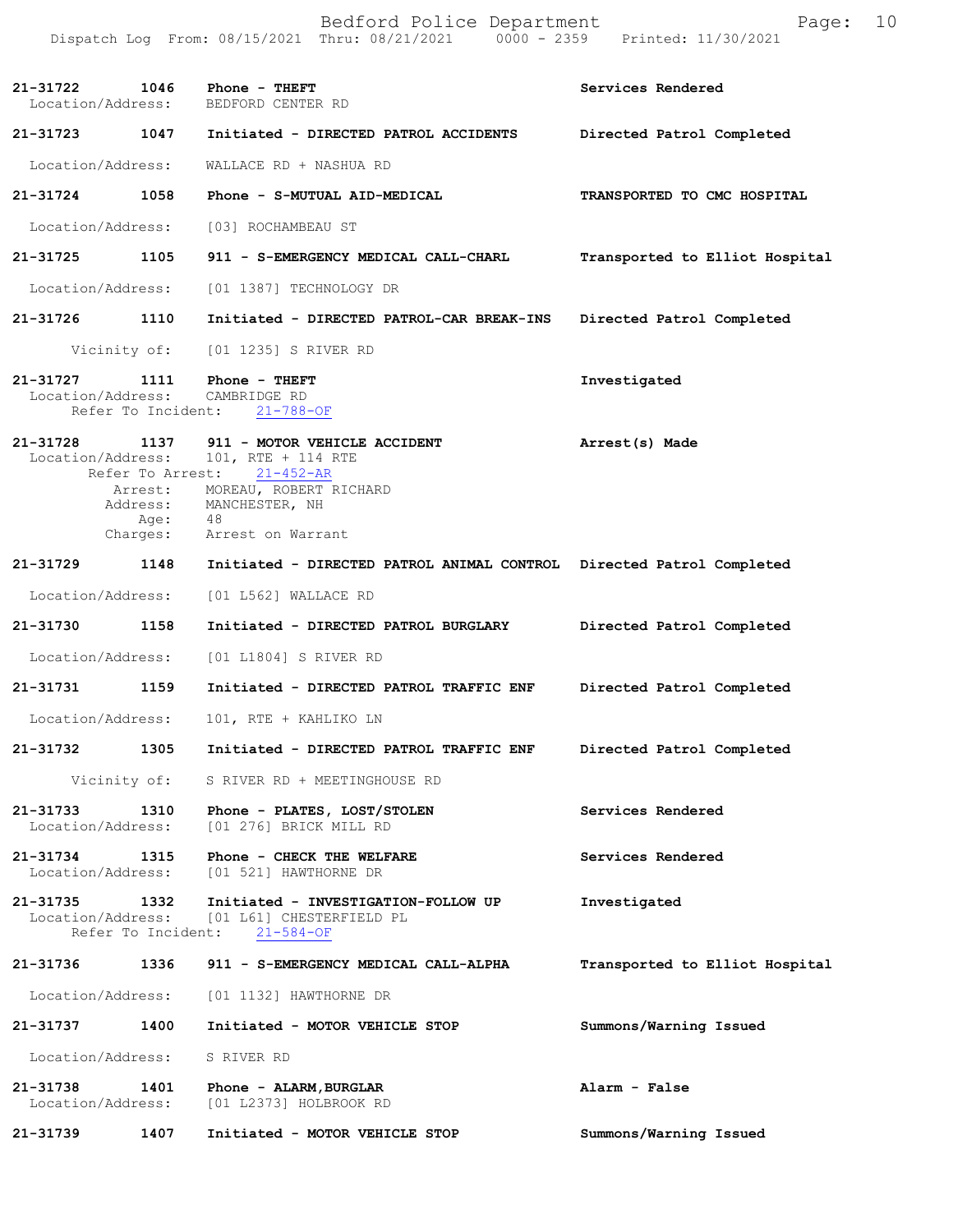Bedford Police Department Form Page: 11 Dispatch Log From: 08/15/2021 Thru: 08/21/2021 0000 - 2359 Printed: 11/30/2021 Location/Address: S RIVER RD **21-31740 1420 Phone - THEFT Investigated**  Location/Address: [01 1195] S RIVER RD Refer To Incident: 21-789-OF **21-31741 1528 Initiated - DIRECTED PATROL ACCIDENTS Directed Patrol Completed**  Location/Address: 101, RTE + 114 RTE **21-31742 1529 Initiated - DIRECTED PATROL TRAFFIC ENF Directed Patrol Completed**  Location/Address: S RIVER RD + KILTON RD **21-31743 1532 911 - S-EMERGENCY MEDICAL CALL-BRAVO Transported to Elliot Hospital** Location/Address: [01 1489] LEAVY DR **21-31744 1537 Phone - FRAUD Investigated**  Location/Address: [01 L1803] S RIVER RD Refer To Incident: 21-790-OF **21-31745 1557 Initiated - DIRECTED PATROL TRAFFIC ENF Directed Patrol Completed**  Location/Address: MINISTERIAL RD + WALLACE RD **21-31746 1606 Phone - ASSIST CITIZEN Investigated**  Location/Address: [01 L2252] JENKINS RD Refer To Incident: 21-791-OF **21-31747 1613 Initiated - MOTOR VEHICLE STOP Summons/Warning Issued**  Location/Address: S RIVER RD + CLUB ACRE LN **21-31748 1616 Initiated - DIRECTED PATROL TRAFFIC ENF Directed Patrol Completed**  Location/Address: S RIVER RD + CLUB ACRE LN **21-31749 1622 Initiated - MOTOR VEHICLE STOP Summons/Warning Issued**  Location/Address: S RIVER RD **21-31750 1630 Initiated - DIRECTED PATROL TRAFFIC ENF Directed Patrol Completed**  Location/Address: 101, RTE + NASHUA RD **21-31751 1639 Initiated - MOTOR VEHICLE STOP Summons/Warning Issued**  Location/Address: I-293 NORTH + 101, RTE **21-31752 1641 Initiated - DIRECTED PATROL TRAFFIC ENF Directed Patrol Completed**  Location/Address: 114 RTE + DONALD ST **21-31753 1645 Initiated - DIRECTED PATROL TRAFFIC ENF Directed Patrol Completed**  Location/Address: S RIVER RD + BACK RIVER RD **21-31754 1653 Initiated - MOTOR VEHICLE STOP Summons/Warning Issued**  Location/Address: DONALD ST + RUNDLETT HILL RD **21-31755 1702 Initiated - MOTOR VEHICLE STOP Summons/Warning Issued**  Location/Address: S RIVER RD + EASTMAN AVE **21-31756 1710 Initiated - MOTOR VEHICLE STOP Services Rendered**  Location/Address: S RIVER RD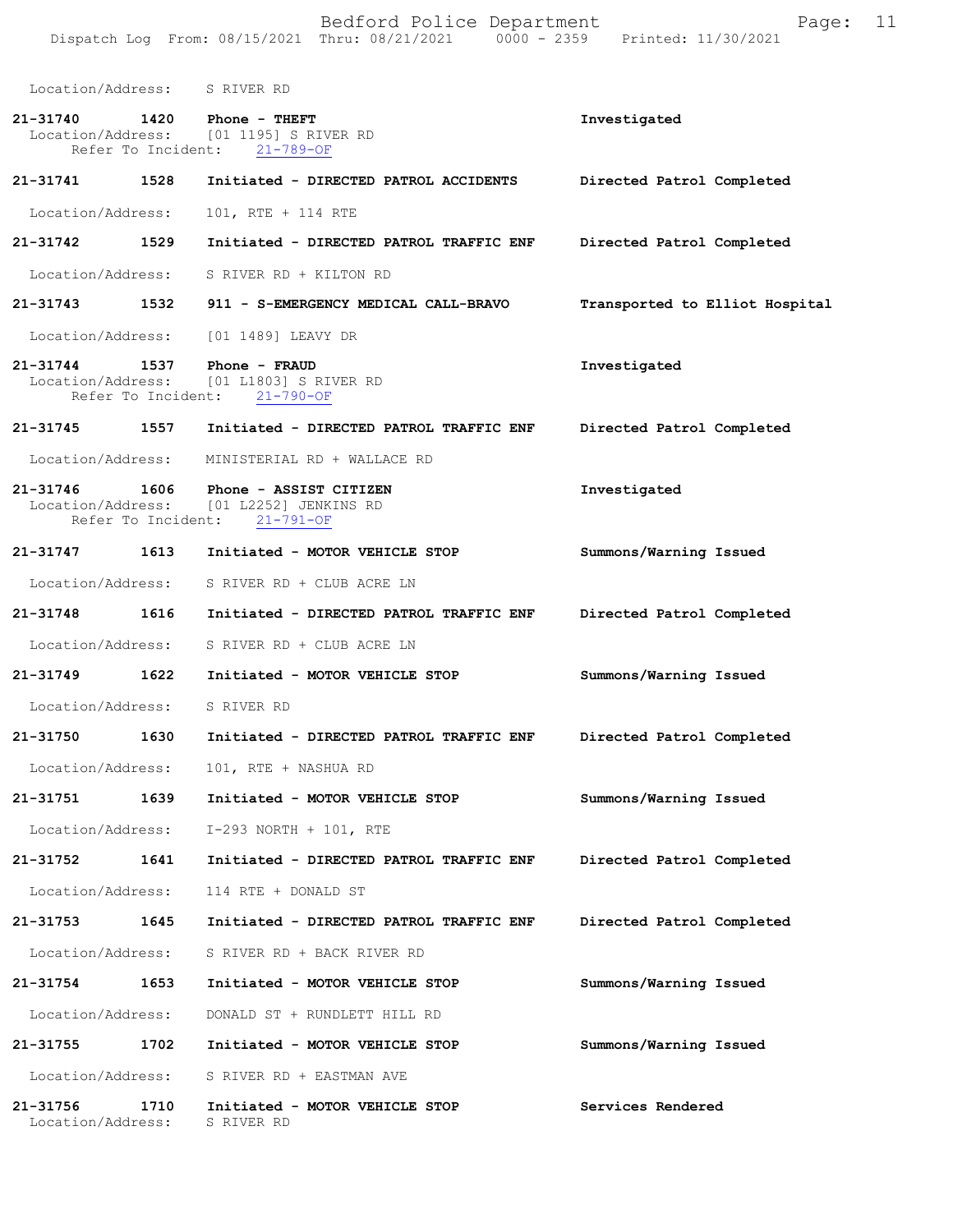|                               |      | Bedford Police Department<br>Dispatch Log From: 08/15/2021 Thru: 08/21/2021 0000 - 2359 Printed: 11/30/2021 | Page:                     | 12 |
|-------------------------------|------|-------------------------------------------------------------------------------------------------------------|---------------------------|----|
| 21-31757                      | 1723 | Initiated - DIRECTED PATROL-CAR BREAK-INS                                                                   | Directed Patrol Completed |    |
| Location/Address:             |      | [01 L2252] JENKINS RD                                                                                       |                           |    |
| 21-31758 1726                 |      | Initiated - DIRECTED PATROL TRAFFIC ENF                                                                     | Directed Patrol Completed |    |
| Location/Address:             |      | 101, RTE + CONSTITUTION DR                                                                                  |                           |    |
| 21-31759                      | 1727 | Initiated - MOTOR VEHICLE STOP                                                                              | Summons/Warning Issued    |    |
| Location/Address:             |      | [07] S MAIN + SECOND ST                                                                                     |                           |    |
| 21-31760                      | 1735 | Initiated - DIRECTED PATROL TRAFFIC ENF                                                                     | Directed Patrol Completed |    |
| Location/Address:             |      | S RIVER RD + HULL RD                                                                                        |                           |    |
| 21-31761 1739                 |      | Initiated - MOTOR VEHICLE STOP                                                                              | Summons/Warning Issued    |    |
| Location/Address:             |      | 114 RTE + BOYNTON ST                                                                                        |                           |    |
| 21-31762 1739                 |      | Initiated - MOTOR VEHICLE STOP                                                                              | Summons/Warning Issued    |    |
| Location/Address:             |      | S RIVER RD + RIDGEWOOD RD                                                                                   |                           |    |
| 21-31763                      | 1744 | Initiated - MOTOR VEHICLE STOP                                                                              | Summons/Warning Issued    |    |
| Location/Address:             |      | [01 1235] S RIVER RD                                                                                        |                           |    |
| 21-31764 1816                 |      | Initiated - MOTOR VEHICLE STOP                                                                              | Summons/Warning Issued    |    |
| Location/Address:             |      | [01 L2122] S RIVER RD                                                                                       |                           |    |
| 21-31765 1837                 |      | Initiated - DIRECTED PATROL ACCIDENTS                                                                       | Directed Patrol Completed |    |
| Location/Address:             |      | 114 RTE + NEW BOSTON RD                                                                                     |                           |    |
| 21-31766                      | 1840 | Initiated - MOTOR VEHICLE STOP                                                                              | Summons/Warning Issued    |    |
| Location/Address:             |      | [01 L1412] 101, RTE                                                                                         |                           |    |
| 21-31767<br>Location/Address: | 1857 | Initiated - SUSP ACTIVITIES<br>PILGRIM DR                                                                   | Services Rendered         |    |
| 21-31768                      | 1924 | Phone - S-ALARM-MEDICAL AID/LIFT ASST                                                                       | No Action Required        |    |
| Location/Address:             |      | NEWFANE RD                                                                                                  |                           |    |
| 21-31769<br>Location/Address: | 1925 | Phone - S-FIRE ALARM<br>[01 2198] OLD BEDFORD RD                                                            | Services Rendered         |    |
| 21-31770                      | 1952 | Initiated - DIRECTED PATROL-CAR BREAK-INS                                                                   | Directed Patrol Completed |    |
| Location/Address:             |      | [01 L1804] S RIVER RD                                                                                       |                           |    |
| 21-31771                      | 2011 | Phone - S-MUTUAL AID-MEDICAL                                                                                | No Action Required        |    |
| Location/Address:             |      | [07] ELM ST                                                                                                 |                           |    |
| 21-31772<br>Location/Address: | 2028 | Initiated - MOTOR VEHICLE STOP<br>S RIVER RD                                                                | NO PAPERWORK              |    |
| 21-31773<br>Location/Address: | 2036 | Phone - DOG COMPLAINT<br>[01 1024] OLD EVERGREEN RD                                                         | Services Rendered         |    |
| 21-31774                      | 2039 | Initiated - DIRECTED PATROL-CAR BREAK-INS                                                                   | Directed Patrol Completed |    |
| Location/Address:             |      | BEDFORD CENTER RD + MEETINGHOUSE RD                                                                         |                           |    |
| 21-31775                      | 2046 | Initiated - DIRECTED PATROL-CAR BREAK-INS                                                                   | Directed Patrol Completed |    |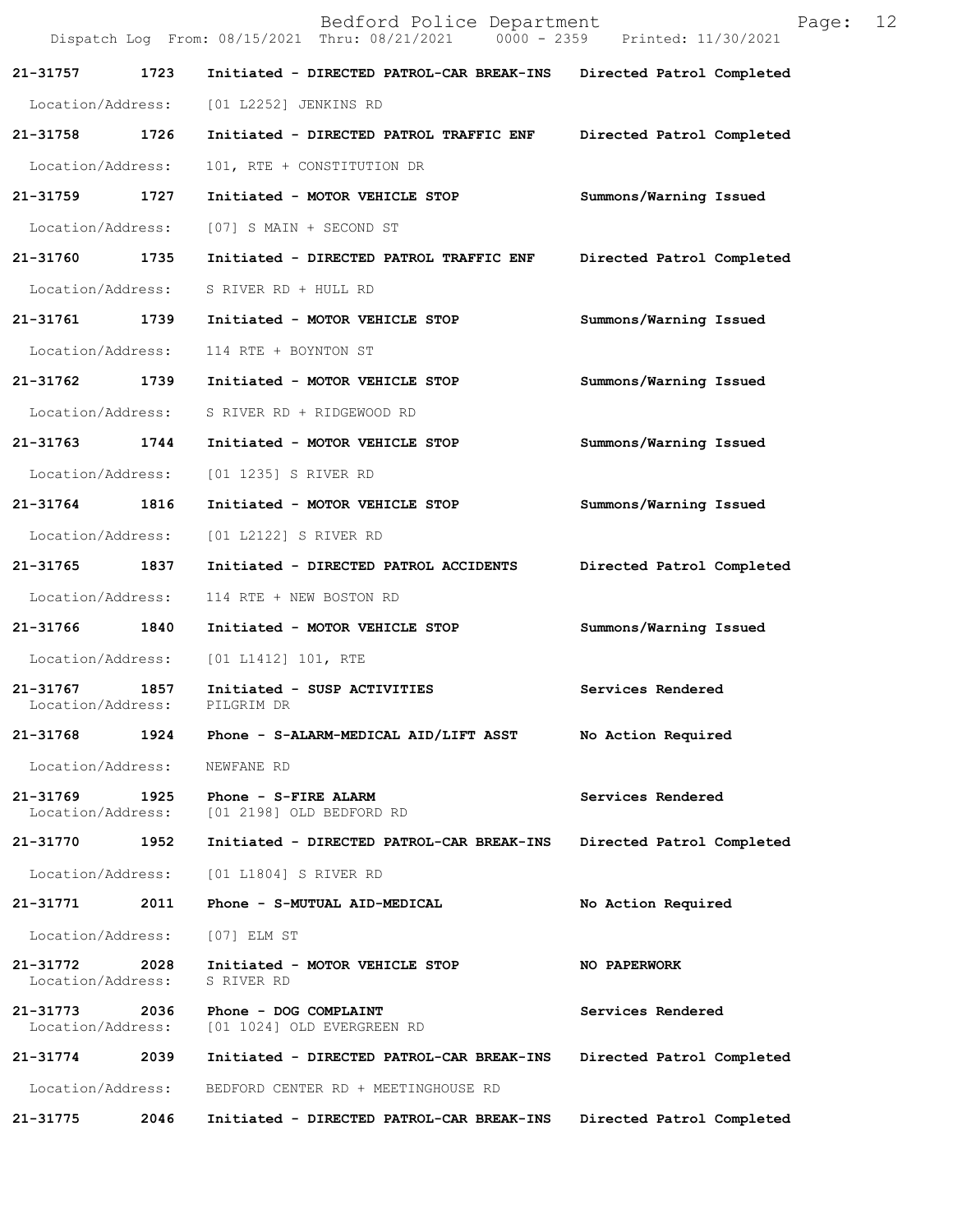|                                    |              | Bedford Police Department<br>Dispatch Log From: 08/15/2021 Thru: 08/21/2021 0000 - 2359 Printed: 11/30/2021 | Page: 13                    |  |
|------------------------------------|--------------|-------------------------------------------------------------------------------------------------------------|-----------------------------|--|
|                                    |              | Location/Address: [01 L2271] S RIVER RD                                                                     |                             |  |
|                                    |              | 21-31776 2056 Initiated - DIRECTED PATROL-CAR BREAK-INS Directed Patrol Completed                           |                             |  |
|                                    |              | Location: HOTELS WITH 3/4                                                                                   |                             |  |
| 21-31777 2112                      |              | Initiated - MOTOR VEHICLE STOP                                                                              | Summons/Warning Issued      |  |
|                                    |              | Location/Address: S RIVER RD                                                                                |                             |  |
| 21-31778 2123                      |              | 911 - S-EMERGENCY MEDICAL CALL-CHARL                                                                        | TRANSPORTED TO CMC HOSPITAL |  |
|                                    |              | Location/Address: [01 L2271] S RIVER RD                                                                     |                             |  |
| 21-31779 2133                      |              | Initiated - DIRECTED PATROL BURGLARY Directed Patrol Completed                                              |                             |  |
| Location/Address:                  |              | 101, RTE                                                                                                    |                             |  |
| 21-31780 2135                      |              | Initiated - DIRECTED PATROL BURGLARY                                                                        | Directed Patrol Completed   |  |
|                                    |              | Location/Address: [01 L357] WHITE AVE                                                                       |                             |  |
| 21-31781 2135<br>Location/Address: |              | Initiated - SUSP ACTIVITIES<br>[01 324] HAWTHORNE DR                                                        | Services Rendered           |  |
| 21-31782 2138<br>Location/Address: |              | Initiated - MOTOR VEHICLE STOP<br>114 RTE + WHITE AVE                                                       | <b>NO PAPERWORK</b>         |  |
| 21-31783 2324                      |              | Initiated - DIRECTED PATROL DWI                                                                             | Directed Patrol Completed   |  |
|                                    | Vicinity of: | 101, RTE + CONSTITUTION DR                                                                                  |                             |  |
| 21-31784                           | 2324         | Initiated - DIRECTED PATROL DWI                                                                             | Directed Patrol Completed   |  |
|                                    |              | Location/Address: S RIVER RD + PALOMINO LN                                                                  |                             |  |
|                                    |              | 21-31785 2328 Initiated - DIRECTED PATROL DWI                                                               | Directed Patrol Completed   |  |
|                                    |              | Vicinity of: S RIVER RD + BACK RIVER RD                                                                     |                             |  |
| 21-31786                           |              | 2337 Phone - ALARM, BURGLAR<br>Location/Address: [01 L848] TECHNOLOGY DR                                    | Alarm - False               |  |
| 21-31787                           | 2351         | 911 - S-FIRE ALARM<br>Location/Address: [01 334] 101, RTE                                                   | Alarm - False               |  |
|                                    |              | For Date: $08/17/2021$ - Tuesday                                                                            |                             |  |
| 21-31788                           | 0000         | Initiated - MOTOR VEHICLE STOP                                                                              | Summons/Warning Issued      |  |
| Location/Address:                  |              | 114 RTE + DONALD ST                                                                                         |                             |  |
| 21-31789                           | 0001         | Initiated - DIRECTED PATROL DWI                                                                             | Directed Patrol Completed   |  |
| Location/Address:                  |              | 101, RTE + KAHLIKO LN                                                                                       |                             |  |
| 21-31790                           | 0006         | Initiated - DIRECTED PATROL DWI                                                                             | Directed Patrol Completed   |  |
| Location/Address:                  |              | S RIVER RD + KILTON RD                                                                                      |                             |  |
| 21-31791                           | 0007         | Initiated - DIRECTED PATROL-CAR BREAK-INS                                                                   | Directed Patrol Completed   |  |
| Location/Address:                  |              | BELLEMORE DR                                                                                                |                             |  |
| 21-31792                           | 0013         | Initiated - DIRECTED PATROL DWI                                                                             | Directed Patrol Completed   |  |
|                                    | Vicinity of: | 114 RTE + WHITE AVE                                                                                         |                             |  |

**21-31793 0019 Initiated - MOTOR VEHICLE STOP Summons/Warning Issued**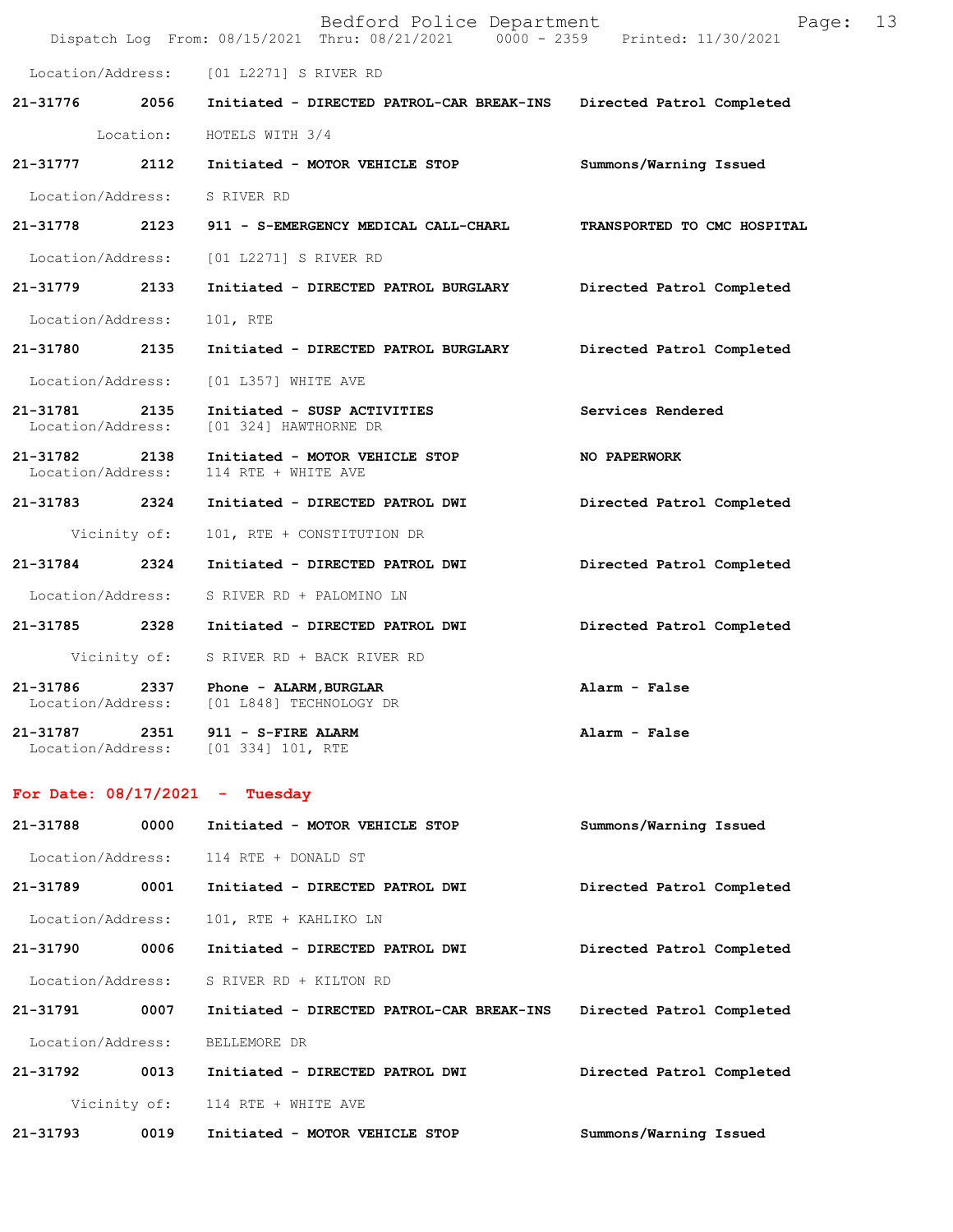Bedford Police Department Fage: 14 Dispatch Log From: 08/15/2021 Thru: 08/21/2021 0000 - 2359 Printed: 11/30/2021 Location/Address: 101, RTE + NASHUA RD **21-31794 0023 911 - S-EMERGENCY MEDICAL CALL-ALPHA LIFT ASSIST**  Location/Address: [01 L2098] HAWTHORNE DR **21-31795 0027 Initiated - DIRECTED PATROL DWI Directed Patrol Completed**  Vicinity of: NEW BOSTON RD + JOPPA HILL RD **21-31796 0042 Initiated - DIRECTED PATROL DWI Directed Patrol Completed**  Vicinity of: S RIVER RD + EXECUTIVE PARK DR **21-31797 0043 Initiated - DIRECTED PATROL DWI Directed Patrol Completed**  Location/Address: S RIVER RD + COLBY CT **21-31798 0048 Initiated - DIRECTED PATROL DWI Directed Patrol Completed**  Vicinity of: WALLACE RD + NEW BOSTON RD **21-31799 0053 Initiated - MOTOR VEHICLE STOP Summons/Warning Issued**  Location/Address: HAWTHORNE DR + S RIVER RD **21-31800 0055 Initiated - DIRECTED PATROL DWI Directed Patrol Completed**  Location/Address: 101, RTE + JENKINS RD **21-31801 0112 Initiated - DIRECTED PATROL DWI Directed Patrol Completed**  Vicinity of: NEW BOSTON RD + CHESTERFIELD PL **21-31802 0116 Initiated - DIRECTED PATROL DWI Directed Patrol Completed**  Vicinity of: S RIVER RD + SOMERVILLE DR **21-31803 0117 Initiated - DIRECTED PATROL DWI Directed Patrol Completed**  Location/Address: KILTON RD + BEDFORD FARMS DR **21-31804 0134 Initiated - BUILDING CHECK Building Checked/Secured**  Location/Address: [01 192] NEW BOSTON RD **21-31805 0141 Initiated - BUILDING CHECK Building Checked/Secured**  Location/Address: [01 1195] S RIVER RD **21-31806 0148 Initiated - BUILDING CHECK Building Checked/Secured**  Location/Address: [01 1235] S RIVER RD **21-31807 0150 Initiated - MOTOR VEHICLE STOP Summons/Warning Issued**  Location/Address: [01 L241] 101, RTE **21-31808 0156 Initiated - BUILDING CHECK Building Checked/Secured**  Location/Address: [01 L481] S RIVER RD **21-31809 0205 Initiated - DIRECTED PATROL DWI Directed Patrol Completed**  Location/Address: 101, RTE + MEETINGHOUSE RD **21-31810 0206 Initiated - DIRECTED PATROL BURGLARY Directed Patrol Completed** 

Vicinity of: CAMBRIDGE RD + WALLACE RD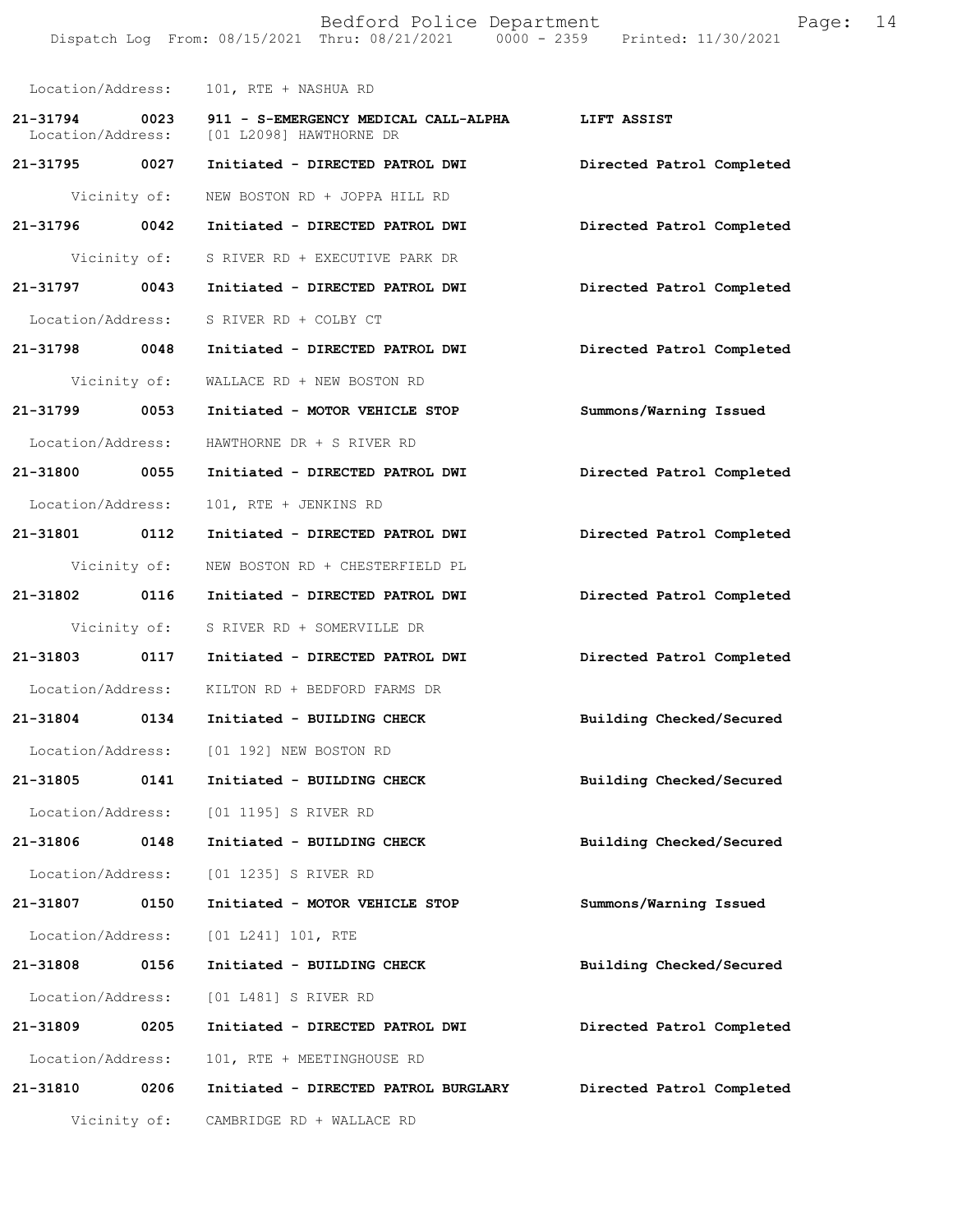|                               |                                                                       | Bedford Police Department<br>Dispatch Log From: 08/15/2021 Thru: 08/21/2021 0000 - 2359 Printed: 11/30/2021                                                                | 15<br>Page:                    |
|-------------------------------|-----------------------------------------------------------------------|----------------------------------------------------------------------------------------------------------------------------------------------------------------------------|--------------------------------|
| 21-31811                      | 0501                                                                  | Initiated - BUILDING CHECK                                                                                                                                                 | Building Checked/Secured       |
| Location/Address:             |                                                                       | [01 L10] S RIVER RD                                                                                                                                                        |                                |
| 21-31812                      | 0501                                                                  | Initiated - BUILDING CHECK                                                                                                                                                 | Building Checked/Secured       |
| Location/Address:             |                                                                       | [01 L310] S RIVER RD                                                                                                                                                       |                                |
| 21-31813                      | 0506                                                                  | Initiated - BUILDING CHECK                                                                                                                                                 | Building Checked/Secured       |
| Location/Address:             |                                                                       | [01 L2122] S RIVER RD                                                                                                                                                      |                                |
| 21-31814                      | 0506<br>Vicinity of:                                                  | Initiated - DIRECTED PATROL ACCIDENTS<br>WALLACE RD + NEW BOSTON RD                                                                                                        | Extinquished                   |
| 21-31815 0512                 |                                                                       | 911 - S-EMERGENCY MEDICAL CALL-ALPHA                                                                                                                                       | Transported to Elliot Hospital |
| Location/Address:             |                                                                       | [01 248] RIDGEWOOD RD                                                                                                                                                      |                                |
| 21-31816                      | 0513                                                                  | Initiated - BUILDING CHECK                                                                                                                                                 | Building Checked/Secured       |
| Location/Address:             |                                                                       | [01 L1094] S RIVER RD                                                                                                                                                      |                                |
| 21-31817                      | 0521                                                                  | Initiated - BUILDING CHECK                                                                                                                                                 | Building Checked/Secured       |
| Location/Address:             |                                                                       | [01 1042] S RIVER RD                                                                                                                                                       |                                |
| 21-31818 0531                 |                                                                       | Initiated - DIRECTED PATROL TRAFFIC ENF                                                                                                                                    | Directed Patrol Completed      |
|                               | Vicinity of:                                                          | S RIVER RD + MOORES CROSSING RD                                                                                                                                            |                                |
| 21-31819<br>Location/Address: | 0532<br>Refer To Summons:<br>Summons:<br>Address:<br>Age:<br>Charges: | Initiated - MOTOR VEHICLE STOP<br>S RIVER RD + RIDGEWOOD RD<br>$21 - 453 - AR$<br>TORRES NUNEZ, LUIS LLANDEL<br>MANCHESTER, NH<br>20<br>License Reqd; Op w/o Valid License | Arrest(s) Made                 |
| 21-31820<br>Location/Address: |                                                                       | 0741 Phone - ANIMAL COMPLAINT<br>[01 192] NEW BOSTON RD                                                                                                                    | Services Rendered              |
| 21-31821                      | 0756                                                                  | Initiated - MOTOR VEHICLE STOP                                                                                                                                             | Summons/Warning Issued         |
| Location/Address:             |                                                                       | 101, RTE + 114 RTE                                                                                                                                                         |                                |
| 21-31822<br>Location/Address: | 0757                                                                  | Phone - DISABLED MOTOR VEHICLE<br>N AMHERST RD + WALLACE RD                                                                                                                | Services Rendered              |
| 21-31823                      | 0810                                                                  | Phone - ALARM, BURGLAR                                                                                                                                                     | Alarm- correct code/reset      |
| Location/Address:             |                                                                       | [01 2315] METEA LN                                                                                                                                                         |                                |
| 21-31824                      | 0819                                                                  | Initiated - SERVE PAPERWORK                                                                                                                                                | No Action Required             |
| Location/Address:             |                                                                       | [01 1416] WASHINGTON PL                                                                                                                                                    |                                |
| 21-31825                      | 0822                                                                  | Initiated - DIRECTED PATROL TRAFFIC ENF                                                                                                                                    | Directed Patrol Completed      |
| Location/Address:             |                                                                       | 101, RTE + 114 RTE                                                                                                                                                         |                                |
| 21-31826                      | 0830                                                                  | Initiated - DIRECTED PATROL TRAFFIC ENF                                                                                                                                    | Directed Patrol Completed      |
| Location/Address:             |                                                                       | 101, RTE + WALLACE RD                                                                                                                                                      |                                |
| 21-31827                      | 0841                                                                  | Initiated - DIRECTED PATROL TRAFFIC ENF                                                                                                                                    | Directed Patrol Completed      |
|                               | Vicinity of:                                                          | S RIVER RD + BACK RIVER RD                                                                                                                                                 |                                |
| 21-31828                      | 0856                                                                  | Initiated - DIRECTED PATROL ACCIDENTS                                                                                                                                      | Directed Patrol Completed      |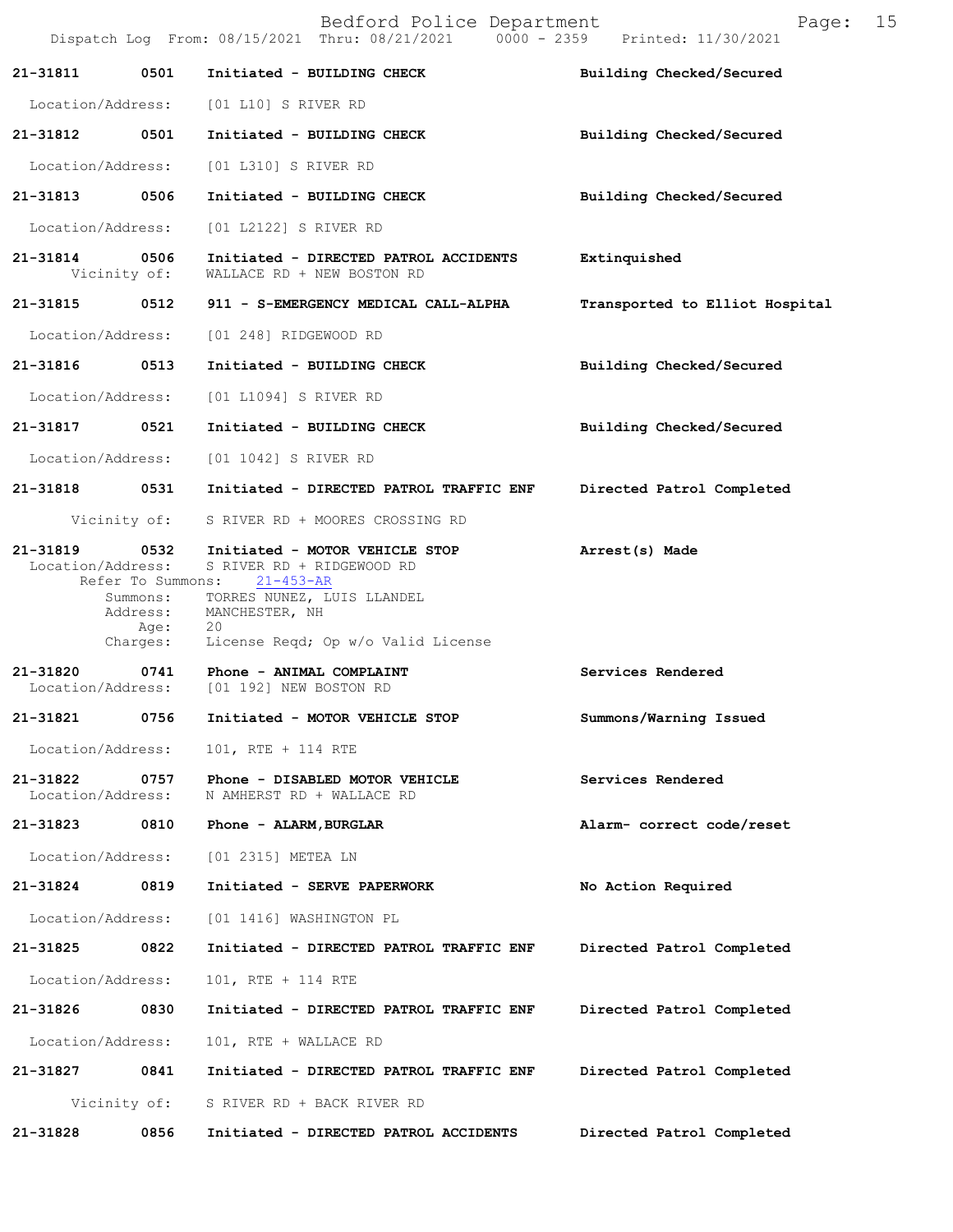|                                    |                    | Bedford Police Department<br>Dispatch Log From: 08/15/2021 Thru: 08/21/2021 0000 - 2359 Printed: 11/30/2021    | 16<br>Page:                    |
|------------------------------------|--------------------|----------------------------------------------------------------------------------------------------------------|--------------------------------|
|                                    |                    | Vicinity of: S RIVER RD + MEETINGHOUSE RD                                                                      |                                |
| 21-31829 0900                      |                    | Initiated - DIRECTED PATROL TRAFFIC ENF                                                                        | Directed Patrol Completed      |
| Location/Address:                  |                    | 101, RTE + HITCHING POST LN                                                                                    |                                |
| 21-31830 0918                      |                    | Initiated - DIRECTED PATROL ACCIDENTS                                                                          | Directed Patrol Completed      |
|                                    | Vicinity of:       | KILTON RD + S RIVER RD                                                                                         |                                |
| 21-31831                           | 0924               | 911 - S-EMERGENCY MEDICAL CALL-ALPHA                                                                           | Transported to Elliot Hospital |
|                                    |                    | Location/Address: [01 435] HAWTHORNE DR                                                                        |                                |
| 21-31832 0924                      |                    | 911 - S-EMERGENCY MEDICAL CALL-CHARL                                                                           | TRANSPORTED TO CMC HOSPITAL    |
| Location/Address:                  |                    | [01 248] RIDGEWOOD RD                                                                                          |                                |
| 21-31833 0929                      |                    | Initiated - MOTOR VEHICLE STOP                                                                                 | Summons/Warning Issued         |
| Location/Address:                  |                    | S RIVER RD + KILTON RD                                                                                         |                                |
| Location/Address:                  |                    | 21-31835 0930 Phone - ASSIST CITIZEN<br>ELK DR<br>Refer To Incident: 21-792-OF                                 | Investigated                   |
|                                    |                    | 21-31834 0931 Initiated - COMMUNITY POLICING<br>Location/Address: SPRAGUE MILL RD                              | Services Rendered              |
|                                    |                    | 21-31836 0954 Initiated - DRUG VIOLATIONS<br>Location/Address: PULPIT RD + SPRAGUE MILL RD                     | Services Rendered              |
| 21-31837 0958<br>Location/Address: |                    | 911 - S-EMERGENCY MEDICAL CALL<br>MINISTERIAL RD                                                               | Investigated                   |
| 21-31838 0959<br>Location/Address: |                    | Initiated - RADAR TRAILER<br>NASHUA RD + GAGE RD                                                               | Services Rendered              |
| 21-31839 1000                      |                    | Initiated - DIRECTED PATROL TRAFFIC ENF                                                                        | Directed Patrol Completed      |
| Location/Address:                  |                    | 101, RTE + MEETINGHOUSE RD                                                                                     |                                |
| 21-31840                           |                    | 1003 Phone - ASSIST CITIZEN<br>Location/Address: JENKINS RD                                                    | Services Rendered              |
|                                    | Refer To Incident: | 21-31841   1011   Phone - POLICE INFORMATION<br>Location/Address: [01 474] CONSTITUTION DR<br>$21 - 793 - OF$  | Investigated                   |
| 21-31842                           | 1019               | Initiated - DIRECTED PATROL ANIMAL CONTROL Directed Patrol Completed                                           |                                |
| Location/Address:                  |                    | [01 L562] WALLACE RD                                                                                           |                                |
| 21-31843                           | 1025               | Phone - VANDALISM<br>Location/Address: S RIVER RD                                                              | Services Rendered              |
|                                    |                    | 21-31844 1059 Phone - MOTOR VEHICLE THEFT<br>Location/Address: HIGHLAND FARMS DR                               | Services Rendered              |
| 21-31845                           |                    | 1127 911 - S-EMERGENCY MEDICAL CALL-ALPHA                                                                      | TRANSPORTED TO CMC HOSPITAL    |
|                                    |                    | Location/Address: [01 749] WASHINGTON PL                                                                       |                                |
| 21-31846                           | 1148               | Phone - DISORDERLY CONDUCT-IN PROGRESS<br>Location/Address: [01 438] UPJOHN ST<br>Refer To Incident: 21-795-OF | Investigated                   |
| 21-31847                           | 1232               | Initiated - DIRECTED PATROL-CAR BREAK-INS                                                                      | Directed Patrol Completed      |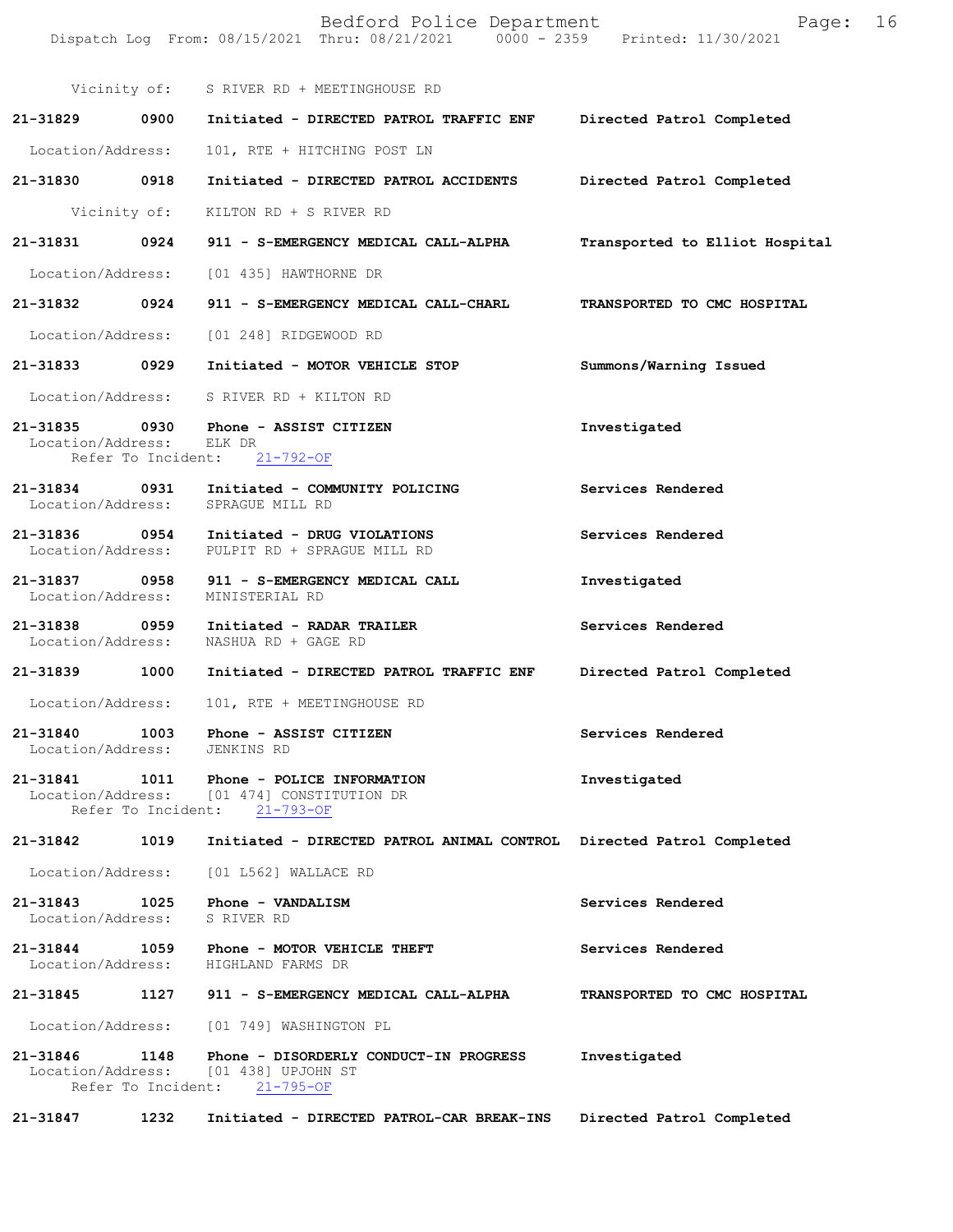|                                    |                   | Bedford Police Department<br>Dispatch Log From: 08/15/2021 Thru: 08/21/2021 0000 - 2359 Printed: 11/30/2021 | Page:                          | 17 |
|------------------------------------|-------------------|-------------------------------------------------------------------------------------------------------------|--------------------------------|----|
| Location/Address:                  |                   | LEAVY DR                                                                                                    |                                |    |
|                                    |                   | 21-31848 1232 Other - RESTRAINING ORDER<br>Location/Address: [01 748] S RIVER RD                            | Services Rendered              |    |
| 21-31850 1315<br>Location/Address: |                   | Phone - CHECK THE WELFARE<br>OLD BEDFORD RD                                                                 | Investigated                   |    |
| 21-31849                           | 1316              | Phone - S-MUTUAL AID-MEDICAL                                                                                | Transported to Elliot Hospital |    |
| Location/Address:                  |                   | [19] BURTON DR                                                                                              |                                |    |
| 21-31851 1341                      |                   | Initiated - DIRECTED PATROL TRAFFIC ENF                                                                     | Directed Patrol Completed      |    |
| Location/Address:                  |                   | 101, RTE + 114 RTE                                                                                          |                                |    |
| 21-31852 1356                      |                   | Phone - CHECK THE WELFARE<br>Vicinity of: OLD BEDFORD RD                                                    | Services Rendered              |    |
| 21-31853                           | 1404              | 911 - S-EMERGENCY MEDICAL CALL-CHARL                                                                        | Transported to Elliot Hospital |    |
| Location/Address:                  |                   | LANCASTER LN                                                                                                |                                |    |
| 21-31854 1409                      |                   | 911 - S-EMERGENCY MEDICAL CALL-CHARL                                                                        | Transported to Elliot Hospital |    |
| Location/Address:                  |                   | [01 2198] OLD BEDFORD RD                                                                                    |                                |    |
| 21-31857                           | 1417<br>Location: | Radio - COMMUNITY POLICING<br>[08] HOOKSETT TOLLS                                                           | Services Rendered              |    |
| 21-31855 1419<br>Location/Address: |                   | Initiated - RESTRAINING ORDER SERVICE<br>[01 748] S RIVER RD                                                | Services Rendered              |    |
| 21-31856 1421                      |                   | Radio - S-EMERGENCY MEDICAL CALL                                                                            | TRANSPORTED TO CMC HOSPITAL    |    |
| Location/Address:                  |                   | [01 474] CONSTITUTION DR                                                                                    |                                |    |
| 21-31858 1421                      |                   | Radio - S-EMERGENCY MEDICAL CALL                                                                            | Merge: 21-31856 By: 00421      |    |
|                                    |                   | Location/Address: [01 474] CONSTITUTION DR                                                                  |                                |    |
| 21-31859<br>Location/Address:      | 1427              | Phone - S-FIRE ALARM<br>[01 L241] 101, RTE                                                                  | Services Rendered              |    |
| 21-31860                           | 1442              | Phone - HIGHWAY CONDITIONS                                                                                  | Taken/Refered to Other Agency  |    |
| Location/Address:                  |                   | NEW BOSTON RD                                                                                               |                                |    |
| 21-31861                           | 1527              | Initiated - DIRECTED PATROL TRAFFIC ENF                                                                     | Directed Patrol Completed      |    |
| Location/Address:                  |                   | 101, RTE + PINECREST DR                                                                                     |                                |    |
| 21-31862                           | 1541              | Initiated - DIRECTED PATROL TRAFFIC ENF                                                                     | Directed Patrol Completed      |    |
| Location/Address:                  |                   | 101, RTE + 114 RTE                                                                                          |                                |    |
| 21-31863                           | 1549              | Initiated - MOTOR VEHICLE STOP                                                                              | Summons/Warning Issued         |    |
| Location/Address:                  |                   | 101, RTE + 114 RTE                                                                                          |                                |    |
| 21-31864                           | 1554              | Initiated - MOTOR VEHICLE STOP                                                                              | Summons/Warning Issued         |    |
| Location/Address:                  |                   | [01 L0000553] 101, RTE                                                                                      |                                |    |
| 21-31865                           | 1559              | Initiated - DIRECTED PATROL TRAFFIC ENF                                                                     | Directed Patrol Completed      |    |
| Location/Address:                  |                   | S RIVER RD + MEETINGHOUSE RD                                                                                |                                |    |
| 21-31866                           | 1614              | Initiated - DIRECTED PATROL TRAFFIC ENF                                                                     | Directed Patrol Completed      |    |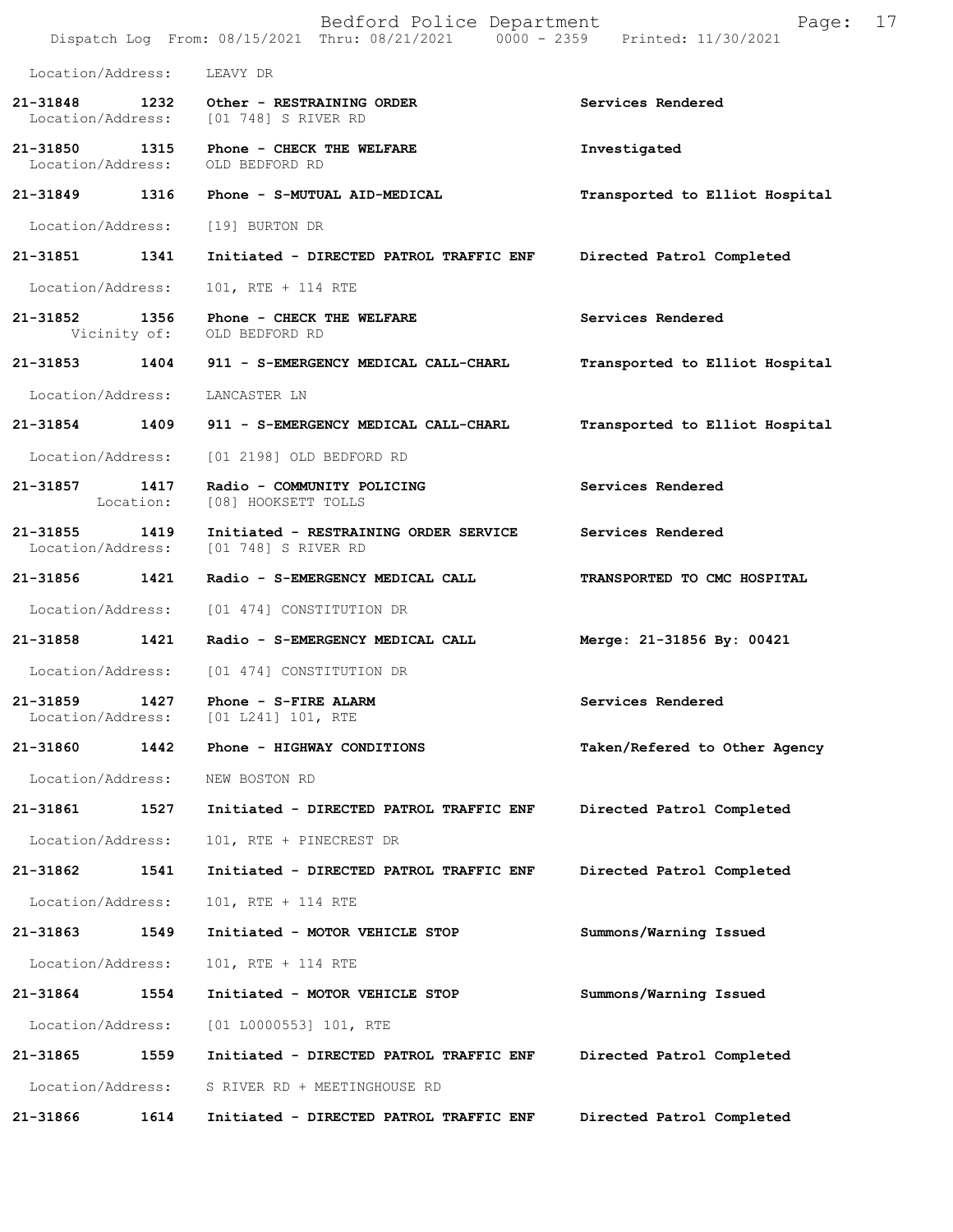|                                    |                                                                       | Bedford Police Department<br>Dispatch Log From: 08/15/2021 Thru: 08/21/2021 0000 - 2359                                                                                                                                              | Page:<br>Printed: 11/30/2021 | 18 |
|------------------------------------|-----------------------------------------------------------------------|--------------------------------------------------------------------------------------------------------------------------------------------------------------------------------------------------------------------------------------|------------------------------|----|
| Location/Address:                  |                                                                       | 101, RTE + SHAW DR                                                                                                                                                                                                                   |                              |    |
| 21-31867                           | 1629                                                                  | Phone - LOST PROPERTY                                                                                                                                                                                                                | No Action Required           |    |
| Location/Address:                  |                                                                       | [01 L1562] KILTON RD                                                                                                                                                                                                                 |                              |    |
| 21-31868                           | 1630                                                                  | Initiated - DIRECTED PATROL ACCIDENTS                                                                                                                                                                                                | Directed Patrol Completed    |    |
| Location/Address:                  |                                                                       | 101, RTE + WALLACE RD                                                                                                                                                                                                                |                              |    |
| 21-31869                           | 1635                                                                  | Initiated - MOTOR VEHICLE STOP                                                                                                                                                                                                       | Summons/Warning Issued       |    |
| Location/Address:                  |                                                                       | 101, RTE + WALLACE RD                                                                                                                                                                                                                |                              |    |
| 21-31870                           | 1640                                                                  | Initiated - MOTOR VEHICLE STOP                                                                                                                                                                                                       | Summons/Warning Issued       |    |
| Location/Address:                  |                                                                       | [01 L1562] KILTON RD                                                                                                                                                                                                                 |                              |    |
| 21-31871<br>Location/Address:      | 1654<br>Refer To Summons:<br>Summons:<br>Address:<br>Age:<br>Charges: | Initiated - MOTOR VEHICLE STOP<br>101, RTE + F.E. EVERETT SOUTH TPKE<br>$21 - 454 - AR$<br>DOWNS, AUSTIN<br>FARMINGTON, NH<br>26<br>Suspension of Vehicle Registration<br>Driving Without Giving Proof<br>Drive after Rev/Suspension | Arrest(s) Made               |    |
| 21-31872                           | 1707                                                                  | Initiated - DIRECTED PATROL-CAR BREAK-INS                                                                                                                                                                                            | Directed Patrol Completed    |    |
| Location/Address:                  |                                                                       | [01 1312] S RIVER RD                                                                                                                                                                                                                 |                              |    |
| 21-31873                           | 1707                                                                  | Initiated - DIRECTED PATROL TRAFFIC ENF                                                                                                                                                                                              | Directed Patrol Completed    |    |
| Location/Address:                  |                                                                       | 101, RTE + NASHUA RD                                                                                                                                                                                                                 |                              |    |
| 21-31874<br>Location/Address:      | 1725                                                                  | Initiated - MOTOR VEHICLE STOP<br>[01 L241] 101, RTE                                                                                                                                                                                 | Services Rendered            |    |
| 21-31875                           | 1751                                                                  | Initiated - DIRECTED PATROL-CAR BREAK-INS                                                                                                                                                                                            | Directed Patrol Completed    |    |
| Location/Address:                  |                                                                       | [01 L1804] S RIVER RD                                                                                                                                                                                                                |                              |    |
| 21-31876<br>Location/Address:      |                                                                       | 1759 911 - DISORDERLY CONDUCT<br>FOREST DR                                                                                                                                                                                           | Services Rendered            |    |
| 21-31877 1815                      |                                                                       | Initiated - DIRECTED PATROL-CAR BREAK-INS                                                                                                                                                                                            | Directed Patrol Completed    |    |
| Location/Address:                  |                                                                       | [01 1050] DONALD ST                                                                                                                                                                                                                  |                              |    |
| 21-31878<br>Location/Address:      | 1843                                                                  | Phone - ALARM, BURGLAR<br>[01 L394] 101, RTE                                                                                                                                                                                         | Alarm - False                |    |
| 21-31879<br>Location/Address:      | 1847<br>Refer To Incident:                                            | Initiated - SHOPLIFTING-IN PROGRESS<br>[01 1050] DONALD ST<br>$21 - 796 - OF$                                                                                                                                                        | Investigated                 |    |
| 21-31880                           | 1900                                                                  | Initiated - DIRECTED PATROL ACCIDENTS                                                                                                                                                                                                | Directed Patrol Completed    |    |
| Location/Address:                  |                                                                       | WALLACE RD + NASHUA RD                                                                                                                                                                                                               |                              |    |
| 21-31881 1906<br>Location/Address: | Refer To Incident:                                                    | Phone - FRAUD<br>TAMARACK TRL<br>$21 - 797 - OF$                                                                                                                                                                                     | Investigated                 |    |
| 21-31882<br>Location/Address:      | 1917                                                                  | Phone - GUNSHOT<br>SCOTT RD                                                                                                                                                                                                          | Services Rendered            |    |
| 21-31883                           | 1925                                                                  | Initiated - BUILDING CHECK                                                                                                                                                                                                           | Building Checked/Secured     |    |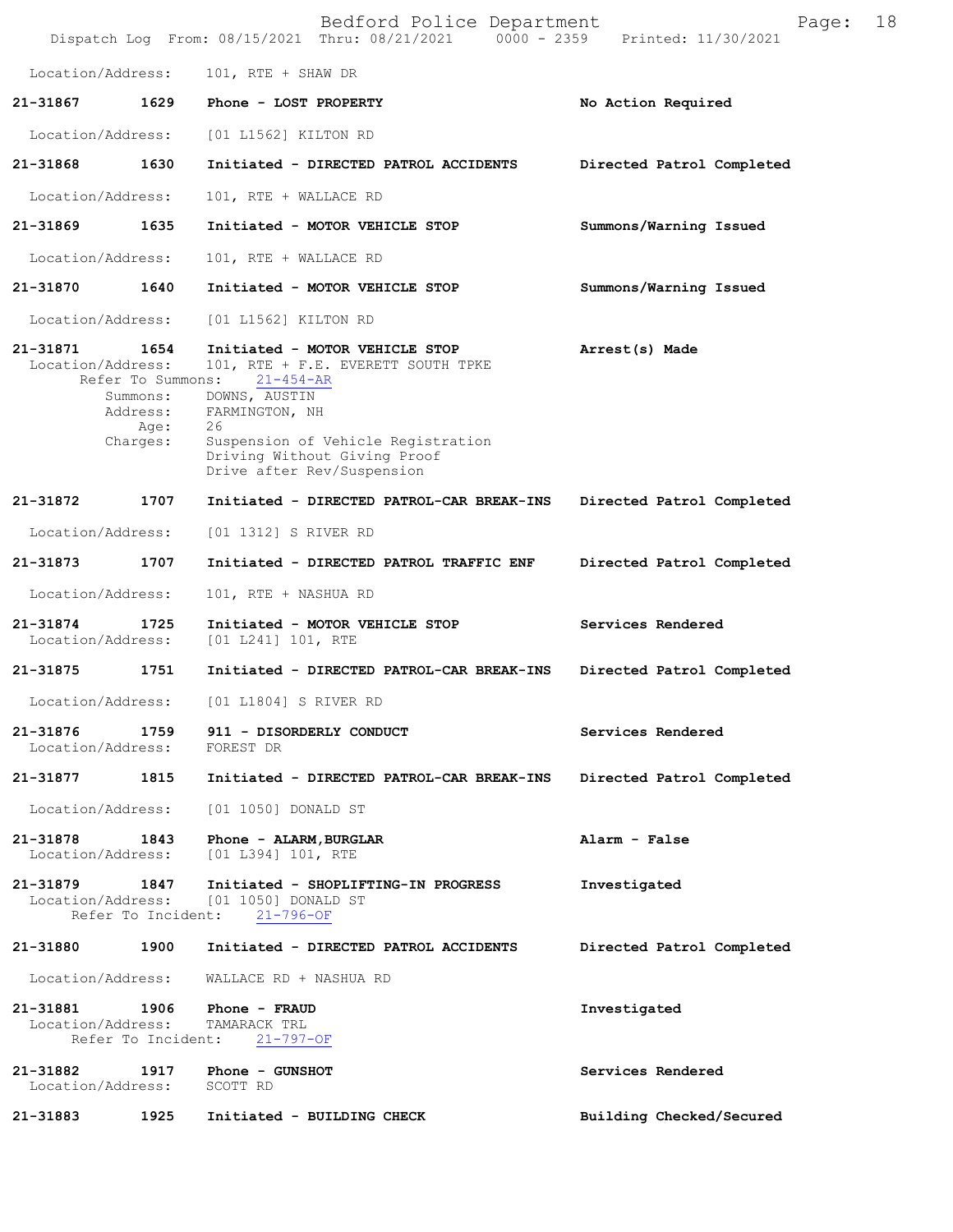|                                    |                          |                                                                | Bedford Police Department<br>Dispatch Log From: 08/15/2021 Thru: 08/21/2021 0000 - 2359 Printed: 11/30/2021 |                                | Page: | 19 |
|------------------------------------|--------------------------|----------------------------------------------------------------|-------------------------------------------------------------------------------------------------------------|--------------------------------|-------|----|
|                                    |                          | Location/Address: [01 463] NASHUA RD                           |                                                                                                             |                                |       |    |
| 21-31884                           | 1935                     | 911 - DOG COMPLAINT<br>Location/Address: [01 L1804] S RIVER RD |                                                                                                             | Services Rendered              |       |    |
| 21-31885 1936<br>Location/Address: |                          | Phone - ASSIST CITIZEN<br>STEPHANIE DR                         |                                                                                                             | Services Rendered              |       |    |
| 21-31886<br>Location/Address:      | 2016                     | Phone - DOG COMPLAINT<br>[01 L1804] S RIVER RD                 |                                                                                                             | Could Not Locate               |       |    |
| 21-31887                           | 2101                     |                                                                | 911 - S-EMERGENCY MEDICAL CALL-CHARL                                                                        | Transported to Elliot Hospital |       |    |
| Location/Address:                  |                          | [01 435] HAWTHORNE DR                                          |                                                                                                             |                                |       |    |
| 21-31888                           | 2118                     |                                                                | Phone - POLICE INFORMATION                                                                                  | No Action Required             |       |    |
| Location/Address:                  |                          | SOUTH HILLS DR                                                 |                                                                                                             |                                |       |    |
| 21-31889                           | 2120                     | 911 - ALARM, BURGLAR                                           |                                                                                                             | Alarm- correct code/reset      |       |    |
| Location/Address:                  |                          | NEW BOSTON RD                                                  |                                                                                                             |                                |       |    |
| 21-31890                           | 2201                     |                                                                | Initiated - DIRECTED PATROL DWI                                                                             | Directed Patrol Completed      |       |    |
| Location/Address:                  |                          | 101, RTE + KAHLIKO LN                                          |                                                                                                             |                                |       |    |
| 21-31891 2216                      |                          |                                                                | Initiated - DIRECTED PATROL DWI                                                                             | Directed Patrol Completed      |       |    |
| Location/Address:                  |                          | 101, RTE + CONSTITUTION DR                                     |                                                                                                             |                                |       |    |
| 21-31892                           | 2255<br>Refer To Arrest: | $21 - 455 - AR$                                                | Phone - DOMESTIC DISTURB.-IN PROGRESS                                                                       | Arrest(s) Made                 |       |    |

| Location/Address: | Radio - S-EMERGENCY MEDICAL CALL<br>STEPHANIE DR | <b>NO TRANSPORT</b>       |
|-------------------|--------------------------------------------------|---------------------------|
| 21-31894<br>2347  | Initiated - DIRECTED PATROL DWI                  | Directed Patrol Completed |
|                   | Vicinity of: 101, RTE + WALLACE RD               |                           |

## **For Date: 08/18/2021 - Wednesday**

|          |      | 21-31895 0001 Initiated - DIRECTED PATROL DWI | Directed Patrol Completed |  |
|----------|------|-----------------------------------------------|---------------------------|--|
|          |      | Location/Address: 101, RTE + 114 RTE          |                           |  |
| 21-31896 |      | 0010 Initiated - DIRECTED PATROL DWI          | Directed Patrol Completed |  |
|          |      | Vicinity of: 101, RTE + NASHUA RD             |                           |  |
| 21-31897 |      | 0032 Initiated - DIRECTED PATROL DWI          | Directed Patrol Completed |  |
|          |      | Vicinity of: 101, RTE + JENKINS RD            |                           |  |
| 21-31898 |      | 0032 Initiated - DIRECTED PATROL DWI          | Directed Patrol Completed |  |
|          |      | Location/Address: 101, RTE + MEETINGHOUSE RD  |                           |  |
| 21-31899 | 0039 | Initiated - DIRECTED PATROL DWI               | Directed Patrol Completed |  |
|          |      | Vicinity of: S RIVER RD + KILTON RD           |                           |  |
| 21-31900 | 0053 | Initiated - DIRECTED PATROL DWI               | Directed Patrol Completed |  |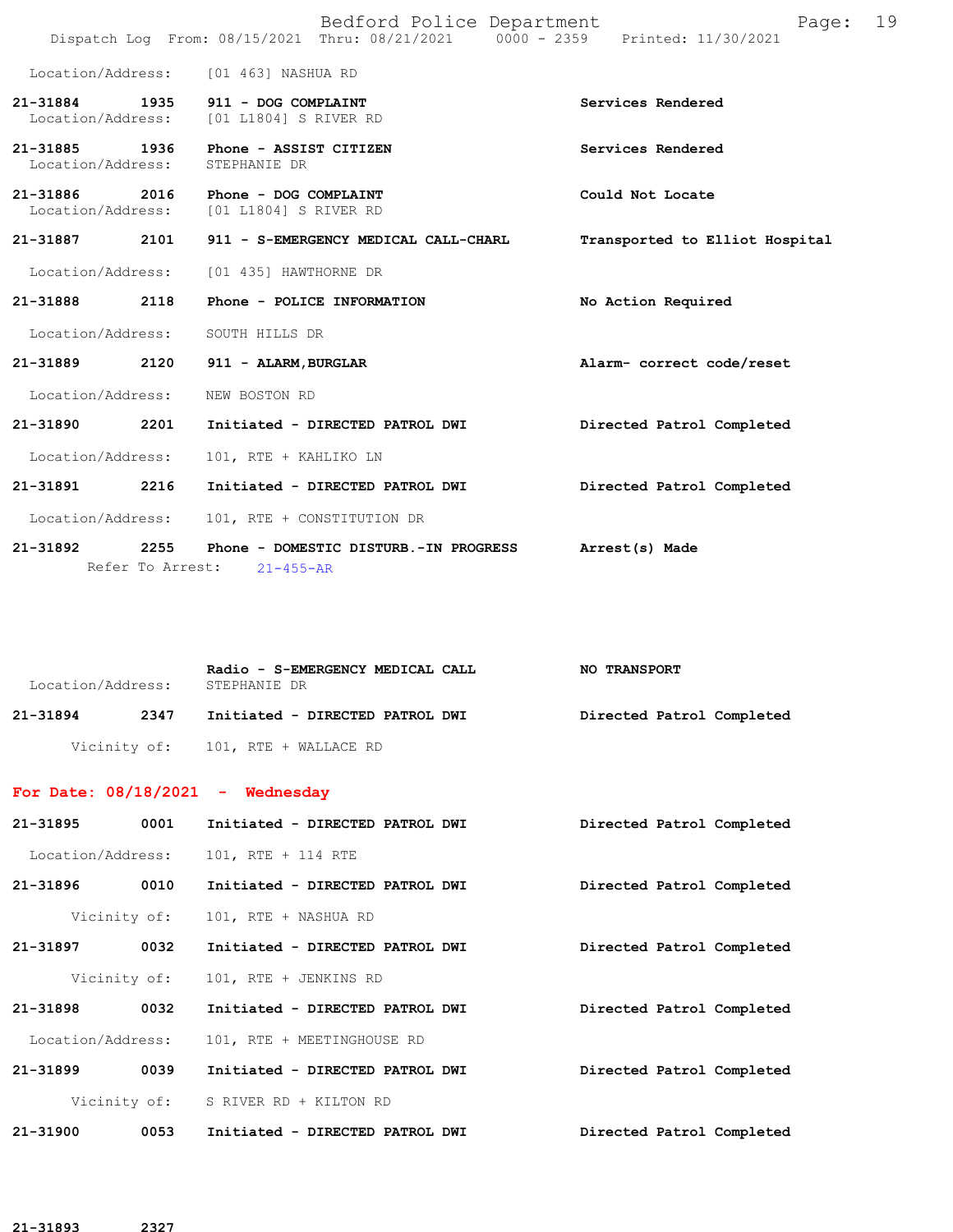Bedford Police Department Fage: 20 Dispatch Log From: 08/15/2021 Thru: 08/21/2021 0000 - 2359 Printed: 11/30/2021

|                   | Vicinity of: | 101, RTE + BELL HILL RD                                                           |                                |
|-------------------|--------------|-----------------------------------------------------------------------------------|--------------------------------|
| 21-31901 0113     |              | Initiated - DIRECTED PATROL DWI                                                   | Directed Patrol Completed      |
|                   |              | Vicinity of: S RIVER RD + UPJOHN ST                                               |                                |
| 21-31902          | 0114         | Initiated - DIRECTED PATROL DWI                                                   | Directed Patrol Completed      |
|                   |              | Location/Address: OLD BEDFORD RD + RUNDLETT HILL RD                               |                                |
| 21-31903 0123     |              | Initiated - BUILDING CHECK                                                        | Building Checked/Secured       |
|                   |              | Location/Address: [01 463] NASHUA RD                                              |                                |
| 21-31904 0133     |              | Initiated - BUILDING CHECK                                                        | Building Checked/Secured       |
|                   |              | Location/Address: [01 L2447] 101, RTE                                             |                                |
| 21-31905          | 0141         | Initiated - BUILDING CHECK                                                        | Building Checked/Secured       |
|                   |              | Location/Address: [01 231] OLD BEDFORD RD                                         |                                |
| 21-31906 0143     |              | Initiated - BUILDING CHECK                                                        | Building Checked/Secured       |
|                   |              | Location/Address: [01 1195] S RIVER RD                                            |                                |
| 21-31907 0150     |              | Initiated - BUILDING CHECK                                                        | Building Checked/Secured       |
|                   |              | Location/Address: [01 L653] OLD BEDFORD RD                                        |                                |
| 21-31908          | 0211         | 911 - S-EMERGENCY MEDICAL CALL-CHARL                                              | Transported to Elliot Hospital |
| Location/Address: |              | ROYAL ST                                                                          |                                |
| 21-31909 0231     |              | Initiated - DIRECTED PATROL BURGLARY                                              | Directed Patrol Completed      |
|                   |              | Vicinity of: OAK DR + MEETINGHOUSE RD                                             |                                |
| 21-31910          | 0252         | Phone - ASSIST OTHER AGENCY<br>Location/Address: [01 L578] BUTTONWOOD RD          | Services Rendered              |
| 21-31911 0331     |              | Initiated - DIRECTED PATROL BURGLARY                                              | Directed Patrol Completed      |
|                   |              | Vicinity of: PINECREST DR + 101, RTE                                              |                                |
|                   |              | 21-31912 0341 Initiated - DIRECTED PATROL-CAR BREAK-INS Directed Patrol Completed |                                |
|                   |              | Location/Address: [01 L2271] S RIVER RD                                           |                                |
| 21-31913 0341     |              | Initiated - DIRECTED PATROL BURGLARY                                              | Directed Patrol Completed      |
|                   |              | Vicinity of: NASHUA RD + COUNTY RD                                                |                                |
| 21-31914 0351     |              | Initiated - DIRECTED PATROL BURGLARY                                              | Directed Patrol Completed      |
|                   |              | Vicinity of: POWDER HILL RD + NEWFANE RD                                          |                                |
| 21-31915          | 0404         | Initiated - DIRECTED PATROL-CAR BREAK-INS                                         | Directed Patrol Completed      |
|                   |              | Location/Address: [01 324] HAWTHORNE DR                                           |                                |
| 21-31916          | 0418         | Initiated - BUILDING CHECK                                                        | Directed Patrol Completed      |
|                   |              | Location/Address: [01 308] COLBY CT                                               |                                |
| 21-31917 0427     |              | Initiated - DIRECTED PATROL-CAR BREAK-INS                                         | Directed Patrol Completed      |
|                   |              | Vicinity of: N AMHERST RD + JOPPA HILL RD                                         |                                |
|                   |              |                                                                                   |                                |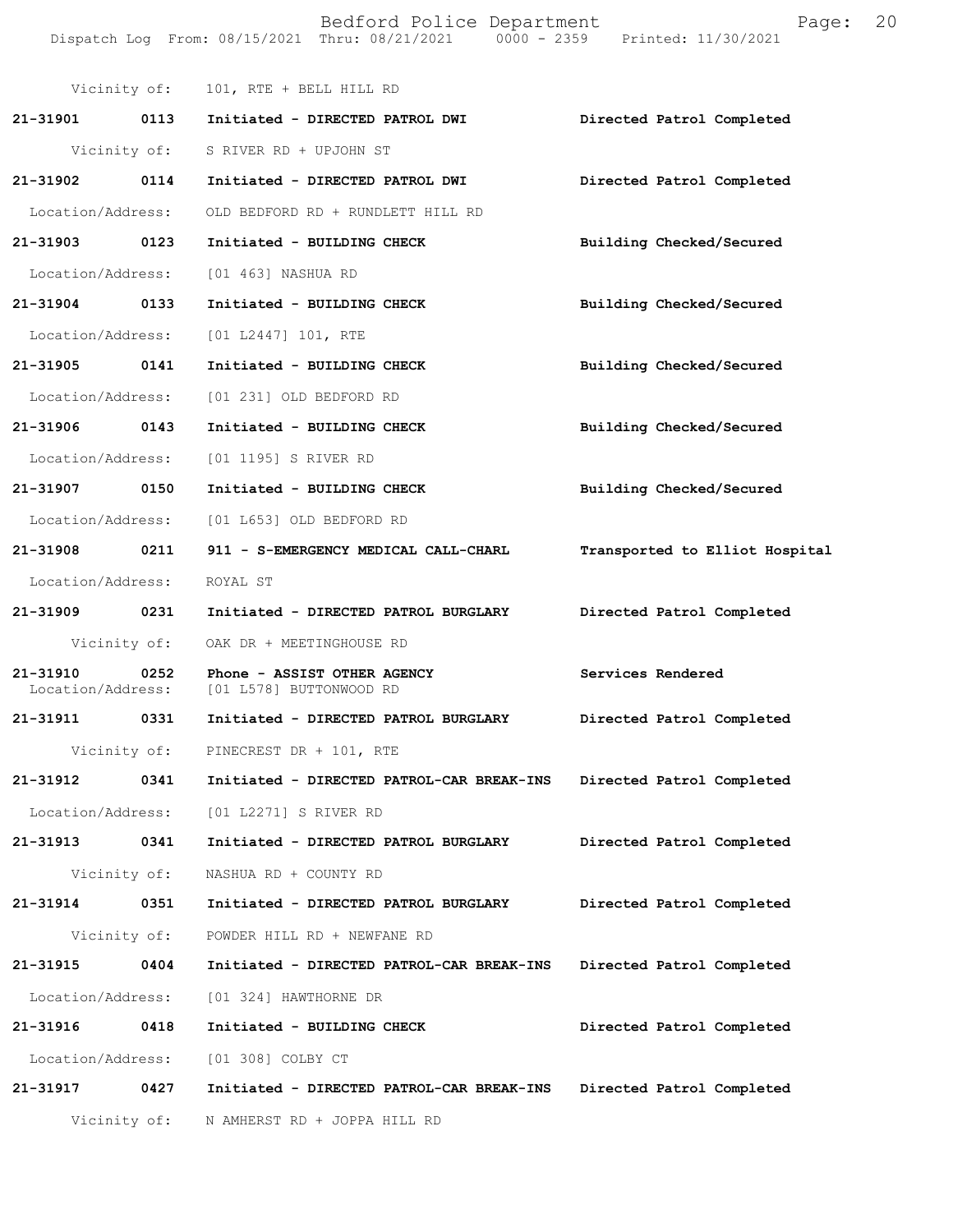|                               |      | Bedford Police Department<br>Dispatch Log From: 08/15/2021 Thru: 08/21/2021 0000 - 2359 Printed: 11/30/2021                  | 21<br>Page:                    |
|-------------------------------|------|------------------------------------------------------------------------------------------------------------------------------|--------------------------------|
| 21-31918                      | 0443 | Initiated - BUILDING CHECK                                                                                                   | Directed Patrol Completed      |
| Location/Address:             |      | [01 1235] S RIVER RD                                                                                                         |                                |
| 21-31919 0444                 |      | Initiated - DIRECTED PATROL-CAR BREAK-INS                                                                                    | Directed Patrol Completed      |
| Vicinity of:                  |      | WALLACE RD + $101$ , RTE                                                                                                     |                                |
| 21-31920                      | 0457 | Initiated - BUILDING CHECK                                                                                                   | Building Checked/Secured       |
| Location/Address:             |      | [01 284] N AMHERST RD                                                                                                        |                                |
| 21-31921                      | 0505 | Initiated - BUILDING CHECK                                                                                                   | Directed Patrol Completed      |
| Location/Address:             |      | [01 L0000792] S RIVER RD                                                                                                     |                                |
| 21-31922 0519                 |      | Initiated - DIRECTED PATROL TRAFFIC ENF                                                                                      | Directed Patrol Completed      |
| Vicinity of:                  |      | 114 RTE + OLD BEDFORD ROAD OVERPASS                                                                                          |                                |
| 21-31923 0523                 |      | Initiated - DIRECTED PATROL TRAFFIC ENF                                                                                      | Directed Patrol Completed      |
| Vicinity of:                  |      | 101, RTE + NASHUA RD                                                                                                         |                                |
| 21-31924                      | 0526 | 911 - S-EMERGENCY MEDICAL CALL-CHARL                                                                                         | Transported to Elliot Hospital |
| Location/Address:             |      | WEST DR                                                                                                                      |                                |
| 21-31925<br>Location/Address: | 0533 | 911 - DISABLED MOTOR VEHICLE<br>101, RTE + F.E. EVERETT SOUTH TPKE                                                           | Vehicle Towed                  |
| 21-31926<br>Location/Address: | 0554 | 911 - ANIMAL COMPLAINT<br>GARRISON DR + OLD BEDFORD RD                                                                       | Services Rendered              |
| 21-31927                      | 0622 | Initiated - MOTOR VEHICLE STOP                                                                                               | Summons/Warning Issued         |
| Location/Address:             |      | 101, RTE + WALLACE RD                                                                                                        |                                |
| 21-31928 0721                 |      | 911 - S-EMERGENCY MEDICAL CALL-ALPHA                                                                                         | Transported to Elliot Hospital |
|                               |      | Location/Address: [01 L2098] HAWTHORNE DR                                                                                    |                                |
| 21-31929                      | 0727 | Initiated - DIRECTED PATROL ACCIDENTS                                                                                        | Directed Patrol Completed      |
|                               |      | Vicinity of: JENKINS RD + 101, RTE                                                                                           |                                |
|                               |      | 21-31930 0751 Initiated - INVESTIGATION-FOLLOW UP<br>Location/Address: [01 L2271] S RIVER RD<br>Refer To Incident: 21-797-OF | Investigated                   |
|                               |      | 21-31931 0755 Phone - ALARM, BURGLAR<br>Location/Address: [01 L1702] DUCK HOLLOW RD                                          | Alarm - False                  |
|                               |      | 21-31932 0803 Initiated - INVESTIGATION-FOLLOW UP<br>Location/Address: [01 748] S RIVER RD<br>Refer To Incident: 21-770-OF   | Investigated                   |
|                               |      | 21-31933 0811 Initiated - INVESTIGATION-FOLLOW UP<br>Location/Address: [01 1006] S RIVER RD<br>Refer To Incident: 21-770-OF  | Investigated                   |
| 21-31934                      |      | 0813 Initiated - DIRECTED PATROL TRAFFIC ENF Directed Patrol Completed                                                       |                                |
|                               |      | Location/Address: S RIVER RD + MEETINGHOUSE RD                                                                               |                                |
|                               |      | 21-31935 0813 Initiated - DIRECTED PATROL ACCIDENTS Directed Patrol Completed                                                |                                |
|                               |      | Location/Address: WALLACE RD + 101, RTE                                                                                      |                                |
|                               |      | 21-31936 0815 911 - MOTOR VEHICLE COMP-IN PROGRESS Could Not Locate                                                          |                                |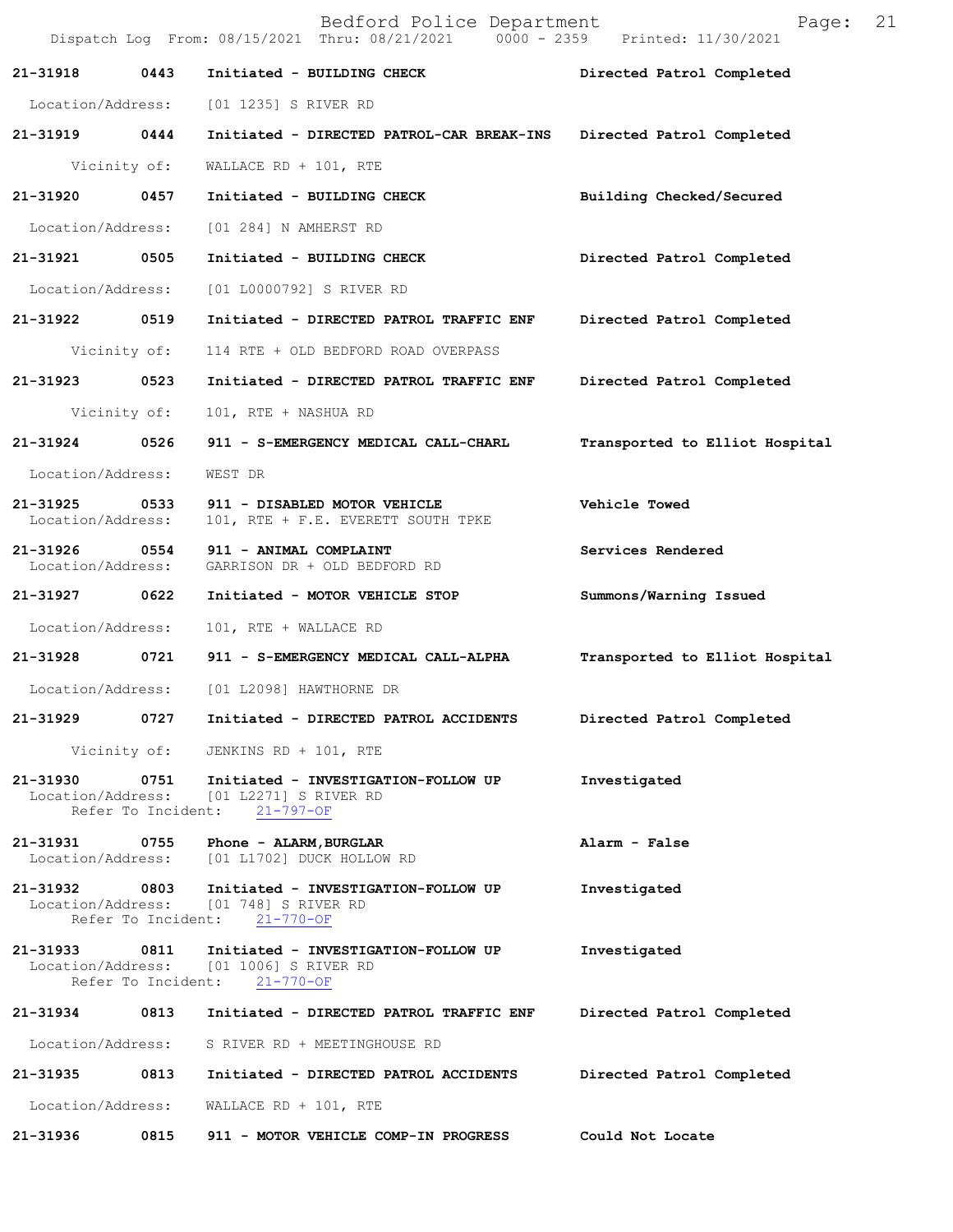|                               |                                                                                                     | Bedford Police Department<br>Dispatch Log From: 08/15/2021 Thru: 08/21/2021 0000 - 2359 Printed: 11/30/2021                                                                              | Page:                       | 22 |
|-------------------------------|-----------------------------------------------------------------------------------------------------|------------------------------------------------------------------------------------------------------------------------------------------------------------------------------------------|-----------------------------|----|
| Location/Address:             |                                                                                                     | 101, RTE                                                                                                                                                                                 |                             |    |
| 21-31937<br>Location/Address: | 0822                                                                                                | 911 - 911 Abandoned<br>[01 L0000674] WASHINGTON PL                                                                                                                                       | Unfounded                   |    |
| 21-31938 0822                 |                                                                                                     | Initiated - MOTOR VEHICLE STOP                                                                                                                                                           | Summons/Warning Issued      |    |
| Location/Address:             |                                                                                                     | $I-293$ NORTH + 101, RTE                                                                                                                                                                 |                             |    |
| 21-31939<br>Location/Address: | 0824                                                                                                | Phone - CHECK THE WELFARE<br>[01 634] MOORES CROSSING RD                                                                                                                                 | Services Rendered           |    |
| 21-31940<br>Location/Address: | 0858                                                                                                | Phone - S-FIRE ALARM<br>[01 L721] BARRINGTON DR                                                                                                                                          | Services Rendered           |    |
| 21-31941 0918                 |                                                                                                     | Initiated - MOTOR VEHICLE STOP                                                                                                                                                           | Summons/Warning Issued      |    |
| Location/Address:             |                                                                                                     | NASHUA RD + COUNTY RD                                                                                                                                                                    |                             |    |
| 21-31942<br>Location/Address: | 0919                                                                                                | Initiated - MOTOR VEHICLE STOP<br>101, RTE + HITCHING POST LN                                                                                                                            | NO PAPERWORK                |    |
| 21-31943 0927                 |                                                                                                     | 911 - S-EMERGENCY MEDICAL CALL-DELTA                                                                                                                                                     | TRANSPORTED TO CMC HOSPITAL |    |
| Location/Address:             |                                                                                                     | RICE LN                                                                                                                                                                                  |                             |    |
| 21-31944                      | 0930                                                                                                | Initiated - DIRECTED PATROL TRAFFIC ENF                                                                                                                                                  | Directed Patrol Completed   |    |
| Location/Address:             |                                                                                                     | 114 RTE + DONALD ST                                                                                                                                                                      |                             |    |
| 21-31945                      | 0955                                                                                                | Initiated - DIRECTED PATROL-CAR BREAK-INS                                                                                                                                                | Directed Patrol Completed   |    |
| Location/Address:             |                                                                                                     | [01 L1804] S RIVER RD                                                                                                                                                                    |                             |    |
| 21-31946                      | 1001                                                                                                | Initiated - MOTOR VEHICLE STOP                                                                                                                                                           | Summons/Warning Issued      |    |
| Location/Address:             | Refer To Arrest:<br>Address:<br>Aqe:<br>Charges:<br>Refer To Arrest:<br>Arrest:<br>Address:<br>Age: | 101, RTE + MEETINGHOUSE RD<br>21-456-AR<br>Arrest: JONES, NICHOLAS C<br>MILFORD, NH<br>30<br>Possession, etc.; Residual Amount<br>$21 - 457 - AR$<br>JONES, MARY C<br>MILFORD, NH<br>-32 |                             |    |
|                               | Charges:                                                                                            | Possession, etc.; Residual Amount                                                                                                                                                        |                             |    |
| 21-31947<br>Location/Address: | 1024                                                                                                | Phone - DISORDERLY CONDUCT-IN PROGRESS<br>CONSTITUTION DR                                                                                                                                | Unfounded                   |    |
| 21-31948<br>Location/Address: | 1029                                                                                                | Phone - S-FIRE ALARM<br>[01 L1476] BARTLETT DR                                                                                                                                           | Services Rendered           |    |
| 21-31949                      | 1030                                                                                                | Phone - SCAMS (PHONE, EMAIL ETC)                                                                                                                                                         | No Action Required          |    |
| Location/Address:             |                                                                                                     | TIMBERLANE DR                                                                                                                                                                            |                             |    |
| 21-31950                      | 1054                                                                                                | Initiated - DIRECTED PATROL TRAFFIC ENF                                                                                                                                                  | Directed Patrol Completed   |    |
| Location/Address:             |                                                                                                     | S RIVER RD + CLUB ACRE LN                                                                                                                                                                |                             |    |
| 21-31951<br>Location/Address: | 1100                                                                                                | Walk-In - INVESTIGATION-FOLLOW UP<br>[01 474] CONSTITUTION DR                                                                                                                            | Alarm - False               |    |
| 21-31952<br>Location/Address: | 1105                                                                                                | Initiated - INVESTIGATION-FOLLOW UP<br>[01 474] CONSTITUTION DR<br>Refer To Incident: 21-783-OF                                                                                          | Investigated                |    |
| 21-31953                      | 1130                                                                                                | Initiated - INVESTIGATION-FOLLOW UP                                                                                                                                                      | LIFT ASSIST                 |    |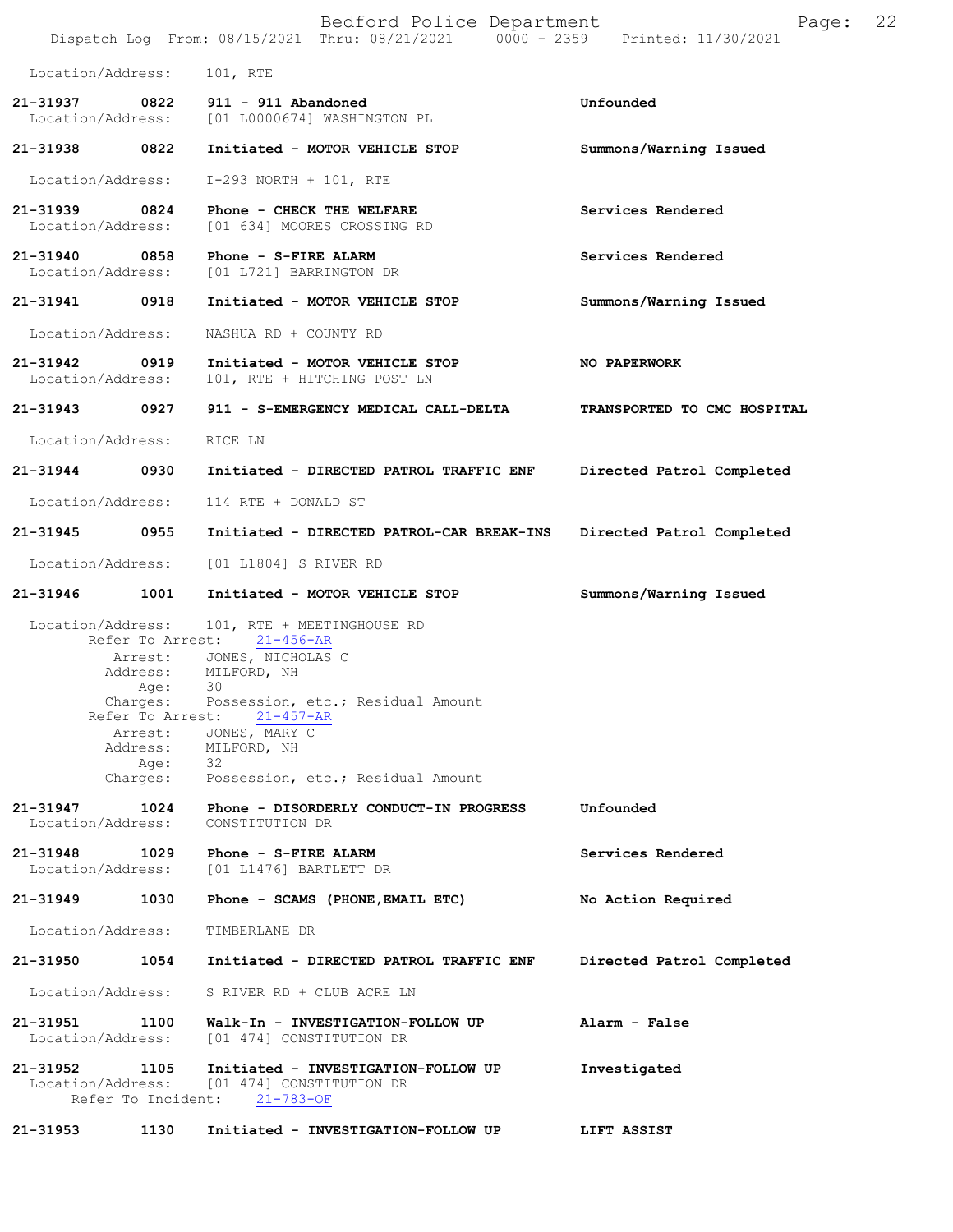Bedford Police Department Fage: 23 Dispatch Log From: 08/15/2021 Thru: 08/21/2021 0000 - 2359 Printed: 11/30/2021 Location/Address: [01 1195] S RIVER RD<br>Refer To Incident: 21-789-OF Refer To Incident: **21-31954 1142 Initiated - DIRECTED PATROL-CAR BREAK-INS Directed Patrol Completed**  Location/Address: [01 1235] S RIVER RD **21-31955 1200 Initiated - INVESTIGATION-FOLLOW UP Investigated**  Location/Address: [01 L2271] S RIVER RD **21-31956 1220 Initiated - DIRECTED PATROL TRAFFIC ENF Directed Patrol Completed**  Vicinity of: S RIVER RD + KILTON RD **21-31957 1223 Phone - FRAUD Investigated**  [01 2071] KILTON RD Refer To Incident: 21-799-OF 21-31958 1228 Phone - ASSIST OTHER AGENCY **Services Rendered Location/Address:** [01 1603] MARKET ST Location/Address: [01 1603] MARKET ST **21-31959 1231 Initiated - DIRECTED PATROL TRAFFIC ENF Directed Patrol Completed**  Location/Address: S RIVER RD + HAWTHORNE DR **21-31960 1254 Walk-In - SERVE PAPERWORK Services Rendered**  Location/Address: [01 474] CONSTITUTION DR **21-31962 1314 Initiated - DIRECTED PATROL-CAR BREAK-INS Directed Patrol Completed**  Location/Address: [01 1312] S RIVER RD **21-31963 1324 Phone - S-MUTUAL AID-MEDICAL No Action Required**  Location/Address: [07] ELM ST **21-31965 1326 Phone - CHECK THE WELFARE Services Rendered Iocation/Address:** [01 L2400] RIDGEWOOD RD [01 L2400] RIDGEWOOD RD **21-31964 1328 Phone - MOTOR VEHICLE COMPLAINT Could Not Locate**  Location/Address: 101, RTE + 114 RTE **21-31966 1355 Initiated - DIRECTED PATROL TRAFFIC ENF Directed Patrol Completed**  Vicinity of: S RIVER RD + MEETINGHOUSE RD **21-31967 1358 Phone - S-MUTUAL AID-MEDICAL TRANSPORTED TO CMC HOSPITAL**  Location/Address: [07] COLUMBUS ST **21-31968 1443 911 - S-MOTOR VEHICLE ACCIDENT INJ Investigated**  Location/Address: S RIVER RD + KILTON RD **21-31971 1519 Phone - ASSIST CITIZEN Services Rendered**  Location/Address: TUMBLE RD **21-31969 1521 Phone - THEFT Investigated**  Location/Address: [01 L1803] S RIVER RD Refer To Incident: 21-800-OF Refer To Incident: 21-801-OF **21-31970 1522 Initiated - DIRECTED PATROL TRAFFIC ENF Directed Patrol Completed**  Location/Address: S RIVER RD + MEETINGHOUSE RD **21-31972 1526 Phone - S-MUTUAL AID-MEDICAL TRANSPORTED TO CMC HOSPITAL**  Location/Address: [07] ELM ST **21-31973 1527 Initiated - DIRECTED PATROL ACCIDENTS Directed Patrol Completed**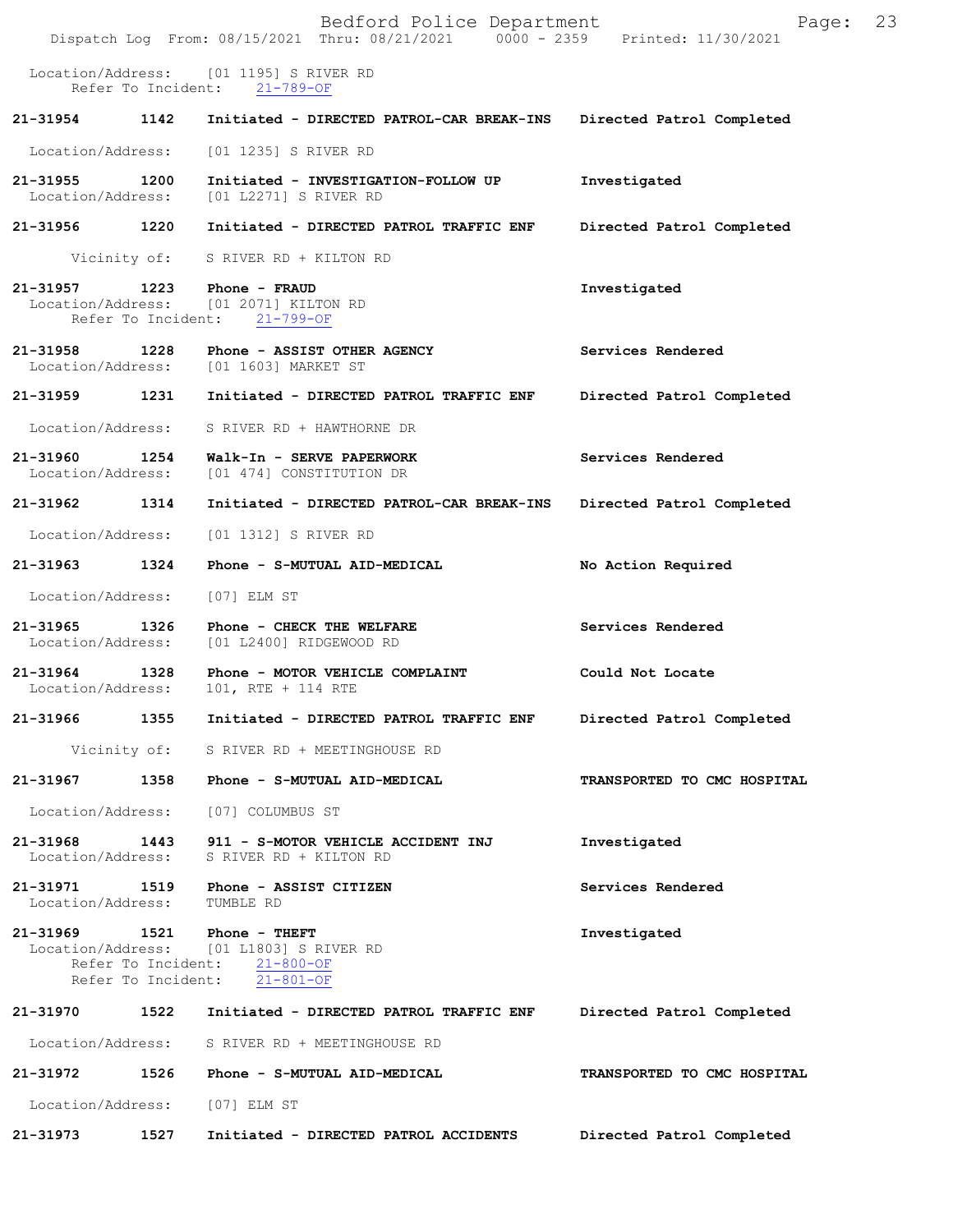|                               |                  | Bedford Police Department<br>Dispatch Log From: 08/15/2021 Thru: 08/21/2021 0000 - 2359 Printed: 11/30/2021                                            | Page:                     | 24 |
|-------------------------------|------------------|--------------------------------------------------------------------------------------------------------------------------------------------------------|---------------------------|----|
|                               |                  | Location/Address: 101, RTE + CONSTITUTION DR                                                                                                           |                           |    |
|                               |                  | 21-31974 1529 Initiated - DIRECTED PATROL ACCIDENTS                                                                                                    | Directed Patrol Completed |    |
|                               |                  | Vicinity of: S RIVER RD + KILTON RD                                                                                                                    |                           |    |
| 21-31975                      | 1548             | Initiated - MOTOR VEHICLE STOP                                                                                                                         | Summons/Warning Issued    |    |
| Location/Address:             |                  | 101, RTE + OLDE BEDFORD WAY                                                                                                                            |                           |    |
|                               |                  | 21-31976  1552  Initiated - DIRECTED PATROL TRAFFIC ENF                                                                                                | Directed Patrol Completed |    |
| Location/Address:             |                  | 101, RTE + HARDY RD                                                                                                                                    |                           |    |
|                               |                  | 21-31978    1601    911 - DOMESTIC DISTURBANCE<br>Location/Address: [01 438] UPJOHN ST<br>Refer To Incident: 21-802-OF                                 | Investigated              |    |
| 21-31977<br>Location/Address: |                  | 1604 Initiated - MOTOR VEHICLE STOP<br>101, RTE + OLDE BEDFORD WAY                                                                                     | NO PAPERWORK              |    |
| 21-31979 1622                 |                  | Initiated - DIRECTED PATROL TRAFFIC ENF                                                                                                                | Directed Patrol Completed |    |
| Location/Address:             |                  | 101, RTE + COVENANT WAY                                                                                                                                |                           |    |
| 21-31980 1626                 |                  | Initiated - DIRECTED PATROL TRAFFIC ENF                                                                                                                | Directed Patrol Completed |    |
|                               |                  | Vicinity of: S RIVER RD + COLBY CT                                                                                                                     |                           |    |
|                               |                  | 21-31981 1639 Initiated - MOTOR VEHICLE STOP<br>Location/Address: [01 1202] NASHUA RD<br>Refer To Arrest: 21-458-AR<br>Arrest: BANKS, THEODORE ANTHONY | Arrest(s) Made            |    |
|                               | Age:<br>Charges: | Address: ATHOL, MA<br>78<br>Disobeying an Officer<br>Bench Warrants<br>Drive after Rev/Suspension                                                      |                           |    |
| 21-31982                      | 1646             | Initiated - MOTOR VEHICLE STOP                                                                                                                         | Summons/Warning Issued    |    |
| Location/Address:             |                  | 101, RTE + WALLACE RD                                                                                                                                  |                           |    |
| 21-31983                      | 1709             | Initiated - DIRECTED PATROL TRAFFIC ENF                                                                                                                | Directed Patrol Completed |    |
| Location/Address:             |                  | S RIVER RD + HAWTHORNE DR                                                                                                                              |                           |    |
| 21-31984                      | 1720             | Initiated - MOTOR VEHICLE STOP                                                                                                                         | Summons/Warning Issued    |    |
| Location/Address:             |                  | S RIVER RD + CLUB ACRE LN                                                                                                                              |                           |    |
| 21-31985                      | 1734             | Initiated - MOTOR VEHICLE STOP                                                                                                                         | Summons/Warning Issued    |    |
| Location/Address:             |                  | [01 1493] S RIVER RD                                                                                                                                   |                           |    |
| 21-31986                      | 1807             | Initiated - DIRECTED PATROL TRAFFIC ENF                                                                                                                | Directed Patrol Completed |    |
| Location/Address:             |                  | S RIVER RD + IRON HORSE DR                                                                                                                             |                           |    |
| 21-31987<br>Location/Address: | 1837             | Phone - MOTOR VEHICLE COMP-IN PROGRESS<br>S RIVER RD + COMMERCE DR                                                                                     | Services Rendered         |    |
| 21-31988                      | 1844             | Phone - ALARM, BURGLAR                                                                                                                                 | Alarm- correct code/reset |    |
| Location/Address:             |                  | [01 95] RIVERWAY PL                                                                                                                                    |                           |    |
| 21-31989                      | 1847             | Initiated - DIRECTED PATROL-CAR BREAK-INS                                                                                                              | Directed Patrol Completed |    |
| Location/Address:             |                  | WALLACE RD + N AMHERST RD                                                                                                                              |                           |    |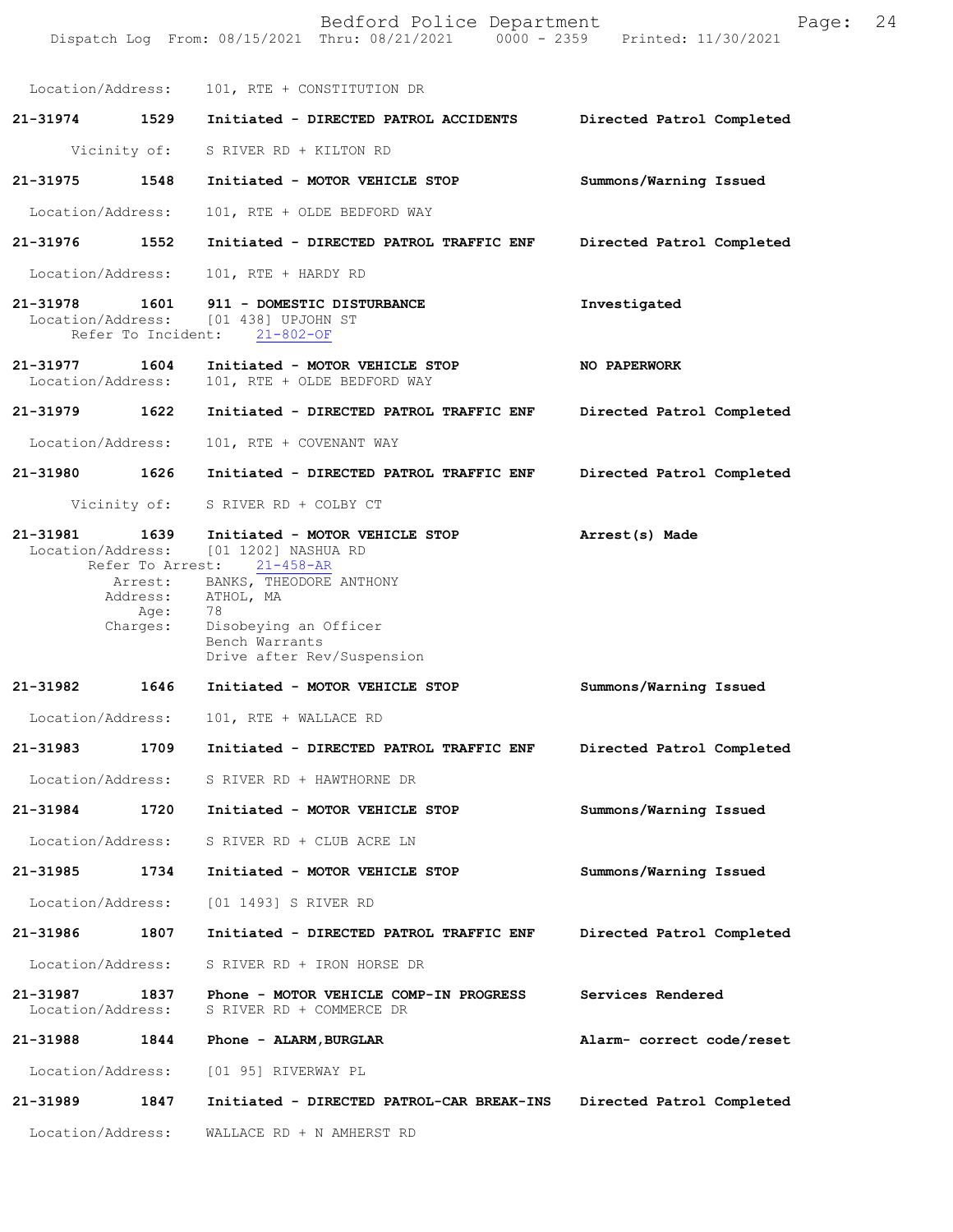|                                    |      | Dispatch Log From: 08/15/2021 Thru: 08/21/2021 0000 - 2359 Printed: 11/30/2021 |                           |
|------------------------------------|------|--------------------------------------------------------------------------------|---------------------------|
| 21-31990 1856                      |      | Initiated - DIRECTED PATROL-CAR BREAK-INS Directed Patrol Completed            |                           |
|                                    |      | Location/Address: [01 L1562] KILTON RD                                         |                           |
| 21-31991 1904                      |      | Other - BOLO                                                                   | No Action Required        |
|                                    |      | Location: [03] GOFFSTOWN AREA                                                  |                           |
| 21-31992 1935<br>Location/Address: |      | 911 - MOTOR VEHICLE ACCIDENT<br>101, RTE + MEETINGHOUSE RD                     | Services Rendered         |
| 21-31993 1944                      |      | Initiated - DIRECTED PATROL-CAR BREAK-INS Directed Patrol Completed            |                           |
| Location/Address:                  |      | WALLACE RD + NASHUA RD                                                         |                           |
| 21-31994 1954                      |      | Initiated - DIRECTED PATROL-CAR BREAK-INS Directed Patrol Completed            |                           |
| Location/Address:                  |      | [01 308] COLBY CT                                                              |                           |
| 21-31995 2000                      |      | Initiated - DIRECTED PATROL TRAFFIC ENF Directed Patrol Completed              |                           |
| Location/Address:                  |      | S RIVER RD + SUNSET LN                                                         |                           |
| 21-31996 2036                      |      | Initiated - DIRECTED PATROL DWI Directed Patrol Completed                      |                           |
| Location/Address:                  |      | 101, RTE + WALLACE RD                                                          |                           |
| 21-31997 2036                      |      | Initiated - DIRECTED PATROL-CAR BREAK-INS Directed Patrol Completed            |                           |
| Location/Address:                  |      | S RIVER RD + HAWTHORNE DR                                                      |                           |
| 21-31998 2048                      |      | Initiated - DIRECTED PATROL DWI                                                | Directed Patrol Completed |
|                                    |      | Vicinity of: S RIVER RD + KILTON RD                                            |                           |
| 21-31999 2100                      |      | Initiated - DIRECTED PATROL-CAR BREAK-INS Directed Patrol Completed            |                           |
|                                    |      | Location/Address: COUNTY RD + BACK RIVER RD                                    |                           |
| 21-32000 2114                      |      | Initiated - DIRECTED PATROL DWI                                                | Directed Patrol Completed |
| Location/Address:                  |      | 101, RTE + JENKINS RD                                                          |                           |
| 21-32001                           | 2117 | Initiated - MOTOR VEHICLE STOP                                                 | Summons/Warning Issued    |
| Location/Address:                  |      | 101, RTE + GREY ROCK RD                                                        |                           |
| 21-32002                           | 2127 | Initiated - MOTOR VEHICLE STOP                                                 | Summons/Warning Issued    |
| Location/Address:                  |      | S RIVER RD + BACK RIVER RD                                                     |                           |
| 21-32003 2134                      |      | Initiated - DIRECTED PATROL BURGLARY                                           | Directed Patrol Completed |
| Location/Address:                  |      | [01 L1094] S RIVER RD                                                          |                           |
| 21-32004 2144                      |      | Initiated - DIRECTED PATROL BURGLARY                                           | Directed Patrol Completed |
|                                    |      | Vicinity of: S RIVER RD + RIDGEWOOD RD                                         |                           |
| 21-32005                           | 2145 | Initiated - DIRECTED PATROL DWI                                                | Directed Patrol Completed |
| Location/Address:                  |      | 101, RTE + KAHLIKO LN                                                          |                           |
| 21-32006<br>Location/Address:      | 2149 | Phone - S-FIRE ALARM<br>[01 273] STONEHENGE RD                                 | Alarm - False             |
| 21-32007                           | 2156 | Initiated - MOTOR VEHICLE STOP                                                 | Summons/Warning Issued    |
| Location/Address:                  |      | $101$ , RTE + SHAW DR                                                          |                           |

Bedford Police Department Fage: 25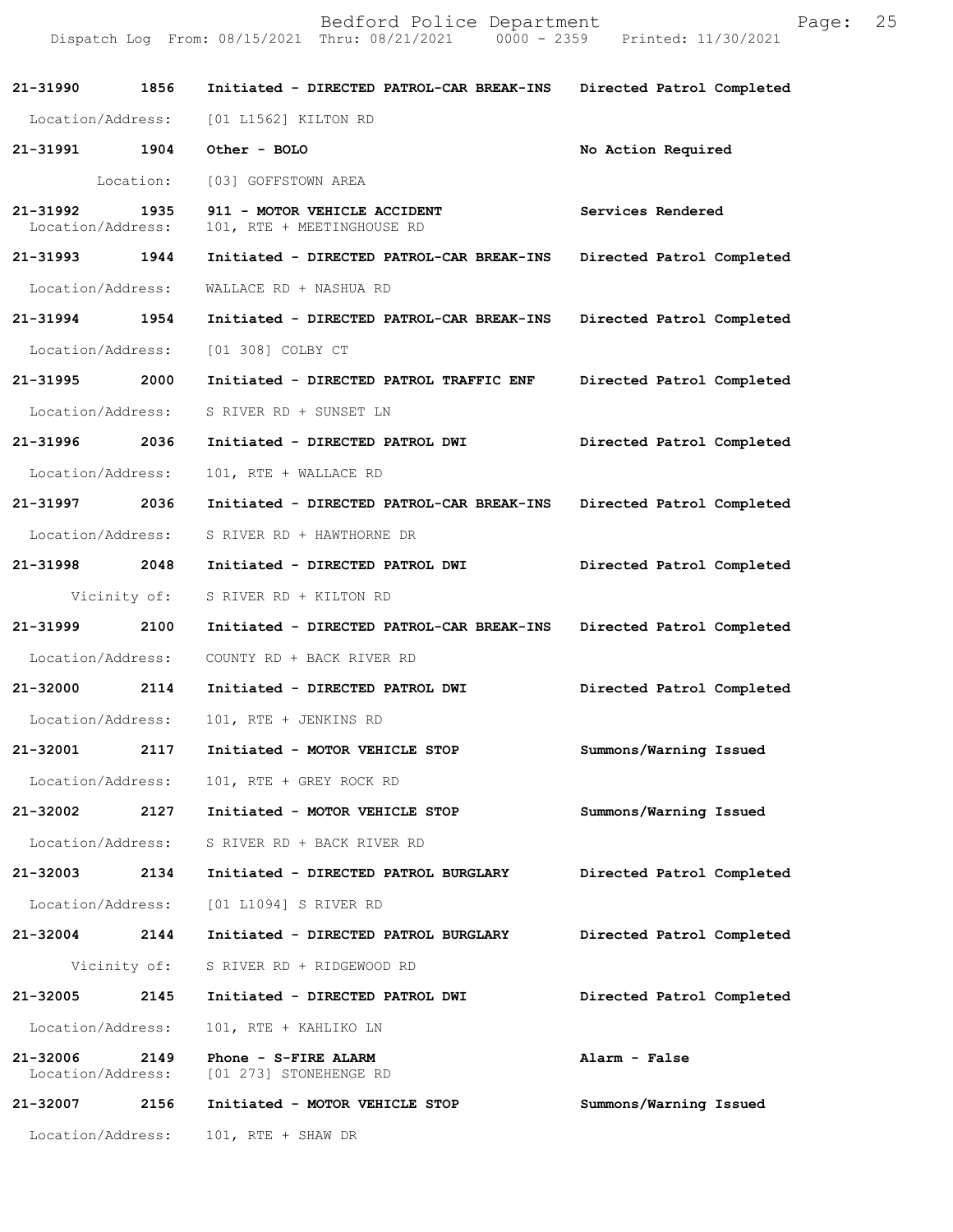| $21 - 32008$<br>Location/Address: | 2335 | Initiated - SUSP ACTIVITIES<br>[01 L2271] S RIVER RD | Services Rendered         |
|-----------------------------------|------|------------------------------------------------------|---------------------------|
| $21 - 32009$                      | 2345 | Initiated - DIRECTED PATROL DWI                      | Directed Patrol Completed |
| Location/Address:                 |      | 101, RTE + MEETINGHOUSE RD                           |                           |
| $21 - 32010$                      | 2352 | Initiated - MOTOR VEHICLE STOP                       | Summons/Warning Issued    |
| Location/Address:                 |      | 101, RTE + CONSTITUTION DR                           |                           |
| 21-32011                          | 2359 | Initiated - MOTOR VEHICLE STOP                       | Summons/Warning Issued    |
| Location/Address:                 |      | MEETINGHOUSE RD + MEETINGHOUSE TER                   |                           |

| For Date: 08/19/2021 |  |  | Thursday |
|----------------------|--|--|----------|
|                      |  |  |          |

| 21-32012                          | 0013 | Initiated - DIRECTED PATROL DWI                          | Directed Patrol Completed |
|-----------------------------------|------|----------------------------------------------------------|---------------------------|
| Location/Address:                 |      | 114 RTE + OLD BEDFORD ROAD OVERPASS                      |                           |
| $21 - 32013$<br>Location/Address: | 0017 | Initiated - DIRECTED PATROL DWI<br>101, RTE + WALLACE RD | Could Not Locate          |
| 21-32014 0019                     |      | Initiated - DIRECTED PATROL DWI                          | Directed Patrol Completed |
| Location/Address:                 |      | S RIVER RD + MEETINGHOUSE RD                             |                           |
| 21-32015 0024                     |      | Initiated - MOTOR VEHICLE STOP                           | Summons/Warning Issued    |
| Location/Address:                 |      | S RIVER RD + BACK RIVER RD                               |                           |
| 21-32016 0033                     |      | Initiated - MOTOR VEHICLE STOP                           | Summons/Warning Issued    |
| Location/Address:                 |      | 114 RTE + OLD BEDFORD ROAD OVERPASS                      |                           |
| 21-32017 0042                     |      | Initiated - DIRECTED PATROL DWI                          | Directed Patrol Completed |
| Location/Address:                 |      | 101, RTE + JENKINS RD                                    |                           |
| 21-32018 0104                     |      | Initiated - DIRECTED PATROL DWI                          | Directed Patrol Completed |
| Location/Address:                 |      | S RIVER RD + KILTON RD                                   |                           |
| 21-32019 0114                     |      | Initiated - DIRECTED PATROL DWI                          | Directed Patrol Completed |
| Location/Address:                 |      | 101, RTE + GREY ROCK RD                                  |                           |
| 21-32020 0123                     |      | Initiated - DIRECTED PATROL DWI                          | Directed Patrol Completed |
| Location/Address:                 |      | 101, RTE + CONSTITUTION DR                               |                           |
| 21-32021 0133                     |      | Initiated - MOTOR VEHICLE STOP                           | Summons/Warning Issued    |
| Location/Address:                 |      | 101, RTE + HITCHING POST LN                              |                           |
| 21-32022 0134                     |      | Initiated - DIRECTED PATROL DWI                          | Directed Patrol Completed |
| Location/Address:                 |      | S RIVER RD + MOORES CROSSING RD                          |                           |
| 21-32023 0137                     |      | Initiated - DIRECTED PATROL DWI                          | Directed Patrol Completed |
| Location/Address:                 |      | 101, RTE + FREEDOM WAY                                   |                           |
| 21-32024 0145                     |      | Initiated - MOTOR VEHICLE STOP                           | Summons/Warning Issued    |
| Location/Address:                 |      | 101, RTE + TWIN BROOK LN                                 |                           |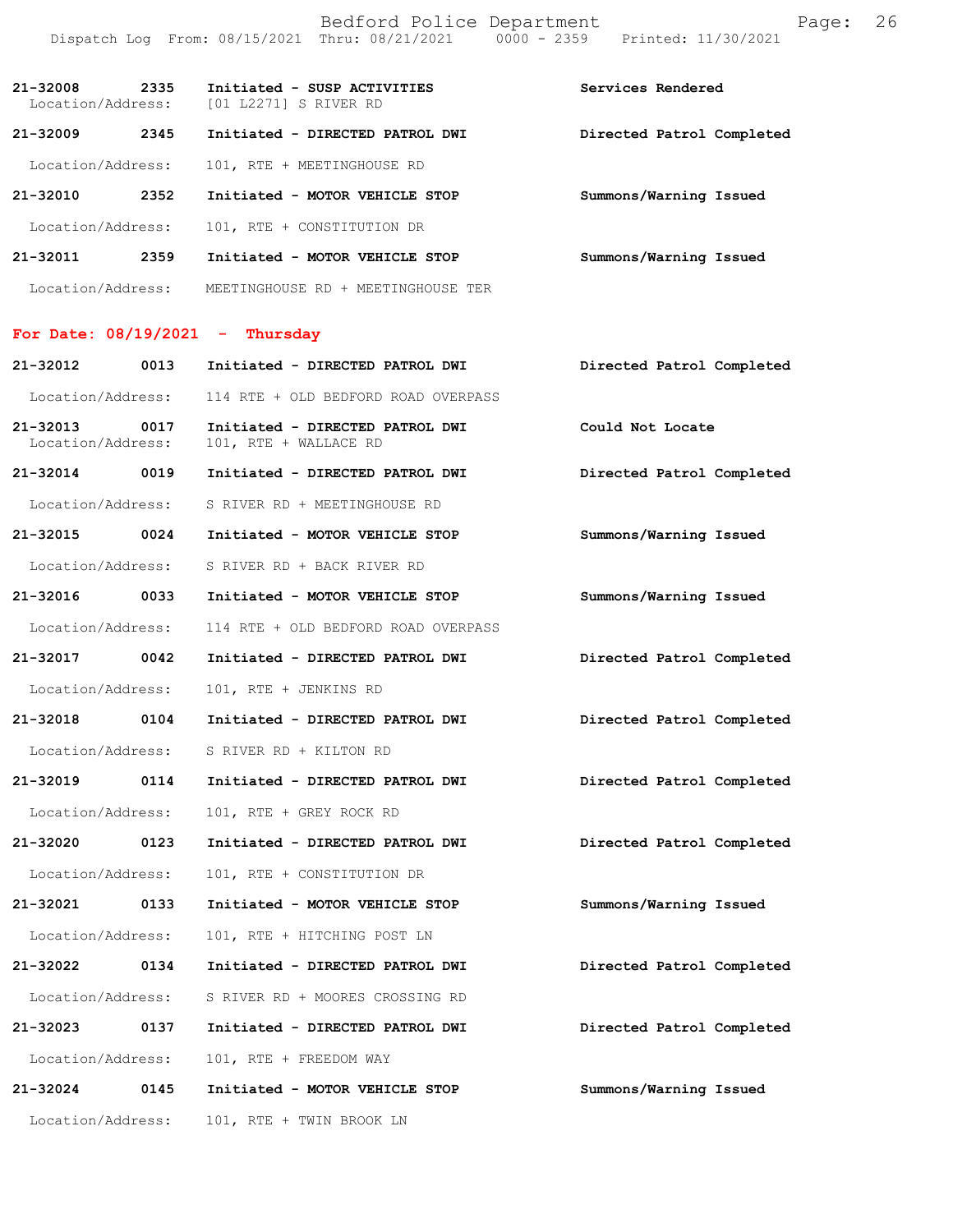|                               |              | Bedford Police Department<br>Dispatch Log From: 08/15/2021 Thru: 08/21/2021   0000 - 2359   Printed: 11/30/2021 | Page:                     | 27 |
|-------------------------------|--------------|-----------------------------------------------------------------------------------------------------------------|---------------------------|----|
| 21-32025 0202                 |              | Initiated - DIRECTED PATROL BURGLARY Directed Patrol Completed                                                  |                           |    |
|                               |              | Location/Address: PALOMINO LN + PLUMMER RD                                                                      |                           |    |
| 21-32026 0209                 |              | Initiated - DIRECTED PATROL DWI                                                                                 | Directed Patrol Completed |    |
| Location/Address:             |              | 101, RTE + MEETINGHOUSE RD                                                                                      |                           |    |
| 21-32027 0219                 |              | Initiated - DIRECTED PATROL DWI                                                                                 | Directed Patrol Completed |    |
| Location/Address:             |              | NASHUA RD                                                                                                       |                           |    |
| 21-32028 0226                 |              | Initiated - MOTOR VEHICLE STOP                                                                                  | Summons/Warning Issued    |    |
| Location/Address:             |              | 101, RTE + CONSTITUTION DR                                                                                      |                           |    |
| 21-32029 0235                 |              | Initiated - DIRECTED PATROL DWI                                                                                 | Directed Patrol Completed |    |
| Location/Address:             |              | NEW BOSTON RD + WALLACE RD                                                                                      |                           |    |
| 21-32030 0236                 |              | Initiated - DIRECTED PATROL-CAR BREAK-INS                                                                       | Directed Patrol Completed |    |
| Location/Address:             |              | S RIVER RD + IRON HORSE DR                                                                                      |                           |    |
| 21-32031 0243                 |              | Initiated - BUILDING CHECK                                                                                      | Directed Patrol Completed |    |
| Location/Address:             |              | [01 1277] 101, RTE                                                                                              |                           |    |
| 21-32032 0407                 |              | Initiated - DIRECTED PATROL BURGLARY                                                                            | Directed Patrol Completed |    |
| Location/Address:             |              | HAWK DR + LINDAHL RD                                                                                            |                           |    |
| 21-32033 0408                 |              | Initiated - DIRECTED PATROL BURGLARY                                                                            | Directed Patrol Completed |    |
| Vicinity of:                  |              | BACK RIVER RD + SMITH RD                                                                                        |                           |    |
| 21-32034 0432                 |              | Initiated - DIRECTED PATROL BURGLARY                                                                            | Directed Patrol Completed |    |
|                               |              | Location/Address: CAMPBELL RD + N AMHERST RD                                                                    |                           |    |
| 21-32035                      | 0436         | Initiated - DIRECTED PATROL BURGLARY Directed Patrol Completed                                                  |                           |    |
| Location/Address:             |              | TECHNOLOGY DR + CHATHAM DR                                                                                      |                           |    |
| 21-32036                      | 0529         | Initiated - DIRECTED PATROL TRAFFIC ENF                                                                         | Directed Patrol Completed |    |
|                               | Vicinity of: | S RIVER RD + EXECUTIVE PARK DR                                                                                  |                           |    |
| 21-32037<br>Location/Address: | 0555         | Phone - S-FIRE ALARM<br>CURTIS LN                                                                               | Alarm - False             |    |
| 21-32038                      | 0558         | Initiated - DIRECTED PATROL TRAFFIC ENF                                                                         | Directed Patrol Completed |    |
| Location/Address:             |              | 101, RTE + JENKINS RD                                                                                           |                           |    |
| 21-32039                      | 0625         | Initiated - DIRECTED PATROL TRAFFIC ENF                                                                         | Directed Patrol Completed |    |
| Location/Address:             |              | 101, RTE + TWIN BROOK LN                                                                                        |                           |    |
| 21-32040<br>Location/Address: | 0710         | Phone - ALARM, BURGLAR<br>[01 521] HAWTHORNE DR                                                                 | Alarm - False             |    |
| 21-32041<br>Location/Address: | 0721         | Phone - CHECK THE WELFARE<br>[01 L2252] JENKINS RD                                                              | Investigated              |    |
| 21-31961                      | 0730         | Phone - POLICE INFORMATION                                                                                      | No Action Required        |    |
| Location/Address:             |              | CLUB ACRE LN                                                                                                    |                           |    |
| 21-32042                      | 0733         | Initiated - DIRECTED PATROL TRAFFIC ENF                                                                         | Directed Patrol Completed |    |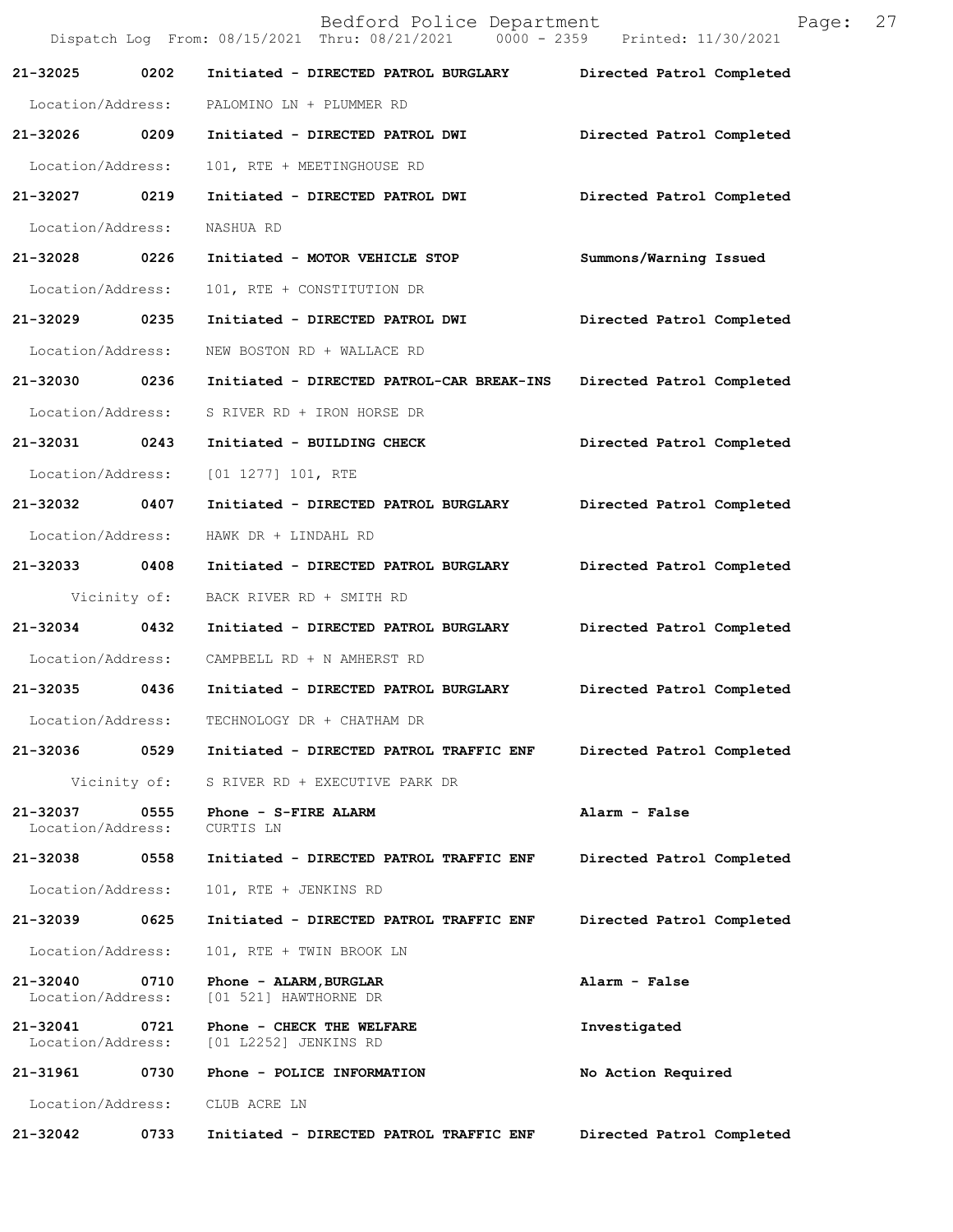|                                    |                            | Bedford Police Department<br>Dispatch Log From: 08/15/2021 Thru: 08/21/2021 0000 - 2359 Printed: 11/30/2021 | Page:                          | 28 |
|------------------------------------|----------------------------|-------------------------------------------------------------------------------------------------------------|--------------------------------|----|
|                                    |                            | Location/Address: S RIVER RD + BACK RIVER RD                                                                |                                |    |
| 21-32043                           | 0735                       | Initiated - DIRECTED PATROL TRAFFIC ENF                                                                     | Directed Patrol Completed      |    |
| Location/Address:                  |                            | 101, RTE + OLD BEDFORD RD                                                                                   |                                |    |
| 21-32044<br>Location/Address:      | 0756                       | Phone - DISABLED MOTOR VEHICLE<br>101, RTE + WALLACE RD                                                     | Services Rendered              |    |
| 21-32045 0757                      |                            | Initiated - DIRECTED PATROL ACCIDENTS                                                                       | Directed Patrol Completed      |    |
| Location/Address:                  |                            | 101, RTE + 114 RTE                                                                                          |                                |    |
| 21-32046                           | 0800                       | Initiated - DIRECTED PATROL ACCIDENTS                                                                       | Directed Patrol Completed      |    |
| Location/Address:                  |                            | KILTON RD + S RIVER RD                                                                                      |                                |    |
| 21-32047                           | 0820                       | Phone - THEFT<br>Location/Address: [01 L2098] HAWTHORNE DR<br>Refer To Incident: 21-803-OF                  | Investigated                   |    |
| 21-32048 0831                      |                            | 911 - S-EMERGENCY MEDICAL CALL-ALPHA                                                                        | TRANSPORTED TO CMC HOSPITAL    |    |
| Location/Address:                  |                            | [01 L1054] TECHNOLOGY DR                                                                                    |                                |    |
| $21 - 32049$                       | 0833                       | Initiated - MOTOR VEHICLE STOP                                                                              | Summons/Warning Issued         |    |
| Location/Address:                  |                            | S RIVER RD + MEETINGHOUSE RD                                                                                |                                |    |
| 21-32050<br>Location/Address:      | 0903                       | Initiated - DISABLED MOTOR VEHICLE<br>CHURCH RD                                                             | Services Rendered              |    |
| 21-32051 0922<br>Location/Address: |                            | Phone - ANIMAL COMPLAINT<br>SANDY POND PKWY                                                                 | Services Rendered              |    |
| 21-32052                           | 0925                       | Phone - ANIMAL COMPLAINT<br>Location/Address: [01 1758] COUNTY RD                                           | Services Rendered              |    |
| 21-32053 0934                      |                            | 911 - S-EMERGENCY MEDICAL CALL-DELTA                                                                        | Transported to Elliot Hospital |    |
| Location/Address:                  |                            | [01 1007] HAWTHORNE DR                                                                                      |                                |    |
| 21-32054<br>Location/Address:      | 0934                       | Initiated - SERVE PAPERWORK<br>[01 1416] WASHINGTON PL                                                      | Services Rendered              |    |
| 21-32055<br>Location/Address:      | 0952<br>Refer To Incident: | Initiated - INVESTIGATION-FOLLOW UP<br>[01 L2271] S RIVER RD<br>$21 - 797 - OF$                             | Investigated                   |    |
| 21-32056                           | 0954                       | 911 - S-EMERGENCY MEDICAL CALL-CHARL                                                                        | TRANSPORTED TO CMC HOSPITAL    |    |
| Location/Address:                  |                            | [01 2198] OLD BEDFORD RD                                                                                    |                                |    |
| 21-32057                           | 1019                       | Initiated - DIRECTED PATROL-CAR BREAK-INS                                                                   | Directed Patrol Completed      |    |
| Location/Address:                  |                            | [01 L1803] S RIVER RD                                                                                       |                                |    |
| 21-32058                           | 1104                       | Initiated - MOTOR VEHICLE STOP                                                                              | Summons/Warning Issued         |    |
| Location/Address:                  |                            | S RIVER RD + HAWTHORNE DR                                                                                   |                                |    |
| 21-32060                           | 1113                       | 911 - RESTRAINING ORDER                                                                                     | No Action Required             |    |
| Location/Address:                  |                            | CONSTITUTION DR                                                                                             |                                |    |
| 21-32061                           | 1119                       | Initiated - MOTOR VEHICLE STOP                                                                              | Summons/Warning Issued         |    |
| Location/Address:                  |                            | S RIVER RD + PALOMINO LN                                                                                    |                                |    |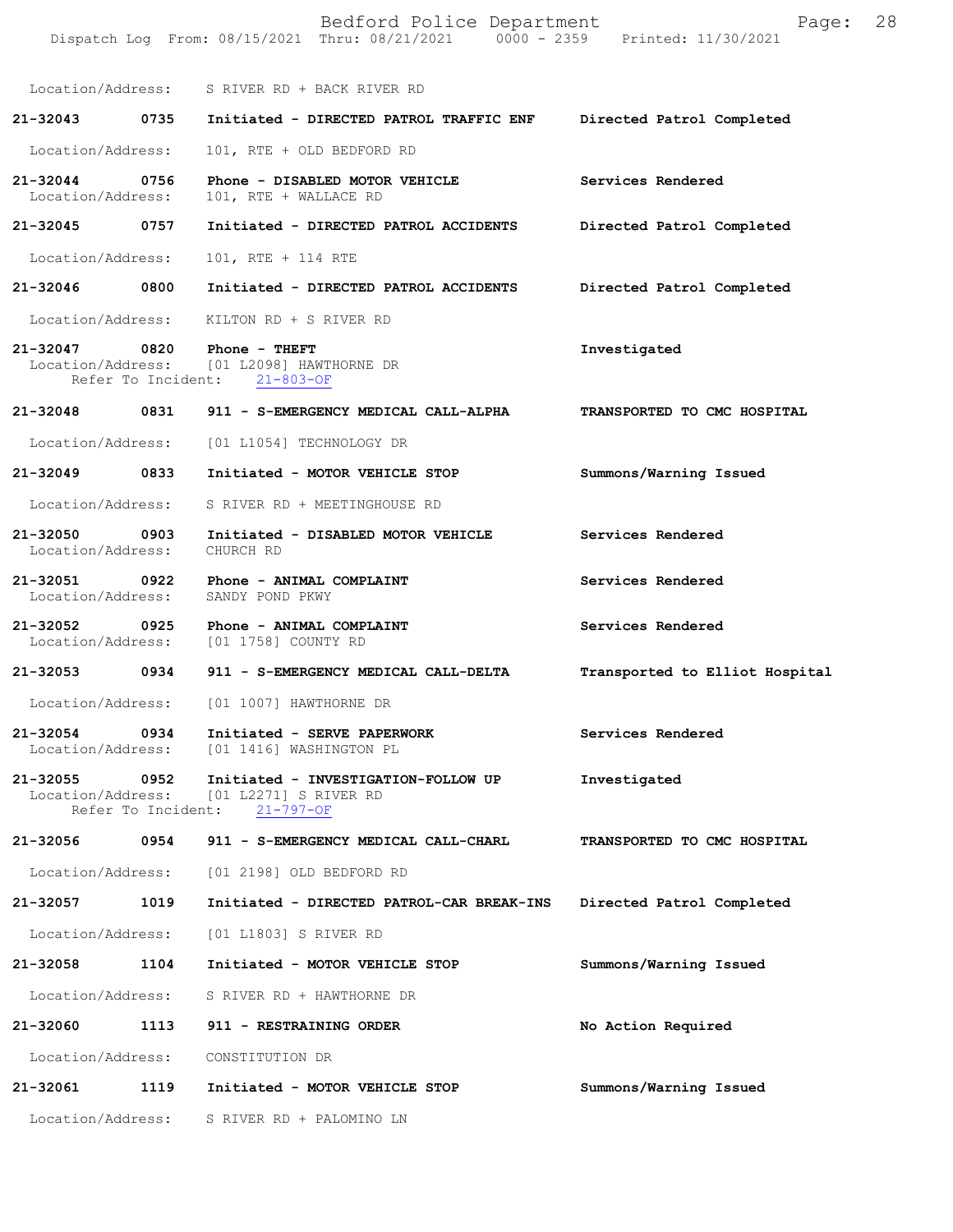|                                    |      | Bedford Police Department<br>Dispatch Log From: 08/15/2021 Thru: 08/21/2021 0000 - 2359 Printed: 11/30/2021 | Page:                          | 29 |
|------------------------------------|------|-------------------------------------------------------------------------------------------------------------|--------------------------------|----|
| 21-32062                           | 1122 | 911 - S-EMERGENCY MEDICAL CALL-ECHO<br>Location/Address: [01 2289] GLENWOOD AVE                             | Investigated                   |    |
|                                    |      | 21-32063 1127 Phone - S-FIRE ALARM<br>Location/Address: [01 315] COUNTY RD                                  | Services Rendered              |    |
| 21-32059 1134<br>Location/Address: |      | Phone - ASSAULT<br>[01 248] RIDGEWOOD RD                                                                    | Services Rendered              |    |
|                                    |      | 21-32064 1238 Initiated - DIRECTED PATROL TRAFFIC ENF                                                       | Directed Patrol Completed      |    |
| Location/Address:                  |      | EASTMAN AVE + S RIVER RD                                                                                    |                                |    |
| Location/Address: HILLTOP DR       |      | 21-32065 1241 Phone - ASSIST CITIZEN                                                                        | Services Rendered              |    |
|                                    |      | 21-32066 1309 Initiated - MOTOR VEHICLE STOP                                                                | Summons/Warning Issued         |    |
| Location/Address:                  |      | TECHNOLOGY DR                                                                                               |                                |    |
| 21-32067 1323                      |      | Initiated - MOTOR VEHICLE STOP                                                                              | Summons/Warning Issued         |    |
| Location/Address:                  |      | 101, RTE + 114 RTE                                                                                          |                                |    |
|                                    |      | 21-32068 1407 Phone - S-EMERGENCY MEDICAL CALL-CHARL                                                        | Transported to Elliot Hospital |    |
|                                    |      | Location/Address: [01 L2122] S RIVER RD                                                                     |                                |    |
| 21-32069 1431                      |      | Initiated - MOTOR VEHICLE STOP                                                                              | Summons/Warning Issued         |    |
| Location/Address:                  |      | UPJOHN ST                                                                                                   |                                |    |
|                                    |      | 21-32070 1506 911 - S-EMERGENCY MEDICAL CALL-ALPHA                                                          | Transported to Elliot Hospital |    |
| Location/Address:                  |      | [01 1489] LEAVY DR                                                                                          |                                |    |
| 21-32071 1518                      |      | Initiated - DIRECTED PATROL TRAFFIC ENF Directed Patrol Completed                                           |                                |    |
| Vicinity of:                       |      | 101, RTE + 114 RTE                                                                                          |                                |    |
| 21-32072                           | 1518 | Initiated - DIRECTED PATROL TRAFFIC ENF Directed Patrol Completed                                           |                                |    |
| Location/Address:                  |      | S RIVER RD + UPJOHN ST                                                                                      |                                |    |
| 21-32073                           | 1524 | Initiated - DIRECTED PATROL ACCIDENTS                                                                       | Directed Patrol Completed      |    |
| Location/Address:                  |      | 101, RTE + MEETINGHOUSE RD                                                                                  |                                |    |
| 21-32074                           | 1533 | Initiated - MOTOR VEHICLE STOP                                                                              | Summons/Warning Issued         |    |
| Location/Address:                  |      | 114 RTE + OLD BEDFORD ROAD OVERPASS                                                                         |                                |    |
| 21-32075                           | 1543 | Initiated - DIRECTED PATROL ACCIDENTS                                                                       | Directed Patrol Completed      |    |
| Location/Address:                  |      | 101, RTE + NASHUA RD                                                                                        |                                |    |
| 21-32076<br>Location/Address:      | 1603 | Initiated - DIRECTED PATROL ACCIDENTS<br>S RIVER RD + MEETINGHOUSE RD                                       | Extinquished                   |    |
| 21-32077                           | 1606 | Initiated - DIRECTED PATROL TRAFFIC ENF                                                                     | Directed Patrol Completed      |    |
| Location/Address:                  |      | 101, RTE + CHESTNUT DR                                                                                      |                                |    |
| 21-32078                           | 1611 | Initiated - DIRECTED PATROL ACCIDENTS                                                                       | Directed Patrol Completed      |    |
| Location/Address:                  |      | S RIVER RD + COLBY CT                                                                                       |                                |    |
| 21-32079                           | 1620 | Initiated - DIRECTED PATROL ACCIDENTS                                                                       | Directed Patrol Completed      |    |
|                                    |      | Vicinity of: 114 RTE + WHITE AVE                                                                            |                                |    |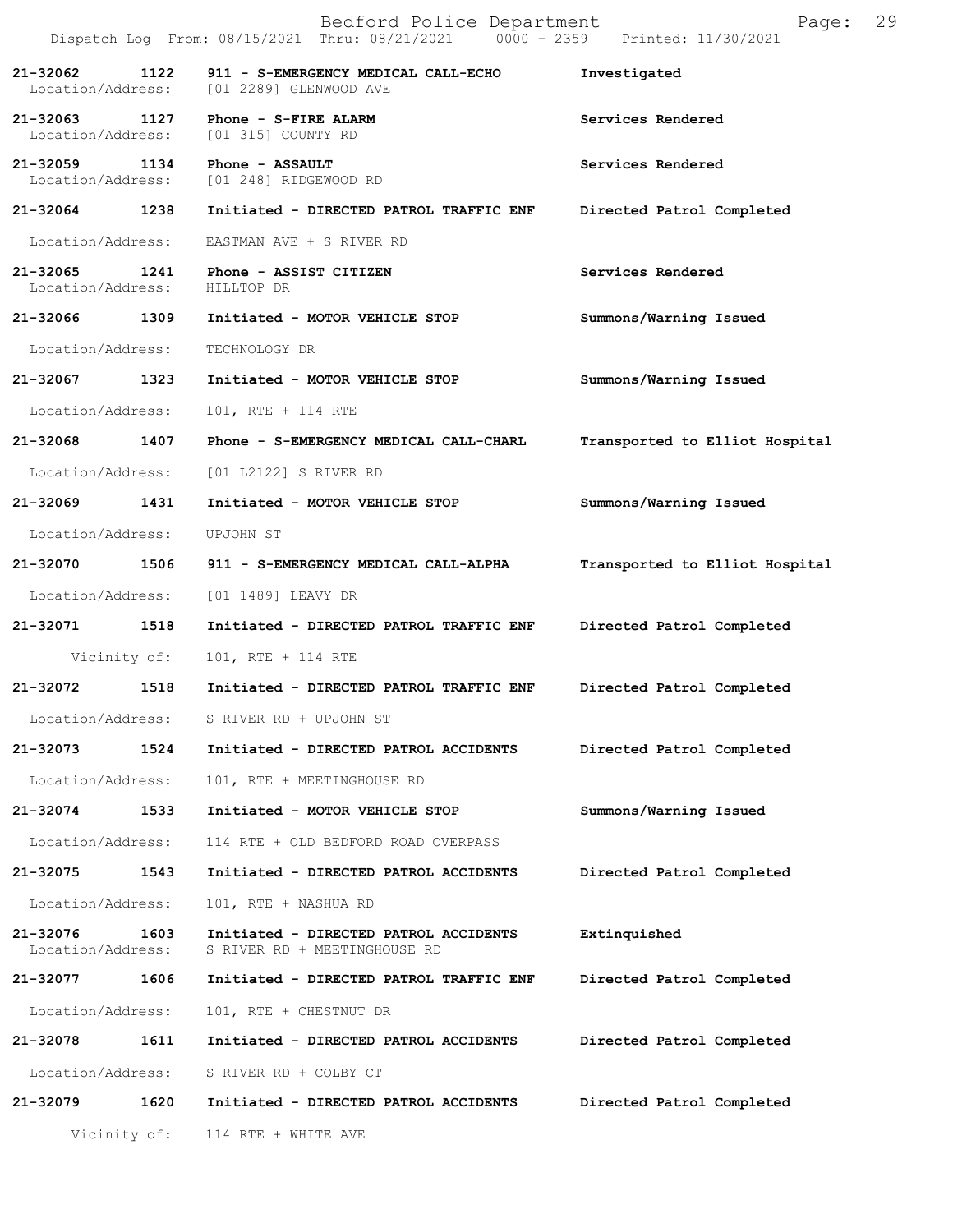|                               |                                         | Bedford Police Department<br>Dispatch Log From: 08/15/2021 Thru: 08/21/2021 0000 - 2359 Printed: 11/30/2021                                                                            | Page:                     | 30 |
|-------------------------------|-----------------------------------------|----------------------------------------------------------------------------------------------------------------------------------------------------------------------------------------|---------------------------|----|
|                               |                                         | 21-32080 1633 Phone - ALARM, HOLD UP/PANIC<br>Location/Address: [01 1607] COLBY CT                                                                                                     | Alarm - False             |    |
|                               |                                         | 21-32081 1634 Initiated - DIRECTED PATROL ACCIDENTS Directed Patrol Completed                                                                                                          |                           |    |
|                               |                                         | Location/Address: S RIVER RD + BACK RIVER RD                                                                                                                                           |                           |    |
| 21-32082 1636                 |                                         | Initiated - DIRECTED PATROL ACCIDENTS Directed Patrol Completed                                                                                                                        |                           |    |
| Location/Address:             |                                         | 101, RTE + WALLACE RD                                                                                                                                                                  |                           |    |
| 21-32083 1652                 |                                         | Initiated - DIRECTED PATROL ACCIDENTS Directed Patrol Completed                                                                                                                        |                           |    |
|                               | Vicinity of:                            | 101, RTE + CONSTITUTION DR                                                                                                                                                             |                           |    |
|                               |                                         | 21-32084 1654 Walk-In - SERVE PAPERWORK<br>Location/Address: [01 474] CONSTITUTION DR                                                                                                  | Services Rendered         |    |
|                               |                                         | 21-32085 1656 Initiated - DIRECTED PATROL ACCIDENTS Directed Patrol Completed                                                                                                          |                           |    |
|                               |                                         | Location/Address: S RIVER RD + PALOMINO LN                                                                                                                                             |                           |    |
|                               |                                         | 21-32086 1709 Initiated - DIRECTED PATROL ACCIDENTS                                                                                                                                    | Directed Patrol Completed |    |
|                               |                                         | Location/Address: BEDFORD CENTER RD + N AMHERST RD                                                                                                                                     |                           |    |
|                               |                                         | 21-32087 1710 Phone - ASSIST OTHER AGENCY<br>Location/Address: [01 L2271] S RIVER RD<br>Refer To Incident: 21-806-OF                                                                   | Services Rendered         |    |
|                               |                                         | 21-32088 1721 Initiated - DIRECTED PATROL ACCIDENTS                                                                                                                                    | Directed Patrol Completed |    |
|                               |                                         | Location/Address: S RIVER RD + KILTON RD                                                                                                                                               |                           |    |
|                               |                                         | 21-32089 1730 911 - HIGHWAY CONDITIONS<br>Location/Address: PERRY RD + N AMHERST RD                                                                                                    | Services Rendered         |    |
|                               | Arrest:<br>Address:<br>Age:<br>Charges: | 21-32090 1738 Initiated - MOTOR VEHICLE STOP<br>Location/Address: S RIVER RD + CLUB ACRE LN<br>Refer To Arrest: 21-459-AR<br>OLSEN, JOHANNA<br>MANCHESTER, NH<br>-32<br>Bench Warrants | Arrest(s) Made            |    |
| 21-32091                      | 1748                                    | Initiated - DIRECTED PATROL-CAR BREAK-INS                                                                                                                                              | Directed Patrol Completed |    |
| Location/Address:             |                                         | MEETINGHOUSE RD + GAULT RD                                                                                                                                                             |                           |    |
| 21-32092<br>Location/Address: | 1758                                    | Initiated - DISABLED MOTOR VEHICLE<br>101, RTE + MEETINGHOUSE RD                                                                                                                       | Services Rendered         |    |
| 21-32093<br>Location/Address: | 1807                                    | Phone - MOTOR VEHICLE ACCIDENT<br>$[01 1250] 101$ , RTE                                                                                                                                | Services Rendered         |    |
| 21-32096<br>Location/Address: | 1835                                    | Phone - ASSIST CITIZEN<br>RUTLEDGE RD                                                                                                                                                  | Services Rendered         |    |
| 21-32094                      | 1839                                    | Initiated - DIRECTED PATROL-CAR BREAK-INS                                                                                                                                              | Directed Patrol Completed |    |
|                               | Vicinity of:                            | COOPER LN + LEAVY DR                                                                                                                                                                   |                           |    |
| 21-32095<br>Location/Address: | 1841<br>Refer To Arrest:<br>Arrest:     | Initiated - MOTOR VEHICLE STOP<br>[01 L848] TECHNOLOGY DR<br>21-460-AR<br>LAPLANTE, VALMORE E                                                                                          | Arrest(s) Made            |    |
|                               | Address:<br>Age:                        | NASHUA, NH<br>42                                                                                                                                                                       |                           |    |
|                               | Charges:                                | Arrest on Warrant                                                                                                                                                                      |                           |    |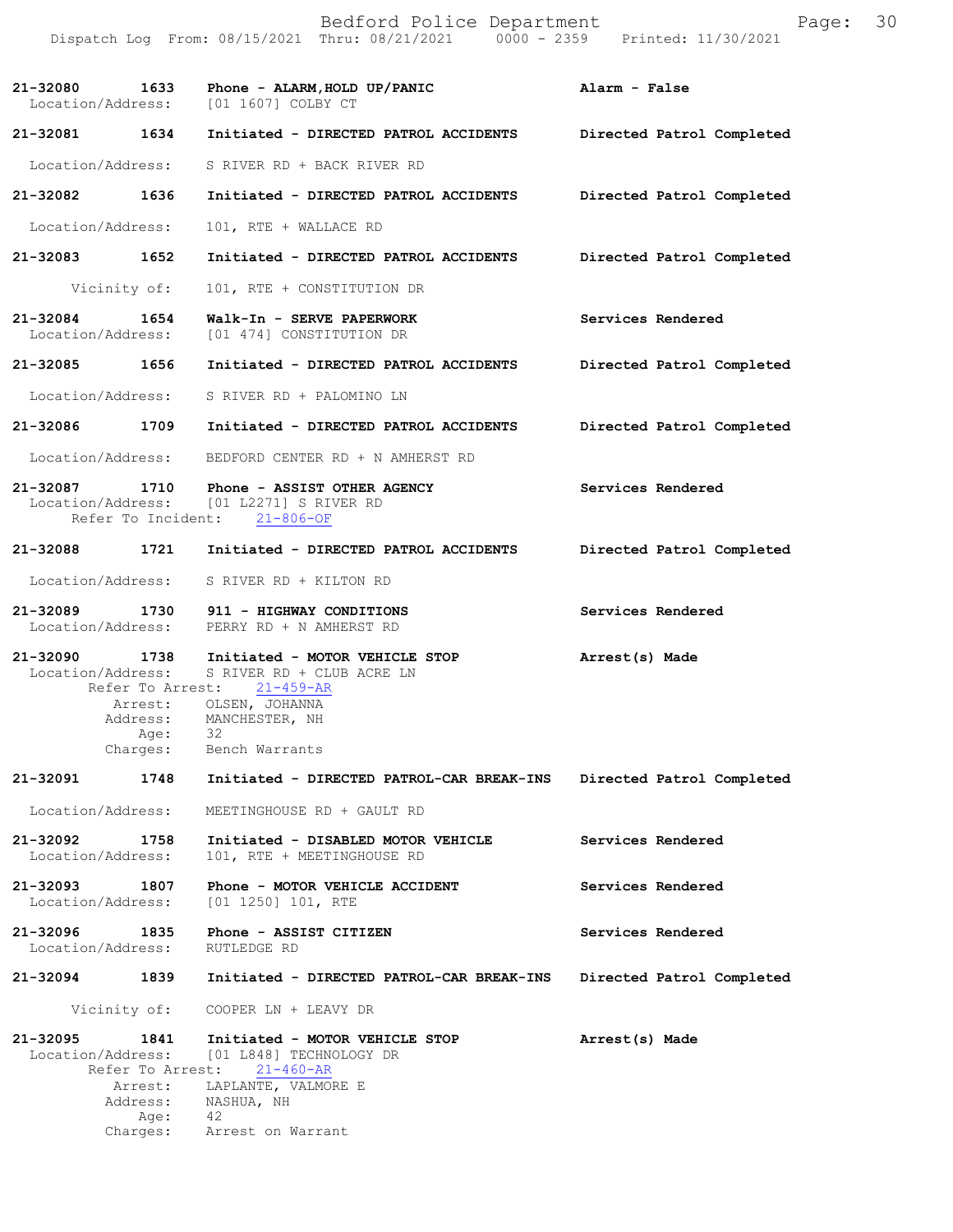|                               |      | Bedford Police Department<br>Dispatch Log From: 08/15/2021 Thru: 08/21/2021 0000 - 2359 Printed: 11/30/2021 | Page:                          | 31 |
|-------------------------------|------|-------------------------------------------------------------------------------------------------------------|--------------------------------|----|
| 21-32097                      | 1909 | Phone - S-MOTOR VEHICLE ACCIDENT INJ                                                                        | Transported to Elliot Hospital |    |
| Location/Address:             |      | F.E. EVERETT SOUTH TPKE                                                                                     |                                |    |
| 21-32098<br>Location/Address: | 1916 | Initiated - MOTOR VEHICLE STOP<br>S RIVER RD + PALOMINO LN                                                  | NO PAPERWORK                   |    |
| 21-32099                      | 1921 | Initiated - MOTOR VEHICLE STOP                                                                              | Summons/Warning Issued         |    |
| Location/Address:             |      | 101, RTE + JENKINS RD                                                                                       |                                |    |
| 21-32100                      | 1933 | Initiated - DIRECTED PATROL-CAR BREAK-INS                                                                   | Directed Patrol Completed      |    |
| Location/Address:             |      | 101, RTE + COVENANT WAY                                                                                     |                                |    |
| 21-32101                      | 1935 | Initiated - DIRECTED PATROL-CAR BREAK-INS                                                                   | Directed Patrol Completed      |    |
| Location/Address:             |      | [01 1050] DONALD ST                                                                                         |                                |    |
| 21-32102                      | 1940 | Initiated - DIRECTED PATROL-CAR BREAK-INS                                                                   | Directed Patrol Completed      |    |
| Location/Address:             |      | MARKET ST + MAIN ST                                                                                         |                                |    |
| 21-32103<br>Location/Address: | 1948 | Phone - ASSIST CITIZEN<br>S RIVER RD                                                                        | Services Rendered              |    |
| 21-32104 1952                 |      | Initiated - MOTOR VEHICLE STOP                                                                              | Summons/Warning Issued         |    |
| Location/Address:             |      | [01 L241] 101, RTE                                                                                          |                                |    |
| 21-32105                      | 2004 | Initiated - DIRECTED PATROL-CAR BREAK-INS                                                                   | Directed Patrol Completed      |    |
| Location/Address:             |      | 101, RTE + KAHLIKO LN                                                                                       |                                |    |
| 21-32106<br>Location/Address: | 2008 | Radio - S-EMERGENCY MEDICAL CALL<br>[01 1389] S RIVER RD                                                    | <b>NO TRANSPORT</b>            |    |
| 21-32107 2012                 |      | Initiated - MOTOR VEHICLE STOP                                                                              | Summons/Warning Issued         |    |
| Location/Address:             |      | 101, RTE + CONSTITUTION DR                                                                                  |                                |    |
| 21-32108                      | 2016 | Initiated - DIRECTED PATROL-CAR BREAK-INS                                                                   | Directed Patrol Completed      |    |
| Location/Address:             |      | BACK RIVER RD + COUNTY RD                                                                                   |                                |    |
| 21-32109                      | 2052 | Initiated - DIRECTED PATROL BURGLARY                                                                        | Directed Patrol Completed      |    |
| Location/Address:             |      | [01 L1823] BOYNTON ST                                                                                       |                                |    |
| 21-32110                      | 2057 | Initiated - DIRECTED PATROL DWI                                                                             | Directed Patrol Completed      |    |
| Location/Address:             |      | S RIVER RD + BACK RIVER RD                                                                                  |                                |    |
| 21-32111                      | 2109 | Initiated - DIRECTED PATROL-CAR BREAK-INS                                                                   | Directed Patrol Completed      |    |
| Location/Address:             |      | [01 L1803] S RIVER RD                                                                                       |                                |    |
| 21-32112                      | 2133 | Initiated - DIRECTED PATROL-CAR BREAK-INS                                                                   | Directed Patrol Completed      |    |
| Location/Address:             |      | 101, RTE + CHESTNUT DR                                                                                      |                                |    |
| 21-32113                      | 2140 | Initiated - MOTOR VEHICLE STOP                                                                              | Summons/Warning Issued         |    |
| Location/Address:             |      | 101, RTE + MEETINGHOUSE RD OFF RAMP                                                                         |                                |    |
| 21-32114                      | 2154 | Initiated - DIRECTED PATROL DWI                                                                             | Directed Patrol Completed      |    |
| Location/Address:             |      | S RIVER RD + CLUB ACRE LN                                                                                   |                                |    |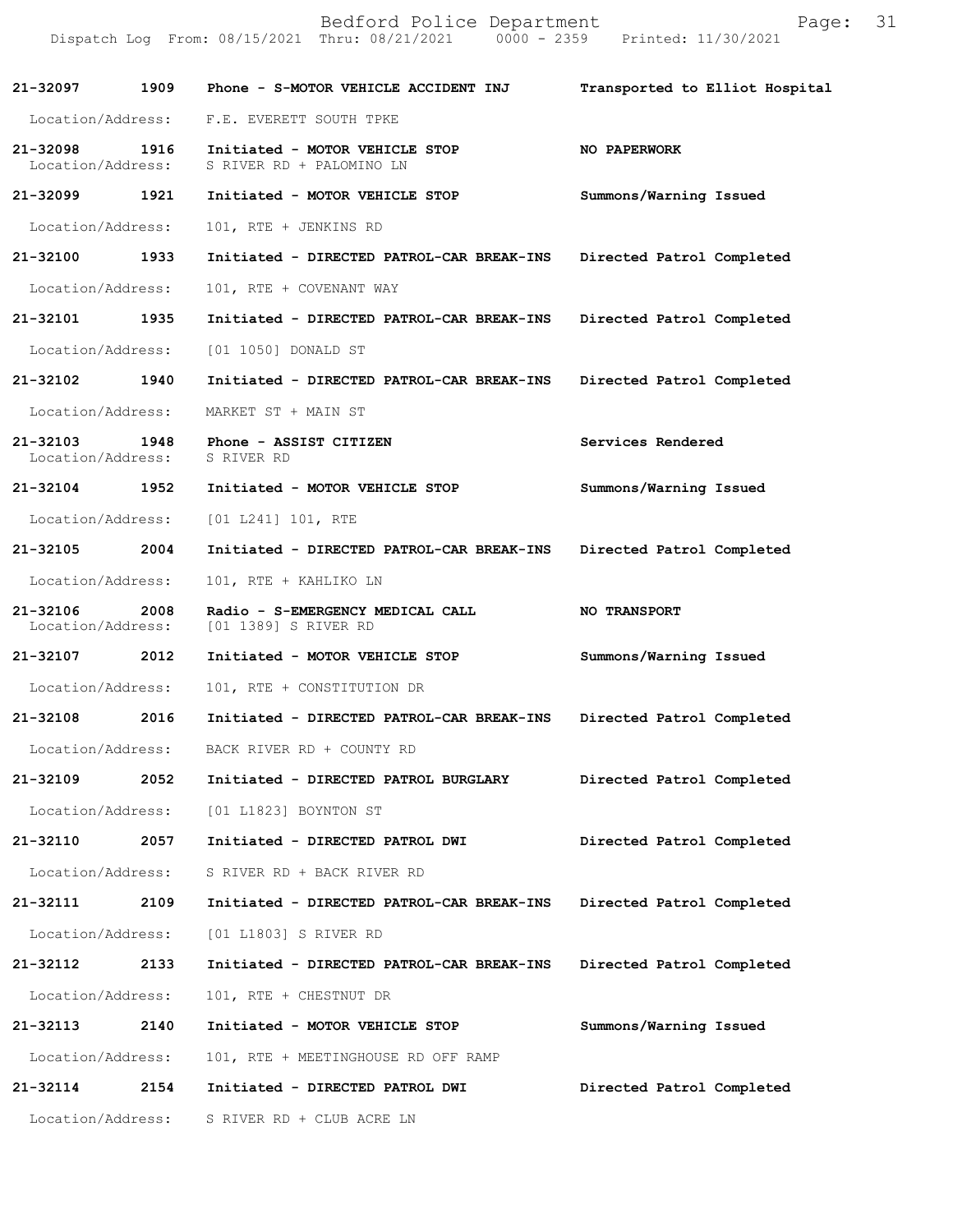|                                   |      |                                              | Bedford Police Department        | Dispatch Log From: 08/15/2021 Thru: 08/21/2021 0000 - 2359 Printed: 11/30/2021 | Page: | -32 |
|-----------------------------------|------|----------------------------------------------|----------------------------------|--------------------------------------------------------------------------------|-------|-----|
| 21-32115                          | 2159 |                                              | Initiated - DIRECTED PATROL DWI  | Directed Patrol Completed                                                      |       |     |
|                                   |      | Location/Address: 101, RTE + MEETINGHOUSE RD |                                  |                                                                                |       |     |
| 21-32116                          | 2338 |                                              | Initiated - DIRECTED PATROL DWI  | Directed Patrol Completed                                                      |       |     |
|                                   |      | Location/Address: S RIVER RD + KILTON RD     |                                  |                                                                                |       |     |
| 21-32117 2339                     |      |                                              | Initiated - DIRECTED PATROL DWI  | Directed Patrol Completed                                                      |       |     |
|                                   |      | Location/Address: 114 RTE + DONALD ST        |                                  |                                                                                |       |     |
| 21-32118 2342                     |      |                                              | Initiated - DIRECTED PATROL DWI  | Directed Patrol Completed                                                      |       |     |
|                                   |      | Location/Address: 101, RTE + KAHLIKO LN      |                                  |                                                                                |       |     |
| $21 - 32119$<br>Location/Address: |      | S RIVER RD                                   | 2344 Initiated - SUSP ACTIVITIES | Services Rendered                                                              |       |     |
| 21-32120                          | 2357 | Phone - ALARM, BURGLAR                       |                                  | Alarm- correct code/reset                                                      |       |     |
| Location/Address:                 |      |                                              | [01 L0000153] MONADNOCK LN       |                                                                                |       |     |

## **For Date: 08/20/2021 - Friday**

| 21-32121          | 0005 | Initiated - DIRECTED PATROL DWI                       | Directed Patrol Completed |
|-------------------|------|-------------------------------------------------------|---------------------------|
| Location/Address: |      | NEW BOSTON RD + WALLACE RD                            |                           |
| 21-32122 0012     |      | Initiated - DIRECTED PATROL DWI                       | Directed Patrol Completed |
| Location/Address: |      | S RIVER RD + BACK RIVER RD                            |                           |
| 21-32123 0016     |      | Initiated - DIRECTED PATROL DWI                       | Directed Patrol Completed |
| Location/Address: |      | 101, RTE + JENKINS RD                                 |                           |
| 21-32124 0037     |      | Initiated - DIRECTED PATROL DWI                       | Directed Patrol Completed |
| Location/Address: |      | S RIVER RD + SOMERVILLE DR                            |                           |
| 21-32125 0044     |      | Initiated - MOTOR VEHICLE STOP                        | Summons/Warning Issued    |
| Location/Address: |      | 101, RTE + KAHLIKO LN                                 |                           |
| 21-32126 0053     |      | Initiated - DIRECTED PATROL DWI                       | Directed Patrol Completed |
| Location/Address: |      | 101, RTE + CONSTITUTION DR                            |                           |
| 21-32127 0115     |      | Initiated - DIRECTED PATROL DWI                       | Directed Patrol Completed |
| Location/Address: |      | 101, RTE + MEETINGHOUSE RD                            |                           |
| 21-32128 0118     |      | Initiated - MOTOR VEHICLE STOP                        | Summons/Warning Issued    |
| Location/Address: |      | 101, RTE + JENKINS RD                                 |                           |
| 21-32129 0120     |      | Initiated - DIRECTED PATROL DWI                       | Directed Patrol Completed |
|                   |      | Location/Address: S RIVER RD + COLBY CT               |                           |
| 21-32130 0128     |      | Initiated - MOTOR VEHICLE STOP                        | Summons/Warning Issued    |
| Location/Address: |      | 101, RTE + JENKINS RD<br>Refer To Incident: 21-807-OF |                           |
| 21-32131 0130     |      | Initiated - MOTOR VEHICLE STOP                        | Summons/Warning Issued    |
| Location/Address: |      | 114 RTE + WHITE AVE                                   |                           |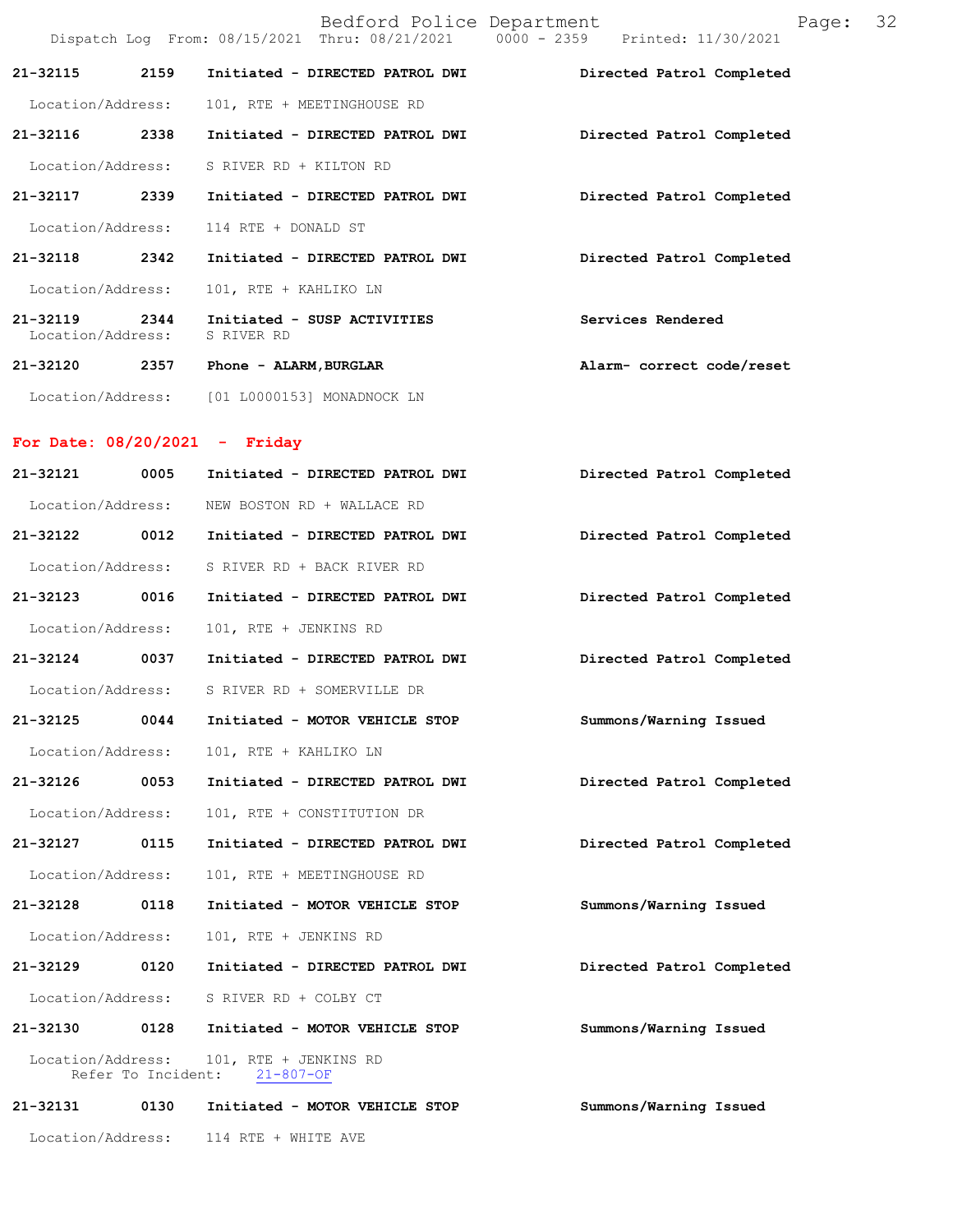|                                    |              | Bedford Police Department<br>Dispatch Log From: 08/15/2021 Thru: 08/21/2021 0000 - 2359 Printed: 11/30/2021 | Page:                     | 33 |
|------------------------------------|--------------|-------------------------------------------------------------------------------------------------------------|---------------------------|----|
|                                    |              | 21-32132 0140 Initiated - SUSP ACTIVITIES<br>Location/Address: [01 L2041] S RIVER RD                        | Services Rendered         |    |
| 21-32133 0145                      |              | Initiated - MOTOR VEHICLE STOP                                                                              | Summons/Warning Issued    |    |
| Location/Address:                  |              | $[01 L241] 101$ , RTE                                                                                       |                           |    |
| 21-32134 0149<br>Location/Address: |              | Initiated - SUSP ACTIVITIES<br>[01 L2041] S RIVER RD                                                        | Services Rendered         |    |
| 21-32135 0215                      |              | Initiated - DIRECTED PATROL BURGLARY                                                                        | Directed Patrol Completed |    |
|                                    | Vicinity of: | JOPPA HILL RD + CAMPBELL RD                                                                                 |                           |    |
| 21-32136 0222<br>Location/Address: |              | Initiated - MOTOR VEHICLE STOP<br>[01 632] JOPPA HILL RD                                                    | Services Rendered         |    |
| 21-32137 0229                      |              | Initiated - DIRECTED PATROL-CAR BREAK-INS                                                                   | Directed Patrol Completed |    |
| Location/Address:                  |              | [01 L0000816] IRON HORSE DR                                                                                 |                           |    |
| 21-32138 0240                      |              | Initiated - BUILDING CHECK                                                                                  | Directed Patrol Completed |    |
| Location/Address:                  |              | [01 L357] WHITE AVE                                                                                         |                           |    |
| 21-32139 0344                      |              | Phone - S-FIRE ALARM<br>Location/Address: [01 1387] TECHNOLOGY DR                                           | Services Rendered         |    |
| 21-32140 0426                      |              | Initiated - DIRECTED PATROL BURGLARY                                                                        | Directed Patrol Completed |    |
|                                    | Vicinity of: | NEW BOSTON RD + MCALLISTER RD                                                                               |                           |    |
| 21-32141 0437                      |              | Other - BOLO                                                                                                | No Action Required        |    |
|                                    | Location:    | [19] LONDONDERRY POLICE                                                                                     |                           |    |
| 21-32142 0444                      |              | Initiated - BUILDING CHECK                                                                                  | Directed Patrol Completed |    |
|                                    |              | Location/Address: [01 463] NASHUA RD                                                                        |                           |    |
| 21-32143                           | 0504         | Initiated - DIRECTED PATROL TRAFFIC ENF                                                                     | Directed Patrol Completed |    |
| Location/Address:                  |              | NEW BOSTON RD + CHESTERFIELD PL                                                                             |                           |    |
| 21-32144<br>Location/Address:      | 0504         | 911 - S-EMERGENCY MEDICAL CALL-ALPHA<br>[01 1387] TECHNOLOGY DR                                             | <b>NO TRANSPORT</b>       |    |
| 21-32145<br>Location/Address:      | 0520         | Initiated - DIRECTED PATROL TRAFFIC ENF<br>101, RTE + KAHLIKO LN                                            | Alarm - False             |    |
| 21-32146                           | 0532         | Initiated - MOTOR VEHICLE STOP                                                                              | Summons/Warning Issued    |    |
| Location/Address:                  |              | 101, RTE + HITCHING POST LN                                                                                 |                           |    |
| 21-32147                           | 0539         | Initiated - DIRECTED PATROL TRAFFIC ENF                                                                     | Directed Patrol Completed |    |
| Location/Address:                  |              | S RIVER RD + MEETINGHOUSE RD                                                                                |                           |    |
| 21-32148                           | 0552         | Initiated - DIRECTED PATROL TRAFFIC ENF                                                                     | Directed Patrol Completed |    |
| Location/Address:                  |              | 101, RTE + 114 RTE                                                                                          |                           |    |
| 21-32149                           | 0602         | Initiated - MOTOR VEHICLE STOP                                                                              | Summons/Warning Issued    |    |
| Location/Address:                  |              | S RIVER RD + HAWTHORNE DR                                                                                   |                           |    |
| 21-32150                           | 0607         | Initiated - DIRECTED PATROL TRAFFIC ENF                                                                     | Directed Patrol Completed |    |
| Location/Address:                  |              | 101, RTE + WALLACE RD                                                                                       |                           |    |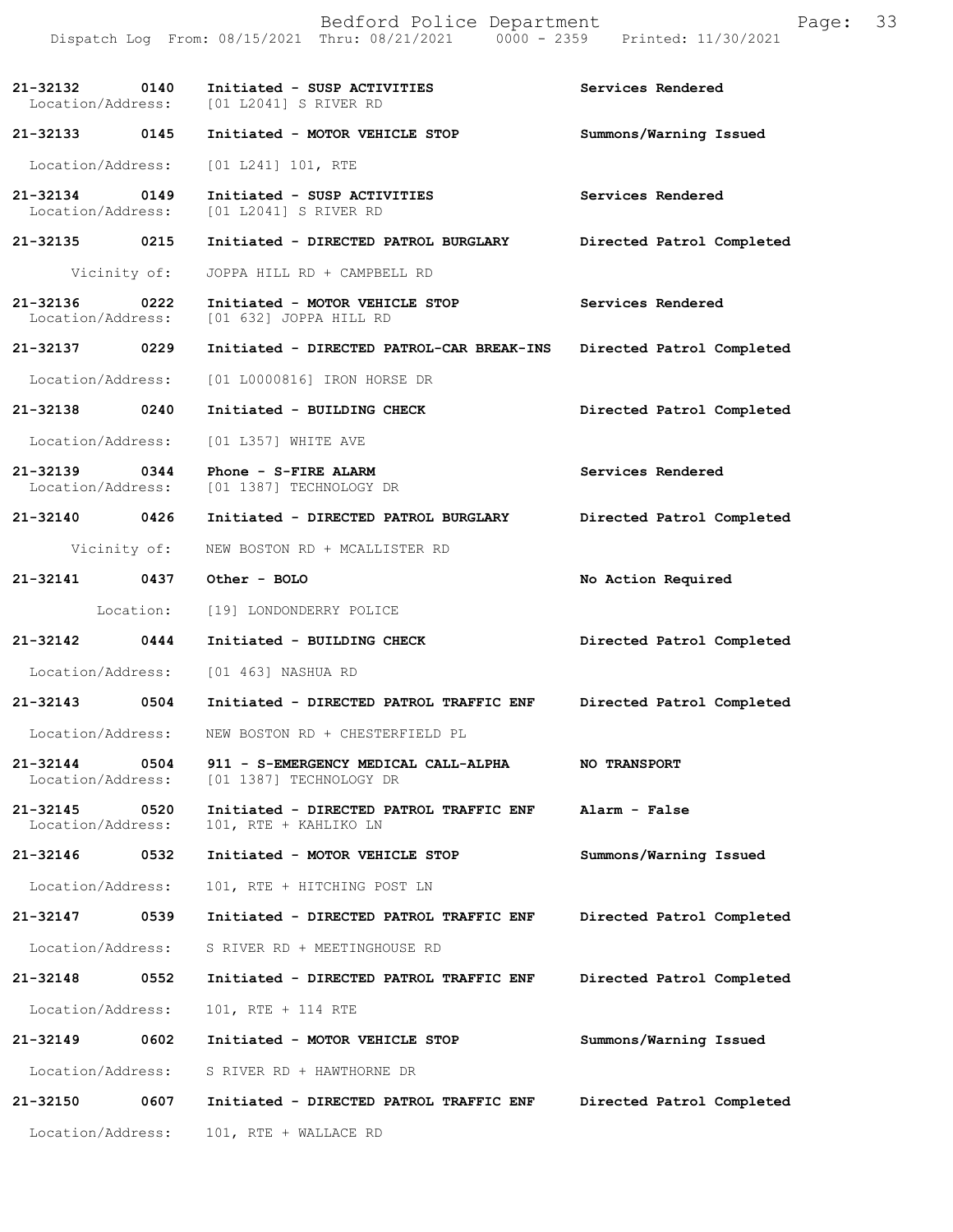|                                    |      | Bedford Police Department<br>Dispatch Log From: 08/15/2021 Thru: 08/21/2021 0000 - 2359 Printed: 11/30/2021 | Page:                     | 34 |
|------------------------------------|------|-------------------------------------------------------------------------------------------------------------|---------------------------|----|
| 21-32151                           |      | 0607 Initiated - DIRECTED PATROL TRAFFIC ENF                                                                | Directed Patrol Completed |    |
| Location/Address:                  |      | S RIVER RD + SOMERVILLE DR                                                                                  |                           |    |
| 21-32152 0638                      |      | Initiated - BUILDING CHECK                                                                                  | Directed Patrol Completed |    |
| Location/Address:                  |      | $[01 L863] 101$ , RTE                                                                                       |                           |    |
| 21-32153 0706<br>Location/Address: |      | Phone - S-SERVICE CALL<br>SANDY POND PKWY                                                                   | Services Rendered         |    |
| 21-32154 0734                      |      | Initiated - DIRECTED PATROL ACCIDENTS                                                                       | Directed Patrol Completed |    |
| Location/Address:                  |      | 114 RTE + 101, RTE                                                                                          |                           |    |
|                                    |      | 21-32155 0741 Phone - HIGHWAY CONDITIONS<br>Location/Address: BEDFORD CENTER RD + CHANDLER RD               | Removed Hazard            |    |
|                                    |      | 21-32156 0745 Initiated - DIRECTED PATROL TRAFFIC ENF                                                       | Directed Patrol Completed |    |
|                                    |      | Location/Address: S RIVER RD + COLBY CT                                                                     |                           |    |
| Location/Address:                  |      | 21-32157 0750 Phone - THEFT<br>DARLING ST<br>Refer To Incident: 21-808-OF                                   | Investigated              |    |
| 21-32158                           | 0754 | Initiated - DIRECTED PATROL TRAFFIC ENF                                                                     | Directed Patrol Completed |    |
| Location/Address:                  |      | 101, RTE + GREY ROCK RD                                                                                     |                           |    |
| $21 - 32159$<br>Location/Address:  | 0800 | Phone - S-FIRE ALARM<br>[01 L18] EASTMAN AVE                                                                | Alarm - False             |    |
| 21-32160<br>Location/Address:      | 0810 | Phone - HIGHWAY CONDITIONS<br>HARDY RD + SOUTH HILLS DR                                                     | Services Rendered         |    |

**21-32161 0816 Phone - Parking Complaint Investigated**  Location/Address: [01 L0000552] S RIVER RD

**21-32162 0825 Initiated - DIRECTED PATROL ACCIDENTS Directed Patrol Completed** 

Location/Address: S RIVER RD + BACK RIVER RD

**21-32163 0839 Initiated - MOTOR VEHICLE STOP Summons/Warning Issued** 

Location/Address: 101, RTE + COVENANT WAY

**21-32164 0842 Phone - DISORDERLY CONDUCT-IN PROGRESS Services Rendered**  Location/Address: [01 L1469] S RIVER RD

**21-32165 0857 Initiated - DIRECTED PATROL TRAFFIC ENF Directed Patrol Completed** 

Location/Address: NASHUA RD + COUNTY RD

**21-32166 0859 Phone - POLICE INFORMATION No Action Required** 

 Location/Address: [01 L2271] S RIVER RD Refer To Incident: 21-809-OF

**21-32167 0900 Initiated - ANIMAL COMPLAINT Services Rendered**  Location/Address:

**21-32168 0927 Phone - S-FIRE ALARM Alarm - False**  Location/Address: [01 1083] LEAVY DR

**21-32169 0932 911 - S-FIRE, AUTO Investigated**  Location/Address: BILL'S WAY Refer To Incident: 21-810-OF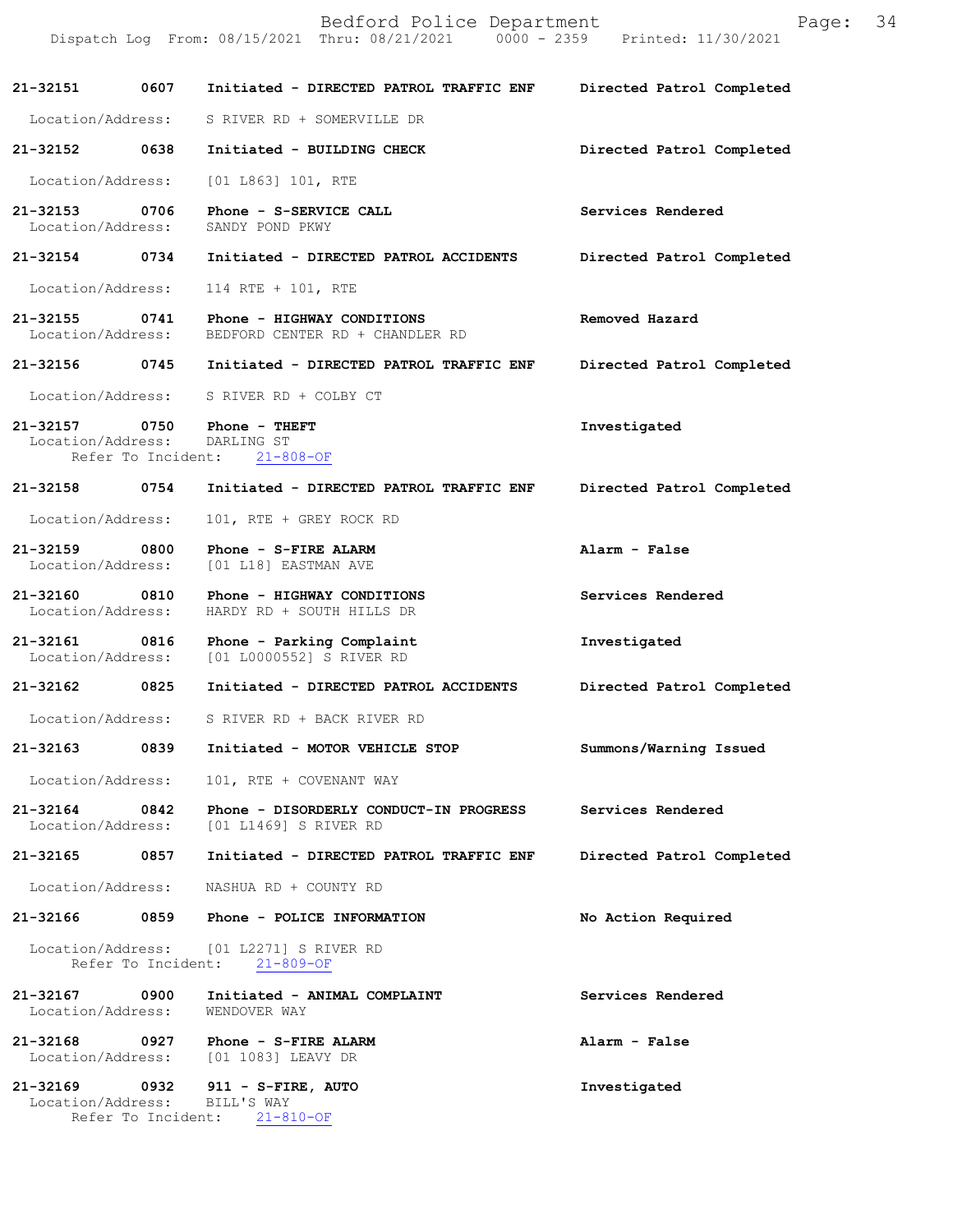|                                    |      | Bedford Police Department<br>Dispatch Log From: 08/15/2021 Thru: 08/21/2021 0000 - 2359 Printed: 11/30/2021 | 35<br>Page:                 |  |
|------------------------------------|------|-------------------------------------------------------------------------------------------------------------|-----------------------------|--|
| 21-32170                           | 1017 | Initiated - VACANT PROPERTY CHECK                                                                           | Building Checked/Secured    |  |
|                                    |      | Location/Address: [01 L2329] BRICK MILL RD                                                                  |                             |  |
| 21-32171 1032                      |      | Initiated - VACANT PROPERTY CHECK                                                                           | Building Checked/Secured    |  |
| Location/Address:                  |      | COUNTY RD                                                                                                   |                             |  |
| 21-32172<br>Location/Address:      | 1105 | 911 - S-EMERGENCY MEDICAL CALL-CHARL<br>[01 L0000649] 101, RTE                                              | <b>NO TRANSPORT</b>         |  |
| 21-32173 1108                      |      | Initiated - DIRECTED PATROL-CAR BREAK-INS                                                                   | Directed Patrol Completed   |  |
| Location/Address:                  |      | [01 1312] S RIVER RD                                                                                        |                             |  |
| 21-32174 1118<br>Location/Address: |      | 911 - S- ALARM, CARBON MONOXIDE<br>COBTAIL WAY                                                              | Services Rendered           |  |
| 21-32175 1118<br>Location/Address: |      | Phone - S-FIRE ALARM<br>[01 L2271] S RIVER RD                                                               | Alarm - False               |  |
| 21-32176 1127                      |      | Initiated - MOTOR VEHICLE STOP                                                                              | Summons/Warning Issued      |  |
| Location/Address:                  |      | COUNTY RD                                                                                                   |                             |  |
| 21-32177                           | 1131 | Phone - S-ALARM-MEDICAL AID/LIFT ASST                                                                       | TRANSPORTED TO CMC HOSPITAL |  |
| Location/Address:                  |      | COUNTY RD                                                                                                   |                             |  |
| 21-32178                           | 1148 | Initiated - DIRECTED PATROL-CAR BREAK-INS Directed Patrol Completed                                         |                             |  |
| Location/Address:                  |      | [01 L1562] KILTON RD                                                                                        |                             |  |
| 21-32179                           | 1211 | Initiated - MOTOR VEHICLE STOP                                                                              | Summons/Warning Issued      |  |
| Location/Address:                  |      | [01 1660] S RIVER RD                                                                                        |                             |  |
| 21-32180 1225                      |      | 911 - S-EMERGENCY MEDICAL CALL-CHARL                                                                        | TRANSPORTED TO CMC HOSPITAL |  |
| Location/Address:                  |      | [01 749] WASHINGTON PL                                                                                      |                             |  |
| 21-32181                           | 1225 | Initiated - MOTOR VEHICLE STOP                                                                              | Summons/Warning Issued      |  |
|                                    |      | Location/Address: 114 RTE + DONALD ST                                                                       |                             |  |
|                                    |      | 21-32182 1238 Phone - DRUG VIOLATIONS<br>Location/Address: [01 L185] CHATHAM DR                             | Services Rendered           |  |
| 21-32183 1242                      |      | Phone - S-FIRE ALARM<br>Location/Address: [01 786] S RIVER RD                                               | Alarm - False               |  |
|                                    |      | 21-32184 1306 911 - S-EMERGENCY MEDICAL CALL-ALPHA                                                          | TRANSPORTED TO CMC HOSPITAL |  |
|                                    |      | Location/Address: [01 1489] LEAVY DR                                                                        |                             |  |
| 21-32185                           | 1313 | Initiated - MOTOR VEHICLE STOP                                                                              | Summons/Warning Issued      |  |
| Location/Address:                  |      | S RIVER RD + WATHEN RD                                                                                      |                             |  |
| 21-32186 1356<br>Location/Address: |      | Initiated - SUSP ACTIVITIES<br>[01 L2122] S RIVER RD                                                        | Services Rendered           |  |
|                                    |      | 21-32187 1409 Initiated - DIRECTED PATROL TRAFFIC ENF<br>Location/Address: S RIVER RD + COLBY CT            | Alarm - False               |  |
|                                    |      | 21-32188 1411 Phone - DOMESTIC DISTURBANCE<br>Location/Address: NASHUA RD                                   | Services Rendered           |  |
| 21-32189 1418                      |      | Initiated - MOTOR VEHICLE STOP                                                                              | Summons/Warning Issued      |  |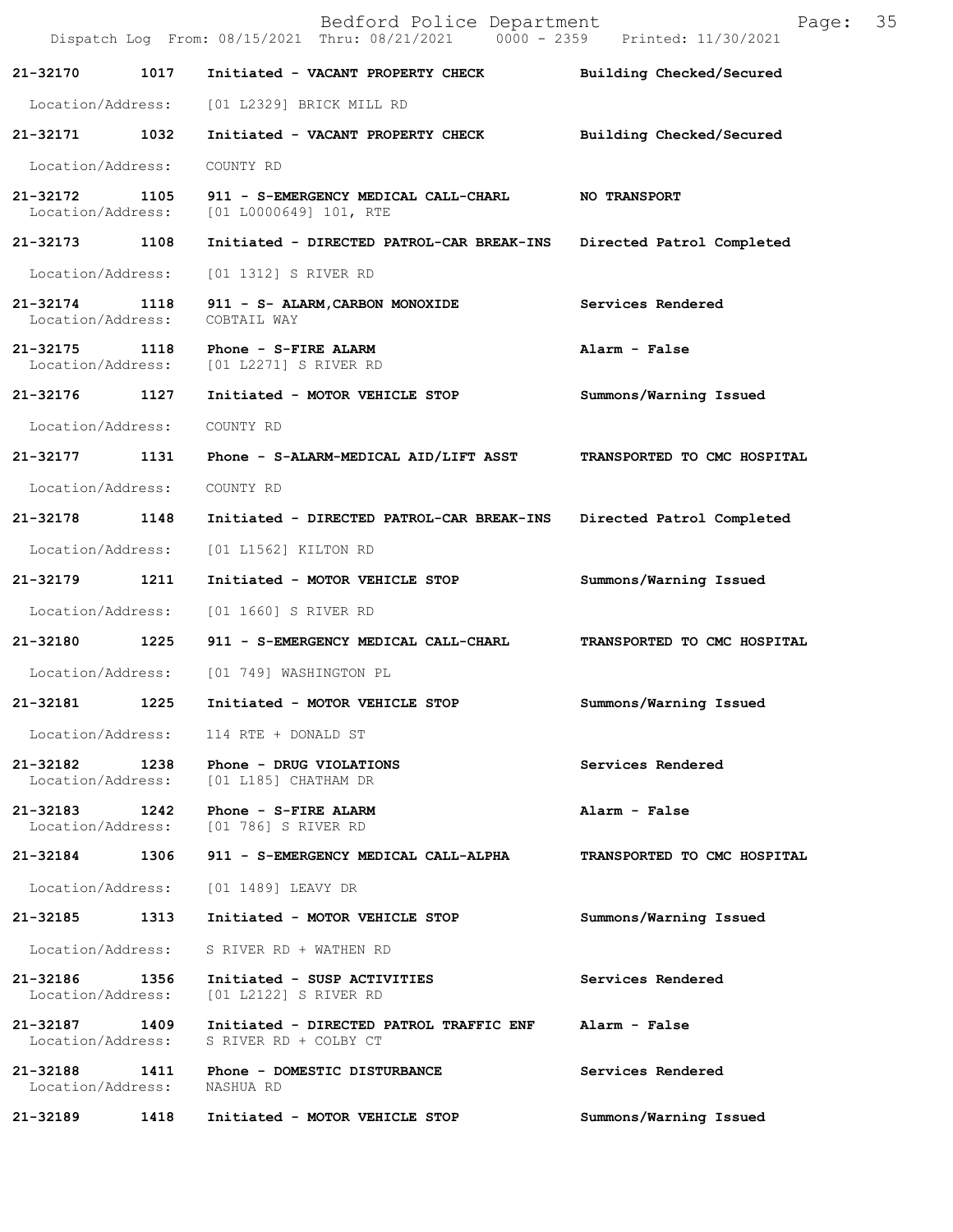|                                    |      | Bedford Police Department<br>Dispatch Log From: 08/15/2021 Thru: 08/21/2021 0000 - 2359 Printed: 11/30/2021 | 36<br>Page:                 |
|------------------------------------|------|-------------------------------------------------------------------------------------------------------------|-----------------------------|
| Location/Address: S RIVER RD       |      |                                                                                                             |                             |
| 21-32190<br>Location/Address:      |      | 1422 Walk-In - MOTOR VEHICLE ACCIDENT<br>MARKET ST                                                          | Services Rendered           |
| 21-32191 1433<br>Location/Address: |      | Initiated - MOTOR VEHICLE ACCIDENT<br>S RIVER RD + KILTON RD                                                | Services Rendered           |
|                                    |      | 21-32192 1441 911 - S-EMERGENCY MEDICAL CALL-CHARL                                                          | TRANSPORTED TO CMC HOSPITAL |
| Location/Address:                  |      | [01 L0000552] S RIVER RD                                                                                    |                             |
| 21-32193 1533                      |      | Initiated - DIRECTED PATROL TRAFFIC ENF                                                                     | Directed Patrol Completed   |
| Location/Address:                  |      | S RIVER RD + KILTON RD                                                                                      |                             |
| 21-32194 1536                      |      | Initiated - DIRECTED PATROL TRAFFIC ENF                                                                     | Directed Patrol Completed   |
| Vicinity of:                       |      | 101, RTE + NASHUA RD                                                                                        |                             |
| 21-32195<br>1549                   |      | 911 - S-EMERGENCY MEDICAL CALL-BRAVO                                                                        | TRANSPORTED TO CMC HOSPITAL |
| Location/Address:                  |      | [01 1132] HAWTHORNE DR                                                                                      |                             |
| 21-32196                           | 1553 | Initiated - DIRECTED PATROL TRAFFIC ENF Directed Patrol Completed                                           |                             |
| Location/Address:                  |      | NEW BOSTON RD                                                                                               |                             |
| 21-32197 1600                      |      | Initiated - DIRECTED PATROL ACCIDENTS                                                                       | Directed Patrol Completed   |
| Location/Address:                  |      | S RIVER RD + SOMERVILLE DR                                                                                  |                             |
| 21-32198 1608                      |      | Initiated - DIRECTED PATROL TRAFFIC ENF                                                                     | Directed Patrol Completed   |
| Vicinity of:                       |      | 101, RTE + HARDY RD                                                                                         |                             |
| 21-32199<br>Location/Address:      | 1617 | Initiated - SERVE PAPERWORK<br>HAZEN RD                                                                     | Could Not Locate            |
| 21-32200 1621                      |      | Initiated - MOTOR VEHICLE STOP                                                                              | Summons/Warning Issued      |
| Location/Address:                  |      | 101, RTE + HARDY RD                                                                                         |                             |
| 21-32201 1628                      |      | Initiated - COMMUNITY POLICING<br>Location: [07] MANCHESTER BATTLE OF THE BADGES                            | Services Rendered           |
| 21-32202 1631                      |      | Initiated - DIRECTED PATROL TRAFFIC ENF                                                                     | Directed Patrol Completed   |
| Location/Address:                  |      | COLBY CT + S RIVER RD                                                                                       |                             |
| 21-32203 1636                      |      | Initiated - MOTOR VEHICLE STOP                                                                              | Summons/Warning Issued      |
| Location/Address:                  |      | S RIVER RD + RIDGEWOOD RD                                                                                   |                             |
| Location/Address:                  |      | 21-32204 1637 911 - DISABLED MOTOR VEHICLE<br>MEETINGHOUSE RD + S RIVER RD                                  | Services Rendered           |
| Location/Address: BOYNTON ST       |      | 21-32205 1645 Phone - MOTOR VEHICLE ACCIDENT                                                                | Services Rendered           |
| 21-32206                           | 1651 | Initiated - DIRECTED PATROL TRAFFIC ENF                                                                     | Directed Patrol Completed   |
| Location/Address:                  |      | N AMHERST RD + JOPPA HILL RD                                                                                |                             |
| 21-32207 1655                      |      | Initiated - DIRECTED PATROL TRAFFIC ENF                                                                     | Directed Patrol Completed   |
|                                    |      | Vicinity of: 101, RTE + JENKINS RD                                                                          |                             |
| 21-32208                           | 1713 | 911 - S-EMERGENCY MEDICAL CALL-ALPHA                                                                        | TRANSPORTED TO CMC HOSPITAL |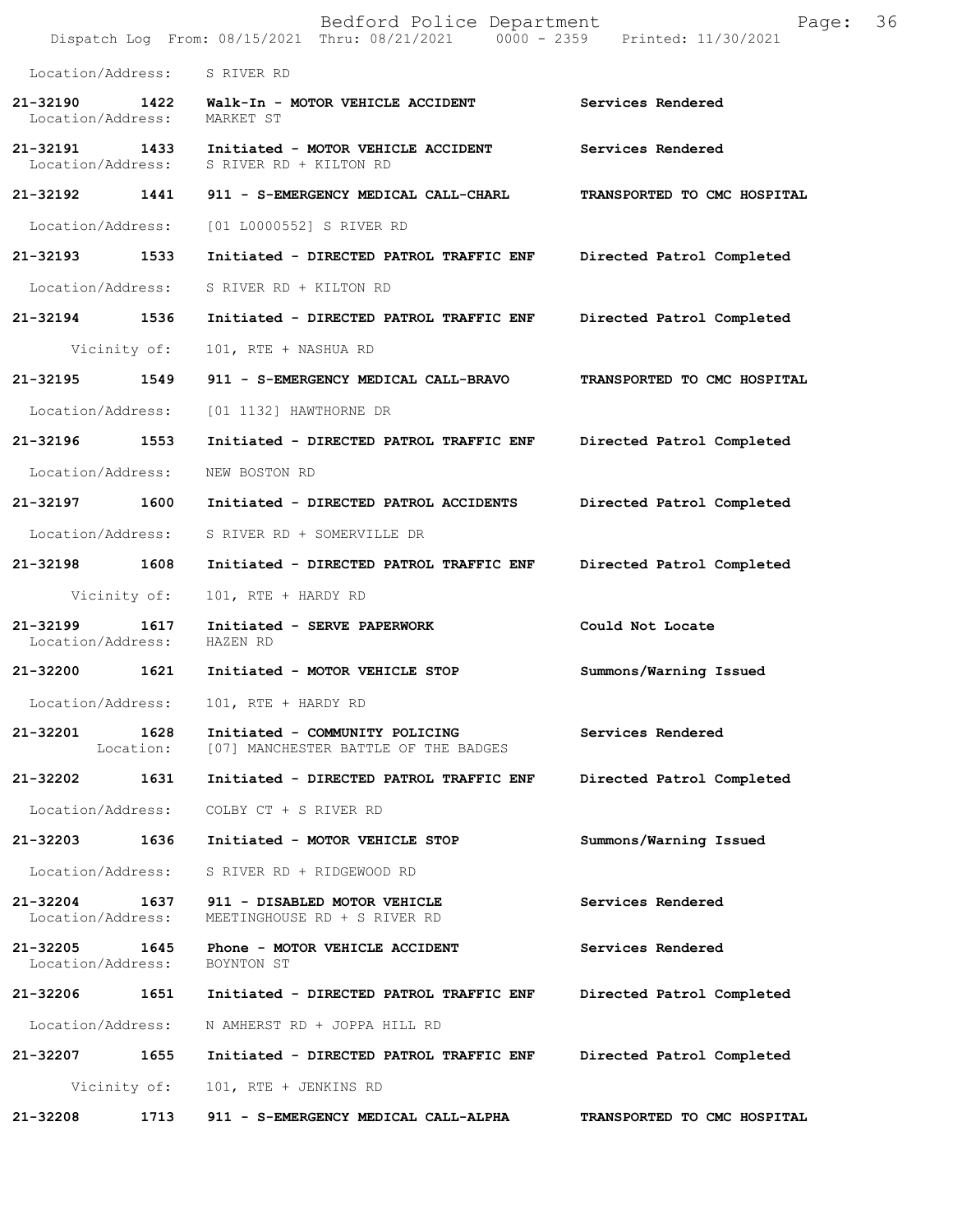|                                               |                   | Bedford Police Department<br>Dispatch Log From: 08/15/2021 Thru: 08/21/2021 0000 - 2359 Printed: 11/30/2021 | 37<br>Page:                    |
|-----------------------------------------------|-------------------|-------------------------------------------------------------------------------------------------------------|--------------------------------|
|                                               |                   | Location/Address: [01 L1950] HAWTHORNE DR                                                                   |                                |
| 21-32209 1735                                 |                   | 911 - MOTOR VEHICLE ACCIDENT<br>Location/Address: [01 376] KILTON RD<br>Refer To Arrest: 21-461-AR          | Arrest(s) Made                 |
|                                               | Age:              | Arrest: DOTY, KATHRYN ANN<br>Address: AYER, MA<br>48                                                        |                                |
| 21-32210<br>Location/Address:                 | 1742              | Charges: Aggravated Driving While Intoxicated<br>Initiated - SERVE PAPERWORK<br>NEW BOSTON RD               | Services Rendered              |
| 21-32211 1901                                 |                   | Phone - ALARM, BURGLAR                                                                                      | Alarm- correct code/reset      |
| Location/Address:                             |                   | [01 L146] WASHINGTON PL                                                                                     |                                |
| 21-32212 1902                                 |                   | Phone - SOLICITING<br>Location/Address: [01 L1777] WALLACE RD                                               | Services Rendered              |
| 21-32213 1940                                 | Location:         | Other - BOLO<br>[07] MANCHESTER                                                                             | Services Rendered              |
| 21-32214 1942                                 |                   | 911 - MOTOR VEHICLE COMP-IN PROGRESS<br>Location/Address: [01 L819] 101, RTE                                | Could Not Locate               |
| 21-32215 1946                                 |                   | Phone - DOG COMPLAINT<br>Location/Address: [01 L1313] WORTHLEY RD                                           | Services Rendered              |
| 21-32216 2020<br>Location/Address: STATION RD |                   | Initiated - SUSP ACTIVITIES                                                                                 | Services Rendered              |
| 21-32217 2034                                 |                   | Initiated - BUILDING CHECK                                                                                  | Building Checked/Secured       |
| Location/Address:                             |                   | [01 232] LIBERTY HILL RD                                                                                    |                                |
| Location/Address: CARON RD                    |                   | 21-32218 2035 Phone - CRIMINAL THREATENING<br>Refer To Incident: 21-811-OF                                  | Investigated                   |
| 21-32219                                      | 2139              | Initiated - DIRECTED PATROL DWI                                                                             | Directed Patrol Completed      |
| Vicinity of:                                  |                   | 101, RTE + WALLACE RD                                                                                       |                                |
| 21-32220                                      | 2142<br>Location: | Phone - BOLO<br>MANCHESTER                                                                                  | Services Rendered              |
| 21-32221                                      | 2159              | Initiated - DIRECTED PATROL DWI                                                                             | Directed Patrol Completed      |
| Vicinity of:                                  |                   | WALLACE RD                                                                                                  |                                |
| 21-32222                                      | 2202              | 911 - S-EMERGENCY MEDICAL CALL-CHARL                                                                        | Transported to Elliot Hospital |
| Location/Address:                             |                   | [01 1704] SANDY POND PKWY                                                                                   |                                |
| 21-32223                                      | 2235              | Initiated - MOTOR VEHICLE STOP                                                                              | SUSPICIOUS ACTIVITY            |
| Location/Address:                             |                   | MEETINGHOUSE RD + 101, RTE                                                                                  |                                |
| 21-32224<br>Location/Address:                 | 2249              | Phone - S-FIRE ALARM<br>$[01 L241] 101$ , RTE                                                               | Services Rendered              |
| 21-32225                                      | 2319              | Initiated - DIRECTED PATROL DWI                                                                             | Directed Patrol Completed      |
|                                               | Vicinity of:      | 114 RTE + DONALD ST                                                                                         |                                |
| 21-32226                                      | 2322              | Initiated - DIRECTED PATROL DWI                                                                             | Directed Patrol Completed      |
| Location/Address:                             |                   | 101, RTE + COVENANT WAY                                                                                     |                                |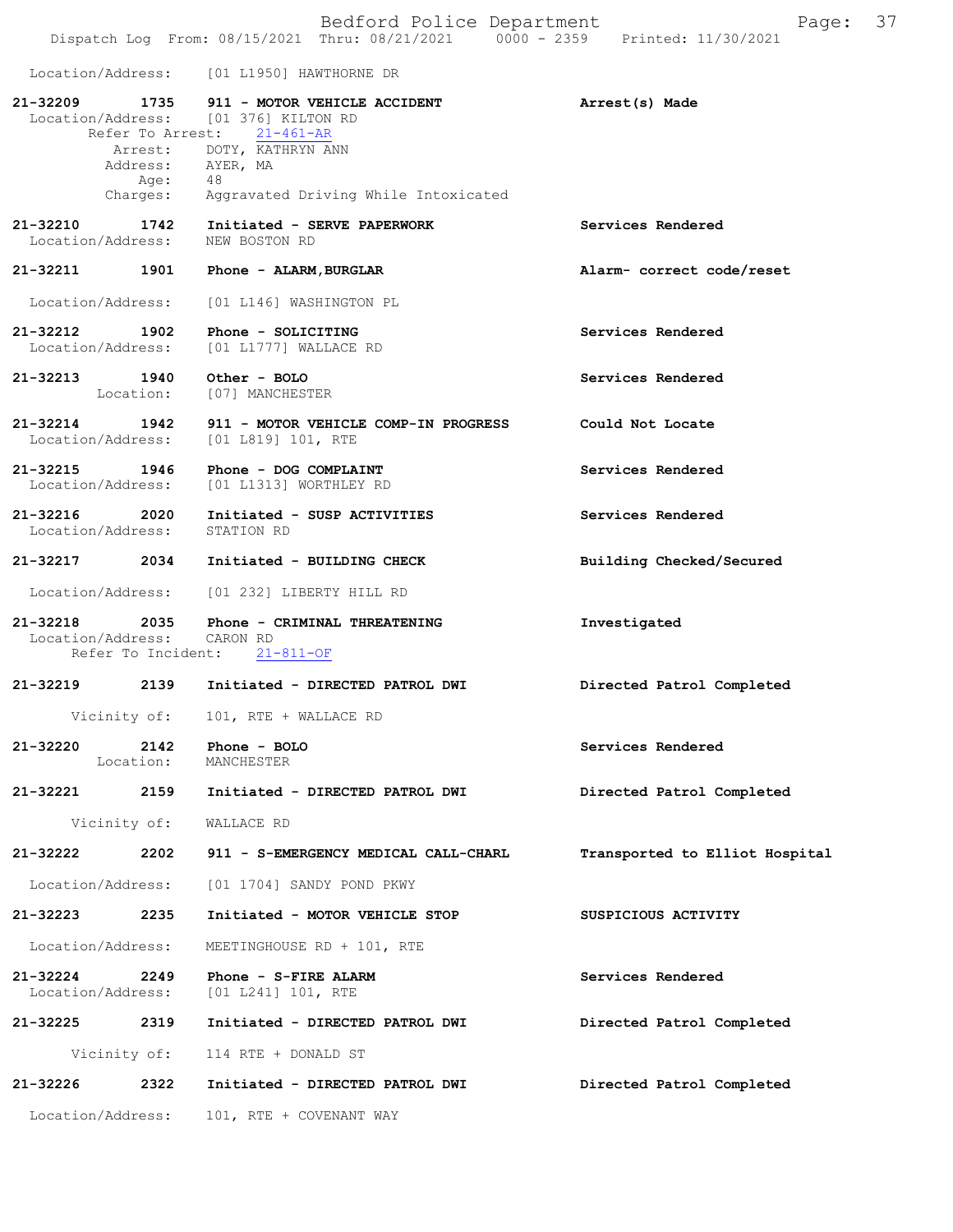|               |                                                 | Bedford Police Department<br>Dispatch Log From: 08/15/2021 Thru: 08/21/2021 0000 - 2359 Printed: 11/30/2021 | Page:                     | 38 |
|---------------|-------------------------------------------------|-------------------------------------------------------------------------------------------------------------|---------------------------|----|
|               |                                                 |                                                                                                             |                           |    |
| 21-32227      | 2322                                            | Initiated - DIRECTED PATROL DWI                                                                             | Directed Patrol Completed |    |
|               |                                                 | Location/Address: S RIVER RD + TECHNOLOGY DR                                                                |                           |    |
|               | Location/Address:<br>Refer To Summons:          | 21-32228 2324 Initiated - MOTOR VEHICLE STOP<br>S RIVER RD + KILTON ROAD RAMP<br>$21 - 462 - AR$            | Arrest(s) Made            |    |
|               | Address:<br>Age:                                | Summons: VASQUEZ-ARRIAZA, GELBERT ALBERTINO<br>MANCHESTER, NH<br>27                                         |                           |    |
|               | Charges:                                        | License Reqd; Op w/o Valid License                                                                          |                           |    |
| 21-32229      | 2335                                            | Initiated - MOTOR VEHICLE STOP                                                                              | Summons/Warning Issued    |    |
|               | Location/Address:                               | 101, RTE + CHESTNUT DR                                                                                      |                           |    |
| 21-32230 2349 |                                                 | Initiated - MOTOR VEHICLE STOP                                                                              | Summons/Warning Issued    |    |
|               | Location/Address:                               | NEW BOSTON RD + WALLACE RD                                                                                  |                           |    |
|               | 21-32231 2356                                   | Initiated - MOTOR VEHICLE STOP                                                                              | Summons/Warning Issued    |    |
|               | Location/Address:                               | WHITTEMORE ST + SEABEE ST                                                                                   |                           |    |
|               |                                                 | For Date: $08/21/2021$ - Saturday                                                                           |                           |    |
| 21-32232      | 0005                                            | Initiated - MOTOR VEHICLE STOP                                                                              | Summons/Warning Issued    |    |
|               | Location/Address:                               | 101, RTE + KAHLIKO LN                                                                                       |                           |    |
|               | 21-32233 0007                                   | Initiated - SUSP ACTIVITIES<br>Location/Address: PALOMINO LN + ATWOOD LN                                    | Services Rendered         |    |
|               | 21-32234 0008                                   | Initiated - DIRECTED PATROL DWI                                                                             | Directed Patrol Completed |    |
|               | Vicinity of:                                    | 101, RTE + MEETINGHOUSE RD                                                                                  |                           |    |
| 21-32235      | 0010<br>Location/Address:<br>Refer To Incident: | 911 - SUSP ACTIVITIES-IN PROGRESS<br>STEPHANIE DR<br>$21 - 812 - OF$                                        | Investigated              |    |
| 21-32236      | 0031                                            | Initiated - MOTOR VEHICLE STOP                                                                              | Summons/Warning Issued    |    |
|               | Location/Address:                               | S RIVER RD + HAWTHORNE DR                                                                                   |                           |    |
| 21-32237      | 0044                                            | Initiated - DIRECTED PATROL DWI                                                                             | Directed Patrol Completed |    |
|               | Vicinity of:                                    | NEW BOSTON RD + WALLACE RD                                                                                  |                           |    |
| 21-32238      | 0048<br>Location/Address:<br>Refer To Incident: | Phone - CRIMINAL THREATENING<br>STEPHANIE DR<br>$21 - 812 - OF$                                             | Services Rendered         |    |
| $21 - 32239$  | 0050                                            | Initiated - DIRECTED PATROL DWI                                                                             | Directed Patrol Completed |    |
|               | Location/Address:                               | 101, RTE + GREY ROCK RD                                                                                     |                           |    |
| 21-32240      | 0051                                            | Initiated - MOTOR VEHICLE STOP                                                                              | Summons/Warning Issued    |    |
|               | Location/Address:                               | 101, RTE + WALLACE RD                                                                                       |                           |    |
| 21-32241      | 0105                                            | Initiated - MOTOR VEHICLE STOP                                                                              | Summons/Warning Issued    |    |
|               | Location/Address:                               | WALLACE RD + CHUBBUCK RD                                                                                    |                           |    |
| 21-32242      | 0108<br>Location/Address:                       | 911 - THEFT-IN PROGRESS<br>[01 1870] S RIVER RD                                                             | Arrest(s) Made            |    |
|               | Refer To Arrest:<br>Arrest:                     | $21 - 463 - AR$<br>BLAIS, STEVEN J                                                                          |                           |    |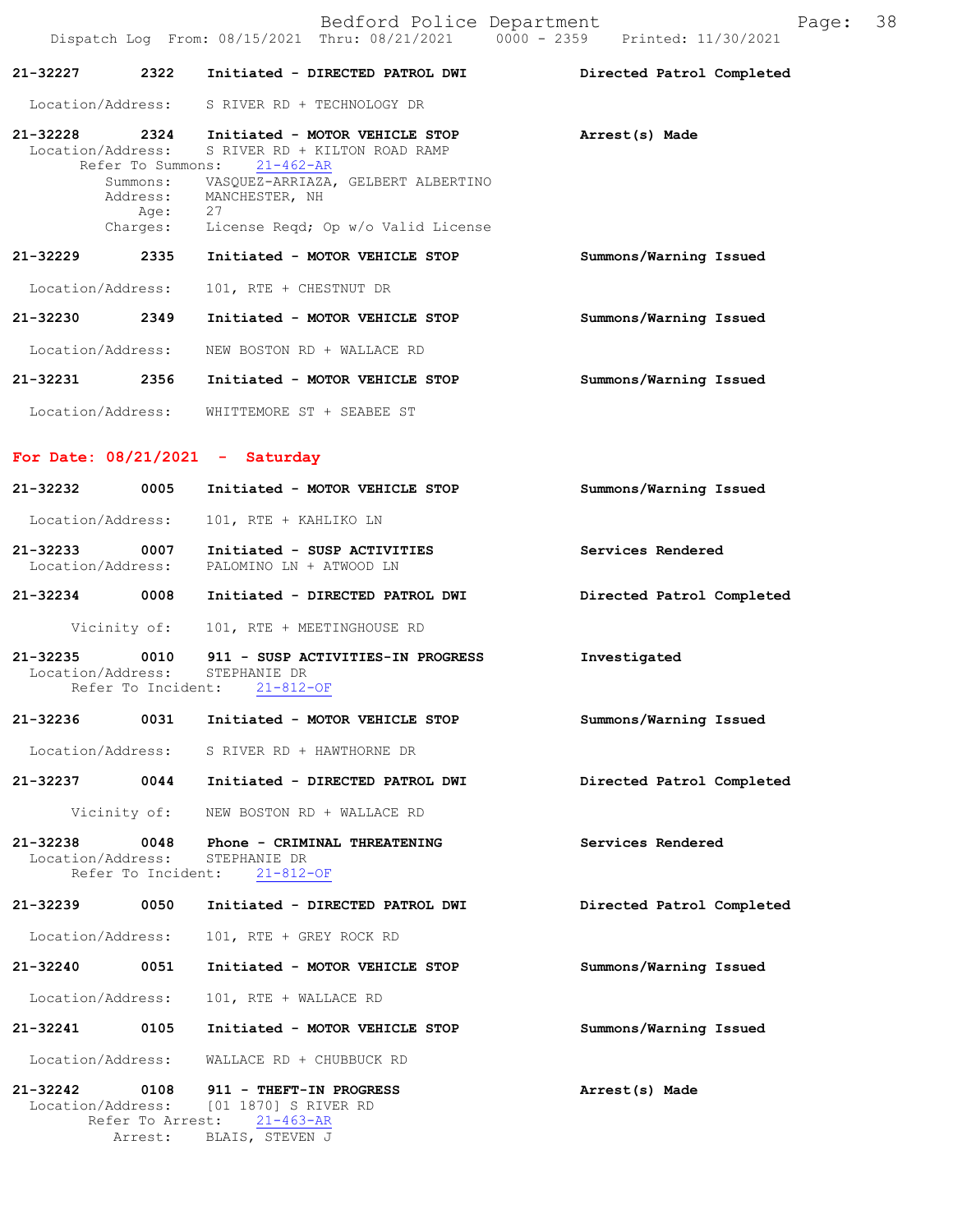|          |                                    | Bedford Police Department<br>Dispatch Log From: 08/15/2021 Thru: 08/21/2021   0000 - 2359   Printed: 11/30/2021                                                                                    | Page:                          | 39 |
|----------|------------------------------------|----------------------------------------------------------------------------------------------------------------------------------------------------------------------------------------------------|--------------------------------|----|
|          | Address:<br>Age:<br>Charges:       | PROVIDENCE, RI<br>32<br>Arrest Without a Warrant (Fugitive)<br>Cntrl Drug: Sched 1 - 4; Possession<br>Cntrl Drug: Sched 1 - 4; Possession<br>Obstruct Govt Administration<br>Loitering or Prowling |                                |    |
|          | 21-32243 0143<br>Location/Address: | Initiated - SUSP ACTIVITIES<br>SOMERVILLE DR + S RIVER RD                                                                                                                                          | Services Rendered              |    |
|          | 21-32244 0201                      | Initiated - DIRECTED PATROL BURGLARY                                                                                                                                                               | Directed Patrol Completed      |    |
|          | Location/Address:                  | HITCHING POST LN + HARDY RD                                                                                                                                                                        |                                |    |
|          | 21-32245 0201                      | Initiated - DIRECTED PATROL BURGLARY                                                                                                                                                               | Directed Patrol Completed      |    |
|          | Location/Address:                  | [01 1113] WASHINGTON PL                                                                                                                                                                            |                                |    |
|          | 21-32247 0238                      | Initiated - DIRECTED PATROL BURGLARY                                                                                                                                                               | Directed Patrol Completed      |    |
|          | Location/Address:                  | HAWTHORNE DR                                                                                                                                                                                       |                                |    |
|          | 21-32246 0239                      | Initiated - BUILDING CHECK                                                                                                                                                                         | Building Checked/Secured       |    |
|          | Location/Address:                  | $[01 L0000587] 101$ , RTE                                                                                                                                                                          |                                |    |
| 21-32248 | 0303<br>Location/Address:          | 911 - SUSP ACTIVITIES-IN PROGRESS<br>[01 2198] OLD BEDFORD RD                                                                                                                                      | Could Not Locate               |    |
|          | 21-32249 0322<br>Location/Address: | Phone - ASSIST OTHER AGENCY<br>[01 L1054] TECHNOLOGY DR                                                                                                                                            | Services Rendered              |    |
|          | 21-32250 0420                      | Initiated - DIRECTED PATROL BURGLARY                                                                                                                                                               | Directed Patrol Completed      |    |
|          | Vicinity of:                       | BEALS RD + JENKINS RD                                                                                                                                                                              |                                |    |
|          | 21-32251 0429                      | Other - BOLO                                                                                                                                                                                       | No Action Required             |    |
|          |                                    | Location/Address: [07 M13] VALLEY ST                                                                                                                                                               |                                |    |
| 21-32252 | 0457                               | Initiated - DIRECTED PATROL TRAFFIC ENF                                                                                                                                                            | Directed Patrol Completed      |    |
|          | Location/Address:                  | 101, RTE + KAHLIKO LN                                                                                                                                                                              |                                |    |
| 21-32253 | 0505                               | Initiated - DIRECTED PATROL TRAFFIC ENF                                                                                                                                                            | Directed Patrol Completed      |    |
|          | Location/Address:                  | S RIVER RD + MEETINGHOUSE RD                                                                                                                                                                       |                                |    |
| 21-32254 | 0532<br>Location/Address:          | Phone - DOG COMPLAINT<br>OUINCY DR                                                                                                                                                                 | Services Rendered              |    |
|          | 21-32255 0543                      | Initiated - DIRECTED PATROL TRAFFIC ENF                                                                                                                                                            | Directed Patrol Completed      |    |
|          |                                    | Location/Address: S RIVER RD + KILTON RD                                                                                                                                                           |                                |    |
| 21-32256 | 0700<br>Location/Address:          | $911 - THEFT$<br>[01 577] AMERICAN BEAUTY LN<br>Refer To Incident: 21-813-OF                                                                                                                       | Investigated                   |    |
| 21-32257 | 0735<br>Location/Address:          | Initiated - MOTOR VEHICLE STOP<br>[01 1312] S RIVER RD                                                                                                                                             | <b>NO PAPERWORK</b>            |    |
|          | 21-32258 0738                      | Initiated - DIRECTED PATROL TRAFFIC ENF                                                                                                                                                            | Directed Patrol Completed      |    |
|          | Location/Address:                  | S RIVER RD + BACK RIVER RD                                                                                                                                                                         |                                |    |
| 21-32259 | 0740                               | Phone - S-EMERGENCY MEDICAL CALL                                                                                                                                                                   | Transported to Elliot Hospital |    |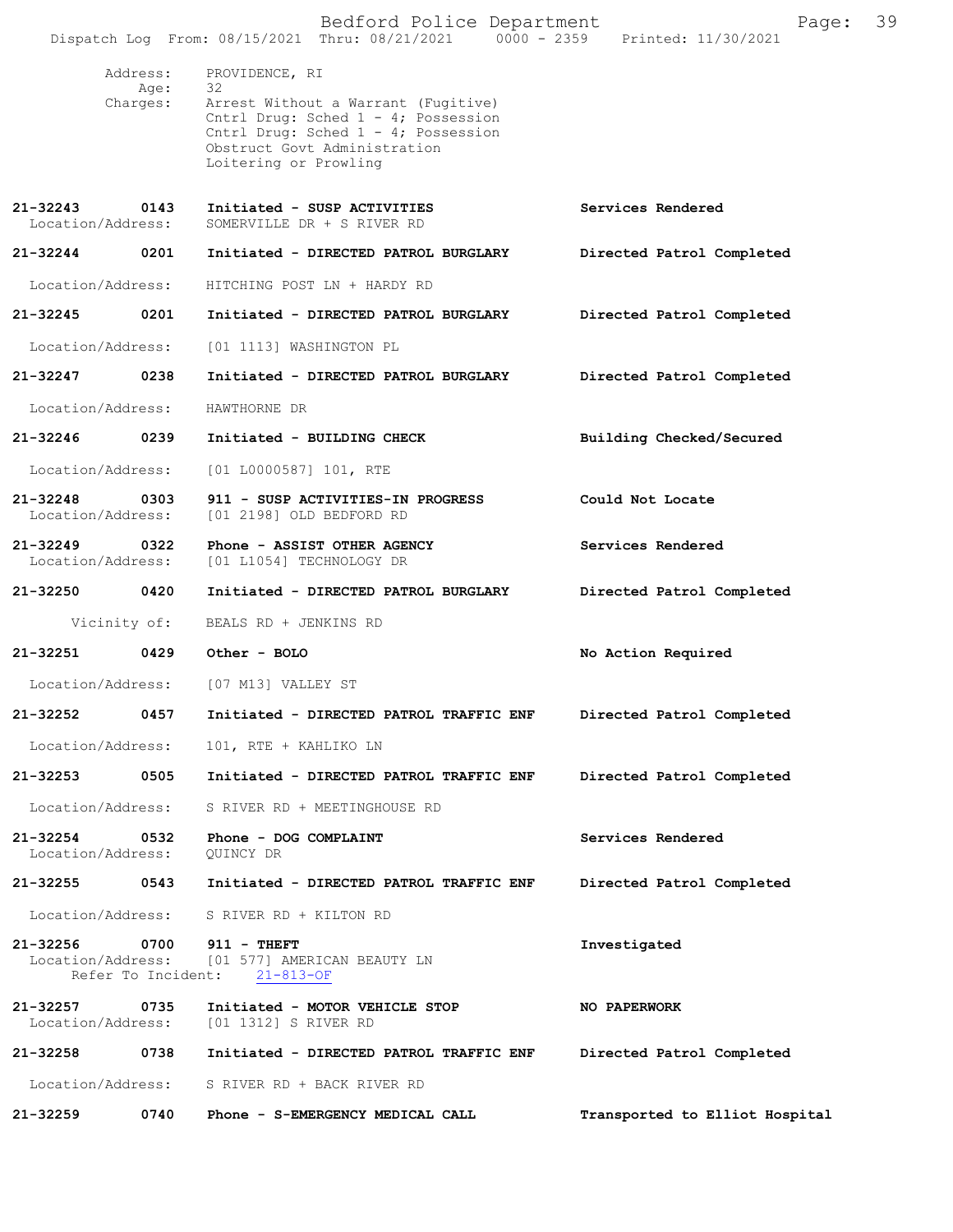|                                   |                                                                     | Bedford Police Department<br>Dispatch Log From: 08/15/2021 Thru: 08/21/2021 0000 - 2359                                                                                                                                                                                                    | 40<br>Page:<br>Printed: 11/30/2021 |
|-----------------------------------|---------------------------------------------------------------------|--------------------------------------------------------------------------------------------------------------------------------------------------------------------------------------------------------------------------------------------------------------------------------------------|------------------------------------|
| Location/Address:                 |                                                                     | [01 1387] TECHNOLOGY DR                                                                                                                                                                                                                                                                    |                                    |
| 21-32260                          | 0742                                                                | Initiated - MOTOR VEHICLE STOP                                                                                                                                                                                                                                                             | Summons/Warning Issued             |
| Location/Address:                 |                                                                     | S RIVER RD + UPJOHN ST                                                                                                                                                                                                                                                                     |                                    |
| 21-32261<br>Location/Address:     | 0746<br>Refer To Arrest:<br>Arrest:<br>Address:<br>Age:<br>Charges: | Phone - INVESTIGATION-FOLLOW UP<br>[01 474] CONSTITUTION DR<br>$21 - 461 - AR$<br>DOTY, KATHRYN ANN<br>AYER, MA<br>48<br>Aggravated Driving While Intoxicated                                                                                                                              | Services Rendered                  |
| 21-32262                          | 0801                                                                | 911 - S-EMERGENCY MEDICAL CALL-DELTA                                                                                                                                                                                                                                                       | Transported to Elliot Hospital     |
| Location/Address:                 |                                                                     | [01 537] KINGS RANSOM LN                                                                                                                                                                                                                                                                   |                                    |
| $21 - 32263$                      | 0817                                                                | Initiated - DIRECTED PATROL TRAFFIC ENF                                                                                                                                                                                                                                                    | Directed Patrol Completed          |
| Location/Address:                 |                                                                     | JENKINS RD + 101, RTE                                                                                                                                                                                                                                                                      |                                    |
| $21 - 32264$                      | 0823                                                                | Initiated - DIRECTED PATROL TRAFFIC ENF                                                                                                                                                                                                                                                    | Directed Patrol Completed          |
| Location/Address:                 |                                                                     | S RIVER RD + AUTUMN LN                                                                                                                                                                                                                                                                     |                                    |
| 21-32265                          | 0823                                                                | Initiated - DIRECTED PATROL TRAFFIC ENF                                                                                                                                                                                                                                                    | Directed Patrol Completed          |
| Location/Address:                 |                                                                     | S RIVER RD + KILTON RD                                                                                                                                                                                                                                                                     |                                    |
| 21-32266<br>Location/Address:     | 0827<br>Refer To Arrest:<br>Arrest:<br>Address:<br>Age:<br>Charges: | Phone - ASSIST CITIZEN<br>[01 1870] S RIVER RD<br>$21 - 463 - AR$<br>BLAIS, STEVEN J<br>PROVIDENCE, RI<br>32<br>Arrest Without a Warrant (Fugitive)<br>Cntrl Drug: Sched 1 - 4; Possession<br>Cntrl Drug: Sched 1 - 4; Possession<br>Obstruct Govt Administration<br>Loitering or Prowling | Services Rendered                  |
| 21-32267<br>Location/Address:     | 0832                                                                | Initiated - MOTOR VEHICLE STOP<br>S RIVER RD + UPJOHN ST                                                                                                                                                                                                                                   | <b>NO PAPERWORK</b>                |
| $21 - 32268$<br>Location/Address: | 0837                                                                | Phone - S-FIRE ALARM<br>[01 L2271] S RIVER RD                                                                                                                                                                                                                                              | Services Rendered                  |
| 21-32269                          | 0839                                                                | Initiated - MOTOR VEHICLE STOP                                                                                                                                                                                                                                                             | Summons/Warning Issued             |
| Location/Address:                 |                                                                     | 101, RTE + TWIN BROOK LN                                                                                                                                                                                                                                                                   |                                    |
| 21-32270<br>Location/Address:     | 0845                                                                | Phone - POLICE INFORMATION<br>[01 474] CONSTITUTION DR                                                                                                                                                                                                                                     | Investigated                       |
| 21-32272                          | 0900                                                                | Initiated - DIRECTED PATROL TRAFFIC ENF                                                                                                                                                                                                                                                    | Directed Patrol Completed          |
| Location/Address:                 |                                                                     | LIBERTY HILL RD + GAGE RD                                                                                                                                                                                                                                                                  |                                    |
| 21-32271                          | 0901                                                                | Initiated - DIRECTED PATROL TRAFFIC ENF                                                                                                                                                                                                                                                    | Directed Patrol Completed          |
| Location/Address:                 |                                                                     | BOYNTON ST + DAVIES ST                                                                                                                                                                                                                                                                     |                                    |
| 21-32273<br>Location/Address:     | 0912                                                                | 911 - CRIMINAL THREAT-IN PROGRESS<br>[01 L848] TECHNOLOGY DR                                                                                                                                                                                                                               | Services Rendered                  |
| 21-32274                          | 0921                                                                | 911 - S-EMERGENCY MEDICAL CALL-CHARL                                                                                                                                                                                                                                                       | Transported to Elliot Hospital     |
| Location/Address:                 |                                                                     | [01 1489] LEAVY DR                                                                                                                                                                                                                                                                         |                                    |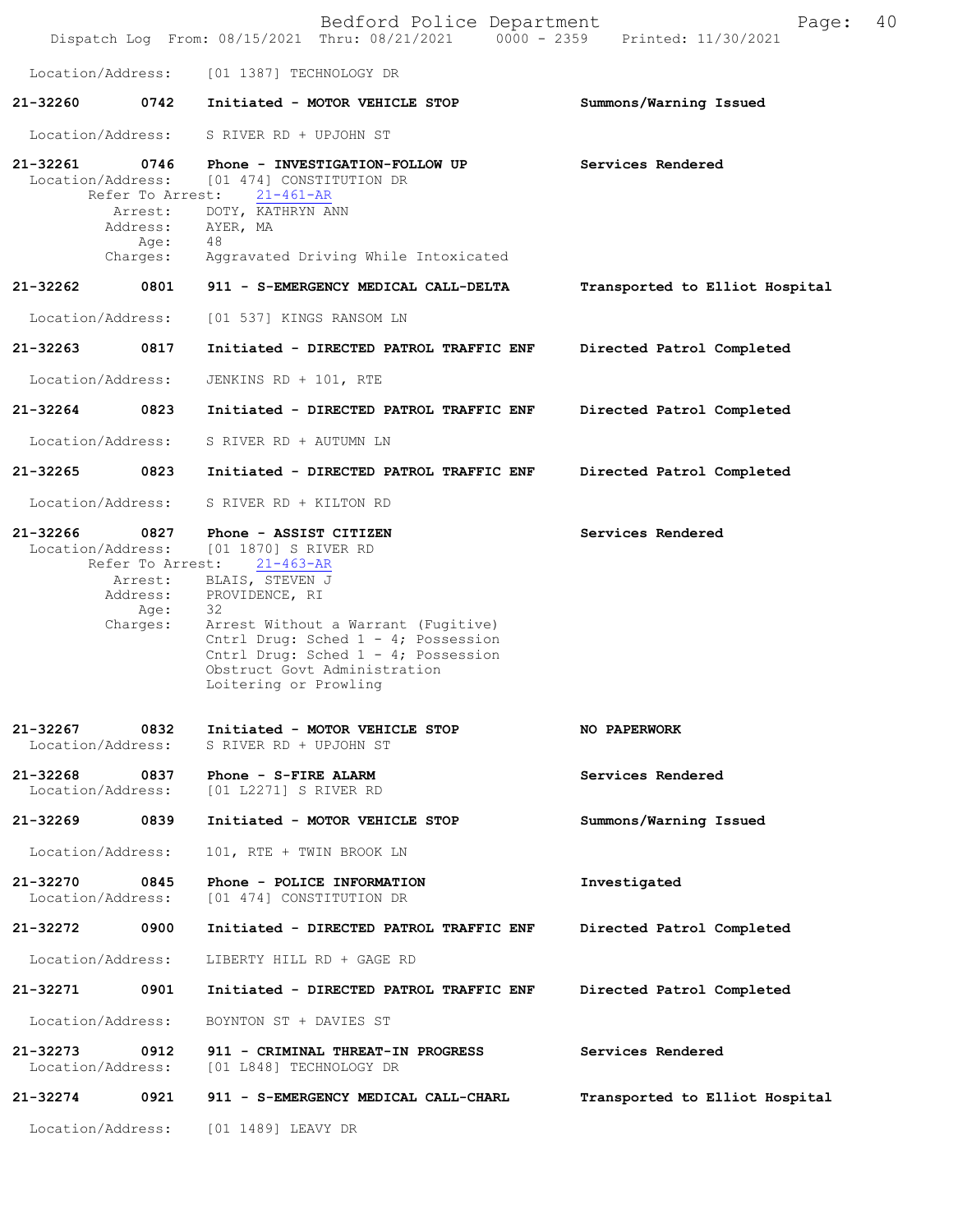|                                    |      | Bedford Police Department<br>Dispatch Log From: 08/15/2021 Thru: 08/21/2021 0000 - 2359 Printed: 11/30/2021 | Page:                     | 41 |
|------------------------------------|------|-------------------------------------------------------------------------------------------------------------|---------------------------|----|
|                                    |      | 21-32275 0923 Phone - FINGERPRINTS<br>Location/Address: [01 474] CONSTITUTION DR                            | Services Rendered         |    |
| 21-32276 0930                      |      | Initiated - MOTOR VEHICLE STOP                                                                              | Summons/Warning Issued    |    |
| Location/Address:                  |      | 101, RTE + FREEDOM WAY                                                                                      |                           |    |
| 21-32277 0944                      |      | Initiated - DIRECTED PATROL-CAR BREAK-INS                                                                   | Directed Patrol Completed |    |
| Location/Address:                  |      | [01 L1804] S RIVER RD                                                                                       |                           |    |
| 21-32278                           | 0951 | Initiated - MOTOR VEHICLE STOP                                                                              | Summons/Warning Issued    |    |
| Location/Address:                  |      | NASHUA RD + GAGE RD                                                                                         |                           |    |
| 21-32279 0952                      |      | Initiated - DIRECTED PATROL-CAR BREAK-INS                                                                   | Directed Patrol Completed |    |
| Location/Address:                  |      | [01 L1562] KILTON RD                                                                                        |                           |    |
| 21-32280                           | 1009 | Initiated - MOTOR VEHICLE STOP                                                                              | Summons/Warning Issued    |    |
| Location/Address:                  |      | 101, RTE                                                                                                    |                           |    |
| 21-32281                           | 1024 | Initiated - DIRECTED PATROL TRAFFIC ENF                                                                     | Directed Patrol Completed |    |
| Location/Address:                  |      | S RIVER RD + MOORES CROSSING RD                                                                             |                           |    |
| 21-32282 1024<br>Location/Address: |      | Walk-In - FINGERPRINTS<br>[01 474] CONSTITUTION DR                                                          | Services Rendered         |    |
| 21-32283 1032                      |      | Initiated - DIRECTED PATROL-CAR BREAK-INS                                                                   | Directed Patrol Completed |    |
| Location/Address:                  |      | COLBY CT                                                                                                    |                           |    |
| 21-32284 1112                      |      | Walk-In - FINGERPRINTS<br>Location/Address: [01 474] CONSTITUTION DR                                        | Services Rendered         |    |
| 21-32285<br>Location/Address:      | 1115 | Phone - MOTOR VEHICLE COMPLAINT<br>F.E. EVERETT SOUTH TPKE                                                  | Could Not Locate          |    |
| 21-32286<br>Location/Address:      | 1129 | Phone - ANIMAL COMPLAINT<br>WENTWORTH DR                                                                    | Services Rendered         |    |
| 21-32287<br>Location/Address:      | 1141 | Phone - FINGERPRINTS<br>[01 474] CONSTITUTION DR                                                            | Services Rendered         |    |
| 21-32288<br>Location/Address:      | 1209 | Initiated - SERVE PAPERWORK<br>HAZEN RD                                                                     | Could Not Locate          |    |
| 21-32289                           | 1209 | Initiated - DIRECTED PATROL-CAR BREAK-INS                                                                   | Directed Patrol Completed |    |
| Location/Address:                  |      | N AMHERST RD + WALLACE RD                                                                                   |                           |    |
| 21-32290                           | 1215 | Initiated - DIRECTED PATROL-CAR BREAK-INS                                                                   | Directed Patrol Completed |    |
| Location/Address:                  |      | [01 1235] S RIVER RD                                                                                        |                           |    |
| 21-32291                           | 1224 | Initiated - MOTOR VEHICLE STOP                                                                              | Summons/Warning Issued    |    |
| Location/Address:                  |      | 101, RTE + NASHUA RD                                                                                        |                           |    |
| 21-32292                           | 1236 | Initiated - DIRECTED PATROL-CAR BREAK-INS                                                                   | Directed Patrol Completed |    |
| Location/Address:                  |      | HAWTHORNE DR                                                                                                |                           |    |
| 21-32293                           | 1253 | Initiated - MOTOR VEHICLE STOP                                                                              | Summons/Warning Issued    |    |
| Location/Address:                  |      | S RIVER RD + CLUB ACRE LN                                                                                   |                           |    |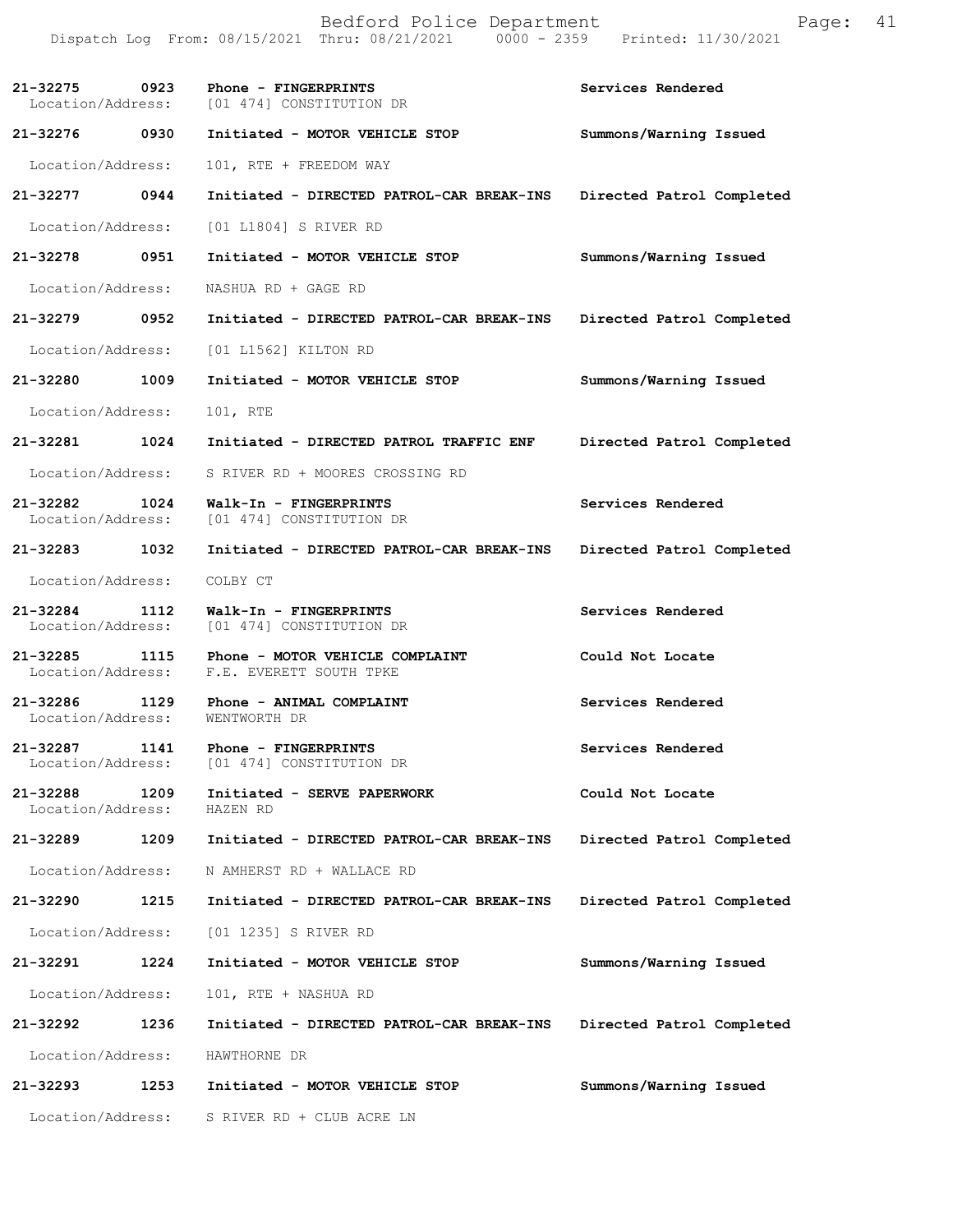|                                    |                            | Bedford Police Department<br>Dispatch Log From: 08/15/2021 Thru: 08/21/2021 0000 - 2359 Printed: 11/30/2021                                                                                                  | 42<br>Page:               |
|------------------------------------|----------------------------|--------------------------------------------------------------------------------------------------------------------------------------------------------------------------------------------------------------|---------------------------|
| 21-32294                           | 1255                       | Initiated - DIRECTED PATROL BURGLARY                                                                                                                                                                         | Directed Patrol Completed |
|                                    |                            | Vicinity of: OAK DR + BLUEBERRY LN                                                                                                                                                                           |                           |
| 21-32295 1259                      |                            | Initiated - DIRECTED PATROL-CAR BREAK-INS                                                                                                                                                                    | Directed Patrol Completed |
| Location/Address:                  |                            | MCAFEE FARM RD + OLD EVERGREEN RD                                                                                                                                                                            |                           |
| 21-32296 1307                      |                            | Phone - ASSIST CITIZEN                                                                                                                                                                                       | Directed Patrol Completed |
| Location/Address:                  |                            | CAMBRIDGE RD                                                                                                                                                                                                 |                           |
|                                    |                            | $21-32298$ 1312 Phone - SUSP ACTIVITIES<br>Location/Address: [01 324] HAWTHORNE DR                                                                                                                           | Services Rendered         |
| 21-32297 1315                      |                            | Initiated - MOTOR VEHICLE STOP                                                                                                                                                                               | Summons/Warning Issued    |
| Location/Address:                  |                            | 101, RTE + 114 RTE                                                                                                                                                                                           |                           |
| 21-32299 1328                      |                            | Radio - S-CHECK AN ODOR<br>Location/Address: [01 324] HAWTHORNE DR                                                                                                                                           | Services Rendered         |
|                                    |                            | 21-32300 1331 Radio - MOTOR VEHICLE ACCIDENT<br>Location/Address: BOYNTON ST                                                                                                                                 | Services Rendered         |
| 21-32301 1344                      | Age:<br>Charges:           | Initiated - SUSP ACTIVITIES<br>Location/Address: [01 L380] S RIVER RD<br>Refer To Arrest: 21-464-AR<br>Arrest: MACDONALD, ROBERT C<br>Address: MANCHESTER, NH<br>- 35<br>Breach of Bail<br>Arrest on Warrant | Arrest(s) Made            |
| 21-32302 1413<br>Location/Address: |                            | Initiated - DISABLED MOTOR VEHICLE<br>101, RTE + PLUMMER ROAD OVERPASS                                                                                                                                       | Services Rendered         |
|                                    |                            | 21-32303 1511 Phone - S-FIRE ALARM<br>Location/Address: [01 1252] COOPER LN                                                                                                                                  | Services Rendered         |
| Location/Address:                  |                            | 21-32304 1525 Phone - DOG COMPLAINT<br>SETTLER'S CT                                                                                                                                                          | Could Not Locate          |
| 21-32305                           | 1622                       | Initiated - DIRECTED PATROL TRAFFIC ENF                                                                                                                                                                      | Directed Patrol Completed |
|                                    | Vicinity of:               | S RIVER RD + MEETINGHOUSE RD                                                                                                                                                                                 |                           |
| 21-32306<br>Location/Address:      | 1624                       | Phone - S-FIRE ALARM<br>[01 1252] COOPER LN                                                                                                                                                                  | Services Rendered         |
| 21-32307                           | 1635                       | Initiated - MOTOR VEHICLE STOP                                                                                                                                                                               | Summons/Warning Issued    |
| Location/Address:                  |                            | EASTMAN AVE + S RIVER RD                                                                                                                                                                                     |                           |
| 21-32308<br>Location/Address:      | 1639                       | Phone - ASSIST CITIZEN<br>[01 L819] 101, RTE                                                                                                                                                                 | Services Rendered         |
| 21-32309<br>Location/Address:      | 1645<br>Refer To Incident: | Initiated - SUSP ACTIVITIES<br>S RIVER RD<br>$21 - 814 - OF$                                                                                                                                                 | Investigated              |
| 21-32310                           | 1720                       | Initiated - DIRECTED PATROL-CAR BREAK-INS                                                                                                                                                                    | Directed Patrol Completed |
| Location/Address:                  |                            | [01 1108] LEAVY DR                                                                                                                                                                                           |                           |
| 21-32311                           | 1723                       | Initiated - DIRECTED PATROL TRAFFIC ENF                                                                                                                                                                      | Directed Patrol Completed |
|                                    | Vicinity of:               | S RIVER RD + COLBY CT                                                                                                                                                                                        |                           |
| 21-32312                           | 1749                       | Initiated - DIRECTED PATROL TRAFFIC ENF                                                                                                                                                                      | Directed Patrol Completed |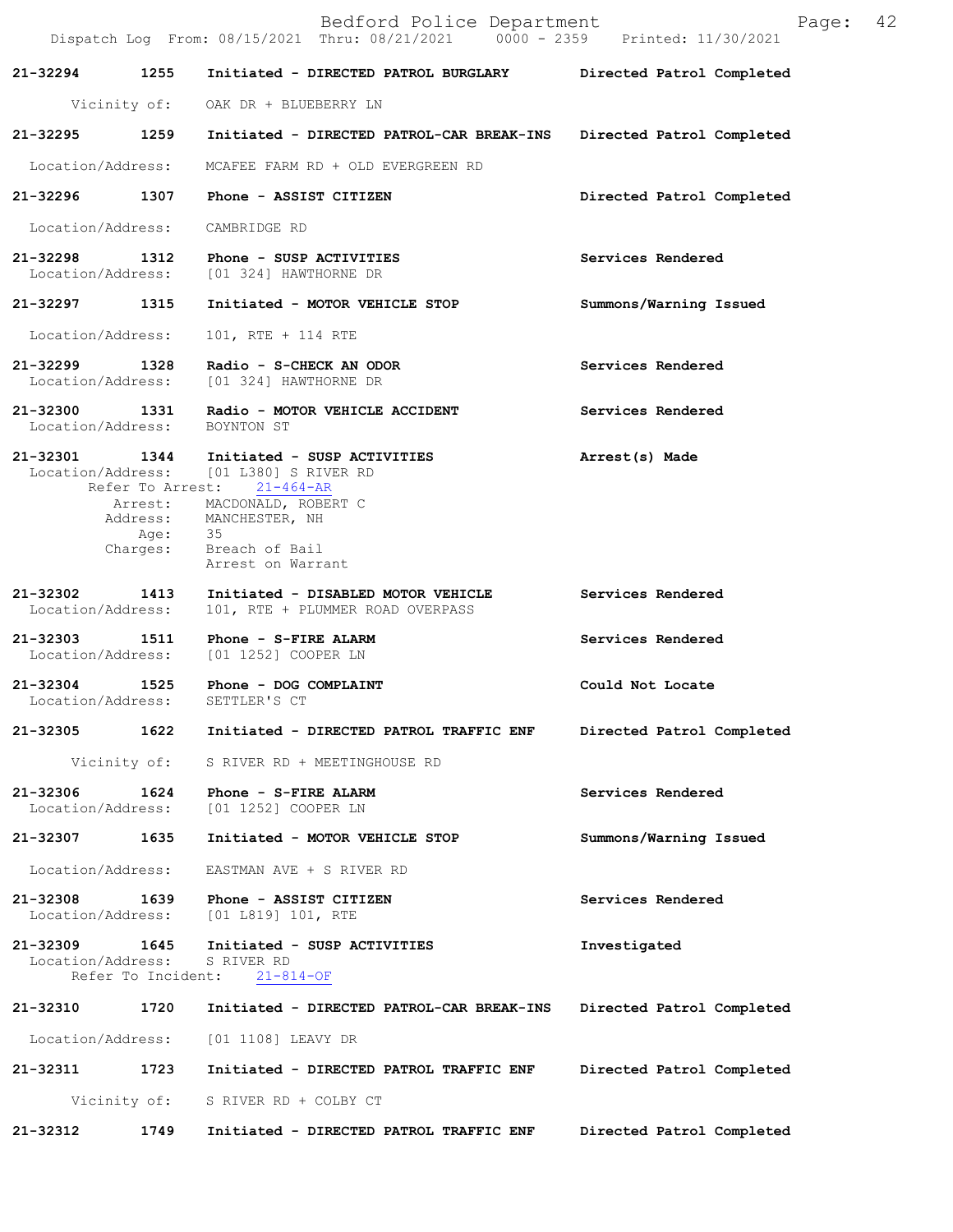|                               |           | Bedford Police Department<br>Dispatch Log From: 08/15/2021 Thru: 08/21/2021 0000 - 2359 Printed: 11/30/2021 | Page:                         | 43 |
|-------------------------------|-----------|-------------------------------------------------------------------------------------------------------------|-------------------------------|----|
| Location/Address:             |           | 101, RTE + CONSTITUTION DR                                                                                  |                               |    |
| 21-32313<br>Location/Address: | 1750      | 911 - NUISANCE/NOISE COMPLIANT<br>PALOMINO LN + WHITTEMORE ST                                               | Services Rendered             |    |
| 21-32314 1802                 |           | Initiated - MOTOR VEHICLE STOP                                                                              | Summons/Warning Issued        |    |
| Location/Address:             |           | 101, RTE                                                                                                    |                               |    |
| 21-32315 1821                 |           | Initiated - DIRECTED PATROL TRAFFIC ENF                                                                     | Directed Patrol Completed     |    |
| Location/Address:             |           | 101, RTE + WALLACE RD                                                                                       |                               |    |
| 21-32316                      | 1825      | Initiated - DIRECTED PATROL-CAR BREAK-INS                                                                   | Directed Patrol Completed     |    |
| Location/Address:             |           | [01 1050] DONALD ST                                                                                         |                               |    |
| 21-32317                      | 1825      | Initiated - DIRECTED PATROL-CAR BREAK-INS                                                                   | Directed Patrol Completed     |    |
| Location/Address:             |           | [01 L1804] S RIVER RD                                                                                       |                               |    |
| 21-32318<br>Location/Address: | 1850      | Initiated - DIRECTED PATROL BURGLARY<br>DONALD ST + LAWES AVE                                               | Services Rendered             |    |
| 21-32319 1852                 |           | Initiated - DIRECTED PATROL TRAFFIC ENF                                                                     | Directed Patrol Completed     |    |
|                               |           | Vicinity of: S RIVER RD + SUNSET LN                                                                         |                               |    |
| 21-32320                      | 1855      | Initiated - DIRECTED PATROL-CAR BREAK-INS                                                                   | Directed Patrol Completed     |    |
| Location/Address:             |           | [01 L2252] JENKINS RD                                                                                       |                               |    |
| 21-32321 1858                 |           | Other - BOLO                                                                                                | Directed Patrol Completed     |    |
|                               | Location: | [07] MANCHESTER                                                                                             |                               |    |
| 21-32322                      | 1911      | Initiated - DIRECTED PATROL BURGLARY                                                                        | Directed Patrol Completed     |    |
| Location/Address:             |           | WHITE AVE + BELLEMORE DR                                                                                    |                               |    |
| 21-32323                      | 1911      | Initiated - DIRECTED PATROL-CAR BREAK-INS                                                                   | Directed Patrol Completed     |    |
|                               |           | Location/Address: [01 1312] S RIVER RD                                                                      |                               |    |
|                               |           | 21-32324 1911 911 - DISORDERLY CONDUCT-IN PROGRESS<br>Location/Address: [01 L2271] S RIVER RD               | Investigated                  |    |
|                               |           | 21-32325 1914 911 - S-EMERGENCY MEDICAL CALL-ALPHA                                                          | TRANSPORTED TO CMC HOSPITAL   |    |
|                               |           | Location/Address: MCINTOSH LN                                                                               |                               |    |
|                               |           | 21-32326 1916 911 - S-EMERGENCY MEDICAL CALL<br>Location/Address: [01 L2271] S RIVER RD                     | <b>NO TRANSPORT</b>           |    |
| Location/Address: BEAVER LN   |           | 21-32327 1923 Phone - ASSIST CITIZEN                                                                        | Services Rendered             |    |
|                               |           | 21-32328 2023 Phone - SUSP ACTIVITIES<br>Location/Address: [01 L848] TECHNOLOGY DR                          | Services Rendered             |    |
| 21-32329                      |           | 2026 Phone - S-EMERGENCY MEDICAL CALL                                                                       | Transported to Hospital-Other |    |
|                               |           | Location/Address: [01 L848] TECHNOLOGY DR                                                                   |                               |    |
|                               |           | 21-32330 2124 Phone - S-EMERGENCY MEDICAL CALL<br>Location/Address: [01 L2271] S RIVER RD                   | <b>NO TRANSPORT</b>           |    |
|                               |           | 21-32331 2136 911 - THEFT<br>Location/Address: S RIVER RD                                                   | Services Rendered             |    |